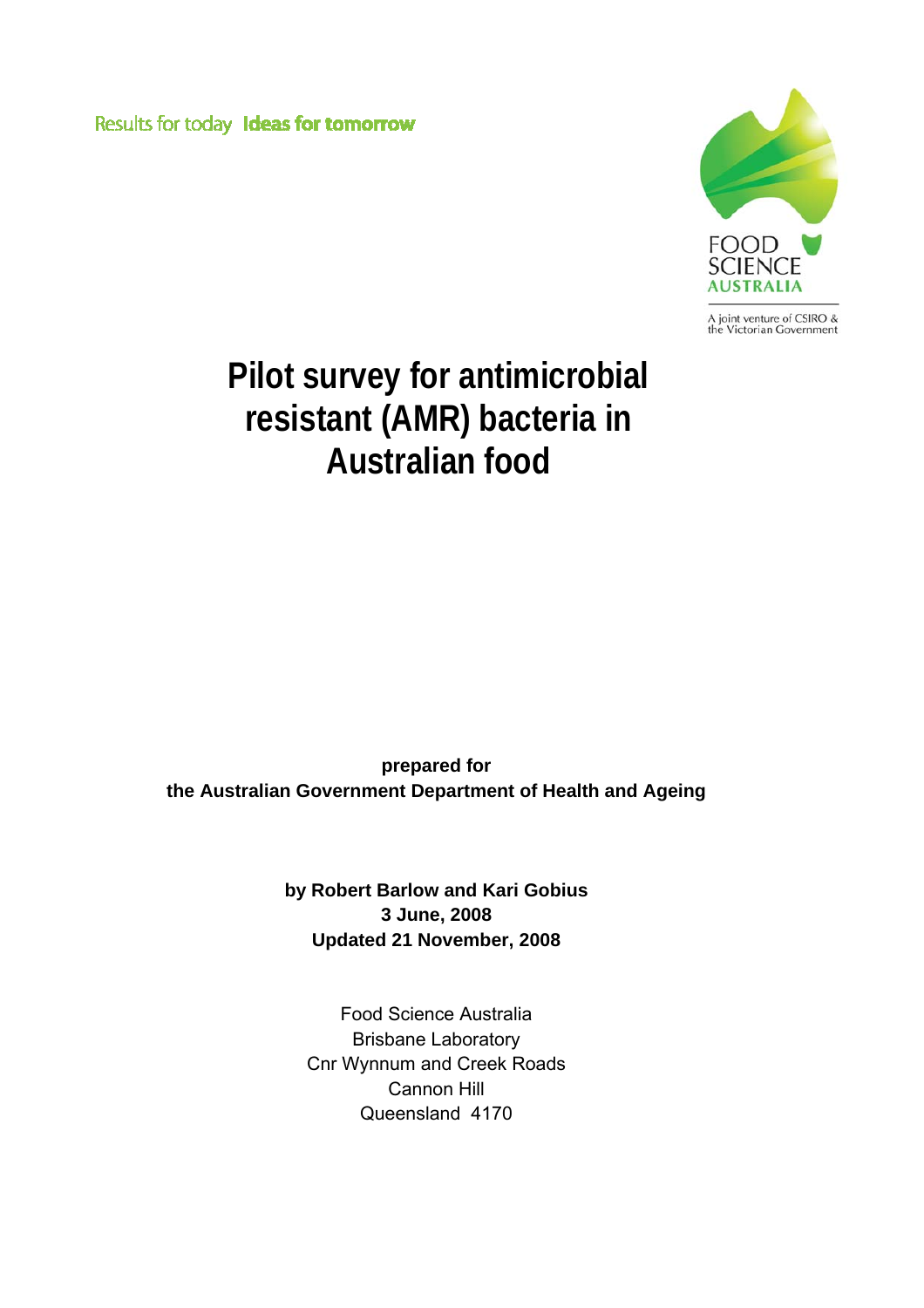## <span id="page-1-0"></span>**Executive Summary**

The pilot survey for antimicrobial (AMR) resistant bacteria in Australian food is designed to provide data that can be used to estimate the prevalence of AMR bacteria in selected foods purchased at retail outlets. Four retail foods; poultry, beef, pork and lettuce along with four target organisms; *Campylobacter, Salmonella, Escherichia coli* and *Enterococcus* constitute the nine food / bacterium combinations included in the survey. The survey sampling plan was designed to allow for the recovery of 100 isolates from each food / bacterium combination. Ongoing monitoring of the prevalence of each food / bacterium combination identified *Campylobacter* in poultry, *E. coli* in pork and *E. coli* in lettuce as three combinations that were unlikely to achieve the 100 isolate goal using the initial sampling plan. An increase in the number of tests for *Campylobacter* in poultry and *E. coli* in pork were made during the survey to provide the greatest opportunity for the 100 isolate goal per food / bacterium combination to be met. These increases were offset by similar sized reductions in the collection and testing of lettuce for *E. coli* as the prevalence of this combination indicated that 100 isolates would not be achieved. At the conclusion of sampling, 7 of the nine 9 food / bacterium combinations exceeded the 100 isolate goal of the survey using the modified sampling plan. Pork / *E. coli* (92 isolates) and lettuce / *E. coli* (7 isolates) did not reach the 100 isolate goal.

The results of AMR testing indicated that resistance to the majority of antimicrobials tested is low (< 10%). However, it is notable that the data indicates trends of higher prevalences of AMR in particular food / bacterium combinations. In *E. coli* from poultry and pork the prevalence of AMR was ≥15% for ampicillin, streptomycin and tetracycline, in contrast to beef *E. coli* isolates where prevalence of resistance to these antimicrobials was ≤11%. Similarly, *E. faecalis* isolates from poultry were distinguished from beef and pork isolates by high prevalences of resistance to erythromycin (48%) and tetracycline (76%). Resistance to tetracycline (16%) was observed for *Salmonella* isolates from chicken. AMR resistance to all antimicrobials tested in *Campylobacter* from chicken was low (≤4%). Resistance to quinolones was not observed in any *E. coli* or *Campylobacter* isolates, whereas naladixic acid resistance was present in only a single *Salmonella* isolate (1%) from chicken.

The current Australian food AMR data has been compared with data from the international AMR surveys: The Danish Integrated Antimicrobial Resistance

2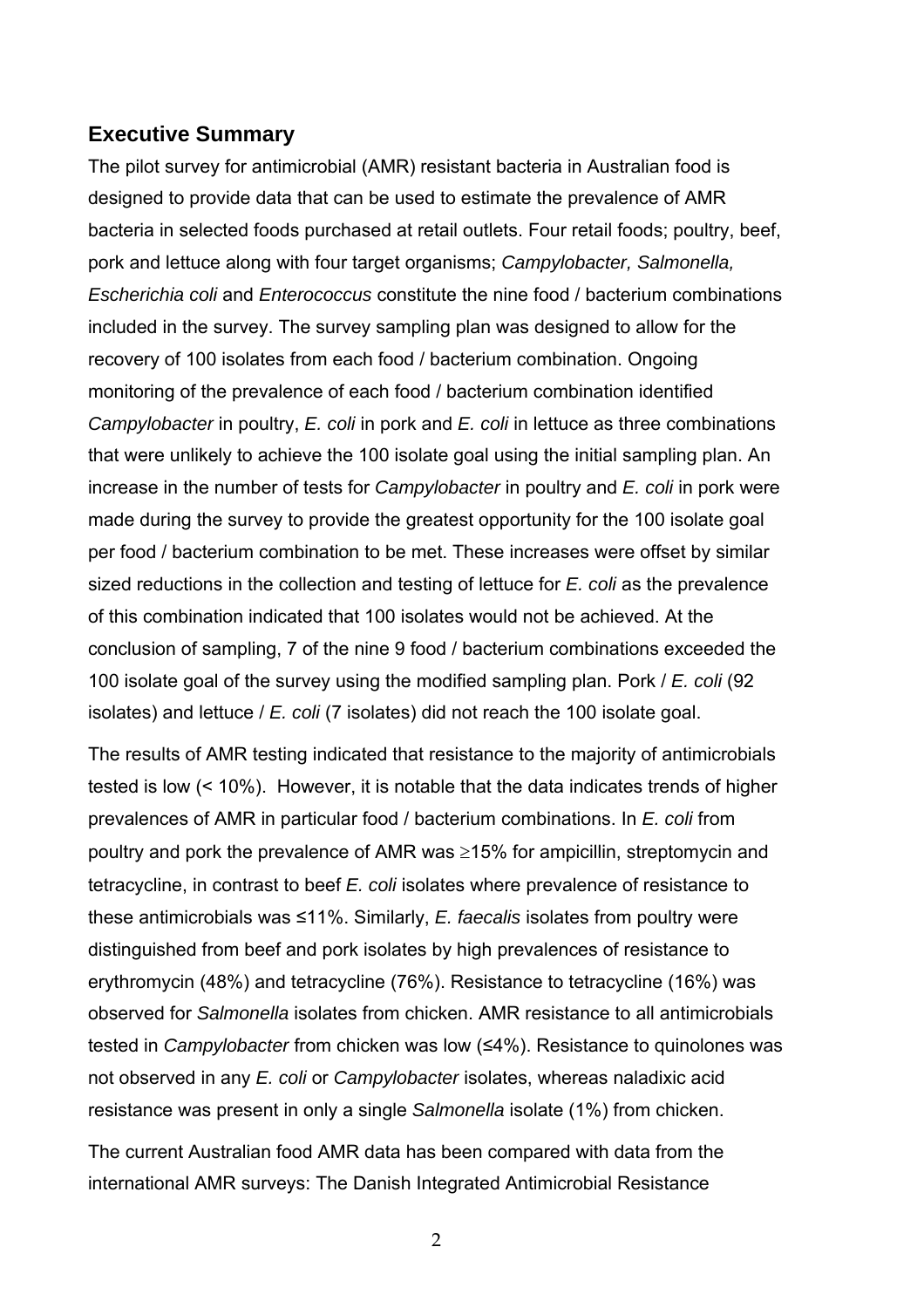Monitoring and Research Programme (DANMAP), Canadian Integrated Program for Antimicrobial Resistance Surveillance (CIPARS) and the United States of America National Antimicrobial Resistance Monitoring System (NARMS). Where variations in Australian and international AMR prevalences, of  $\geq$  or  $\leq$  10%, occur, these have been considered notable and are indicated below:

- In retail chicken, notable differences in AMR prevalence in the bacteria *Salmonella*, *E. coli*, *Enterococcus* and *Campylobacter* are reported.
	- o *Salmonella* (US and Canada) possess a greater prevalence of resistance to amoxicillin/clavulanic acid, ampicillin, cefoxitin, ceftiofur, streptomycin and tetracycline.
	- o *E. coli* (US and Canada) possess a greater prevalence of resistance to amoxicillin/clavulanic acid, ceftiofur, gentamicin and streptomycin.
	- o *Enterococcus* (US, Canada and Danish imported product) possess a greater prevalence of resistance to kanamycin, streptomycin and flavomycin (US only).
	- o *Campylobacter* (US, Canada and Danish imported product) possess a greater prevalence of resistance to ciprofloxacin, nalidixic acid and tetracycline.
- In retail beef, notable differences in AMR prevalence in the bacteria *E. coli* and *Enterococcus* are reported.
	- o *E. coli* (US) possess a greater prevalence of resistance to tetracycline.
	- o *Enterococcus* (US) possess a greater prevalence of resistance to tetracycline and flavomycin.
- In retail pork, notable differences in AMR prevalence in the bacteria *E. coli* and *Enterococcus* are reported.
	- o *E. coli* (Australia) possess a greater prevalence of resistance to ampicillin.
	- o *Enterococcus* (US) possess a greater prevalence of resistance to tetracycline and flavomycin.

The testing of isolates collected as part of the survey for AMR provides a snapshot of the prevalence and types of AMR bacteria present in selected retail foods in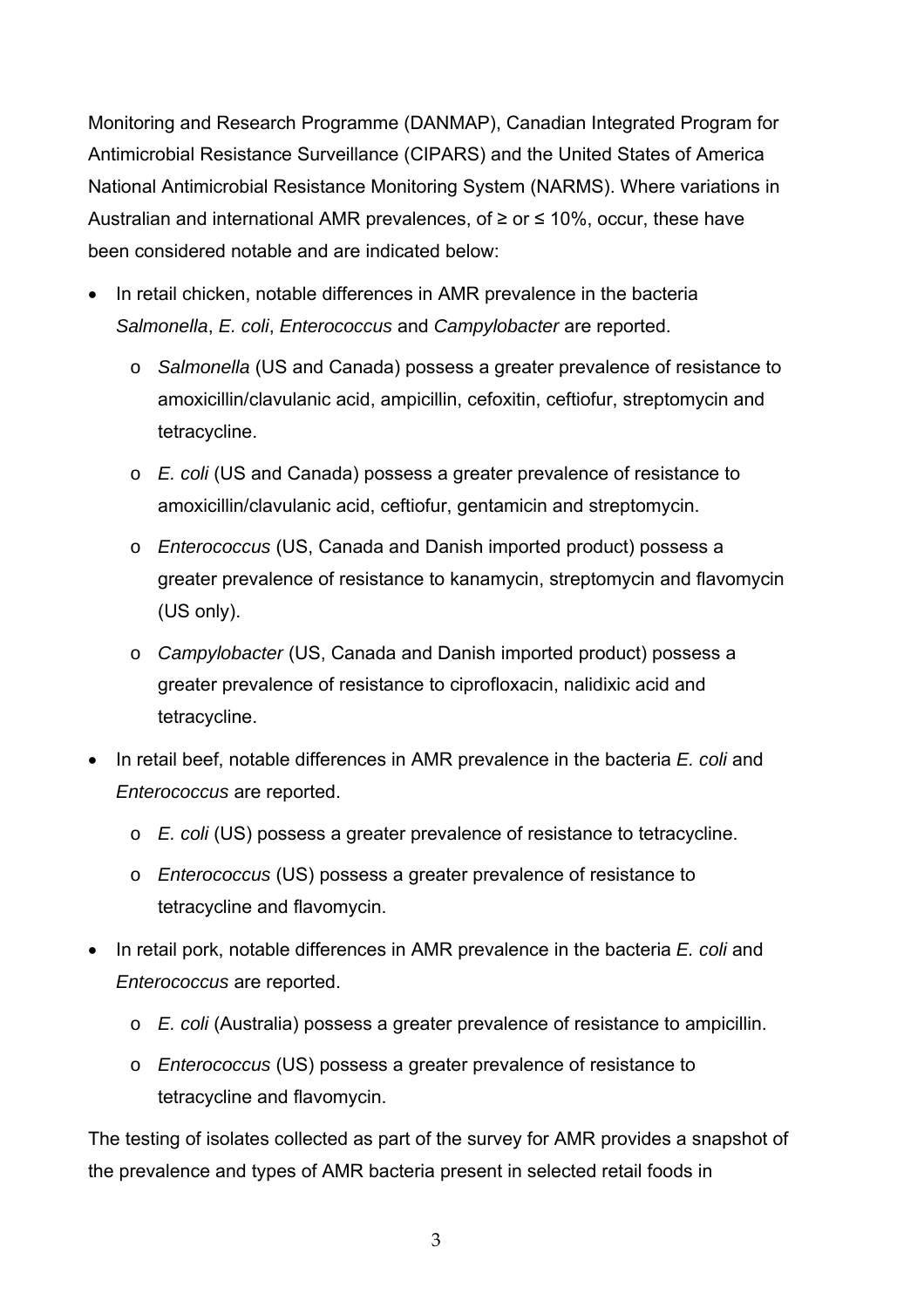Australia. The use of Sensititre equipment and panels has generated data that is internationally equivalent and which can be compared to available overseas information. Whilst the survey data cannot be used to directly provide information about the development of antimicrobial resistance, it provides baseline data suitable for future use in the determination of antimicrobial resistance trends at the Australian retail food level. When correlated with similar Animal Isolates and Human Clinical AMR surveys this data may be useful in managing and controlling AMR development in the Australian community.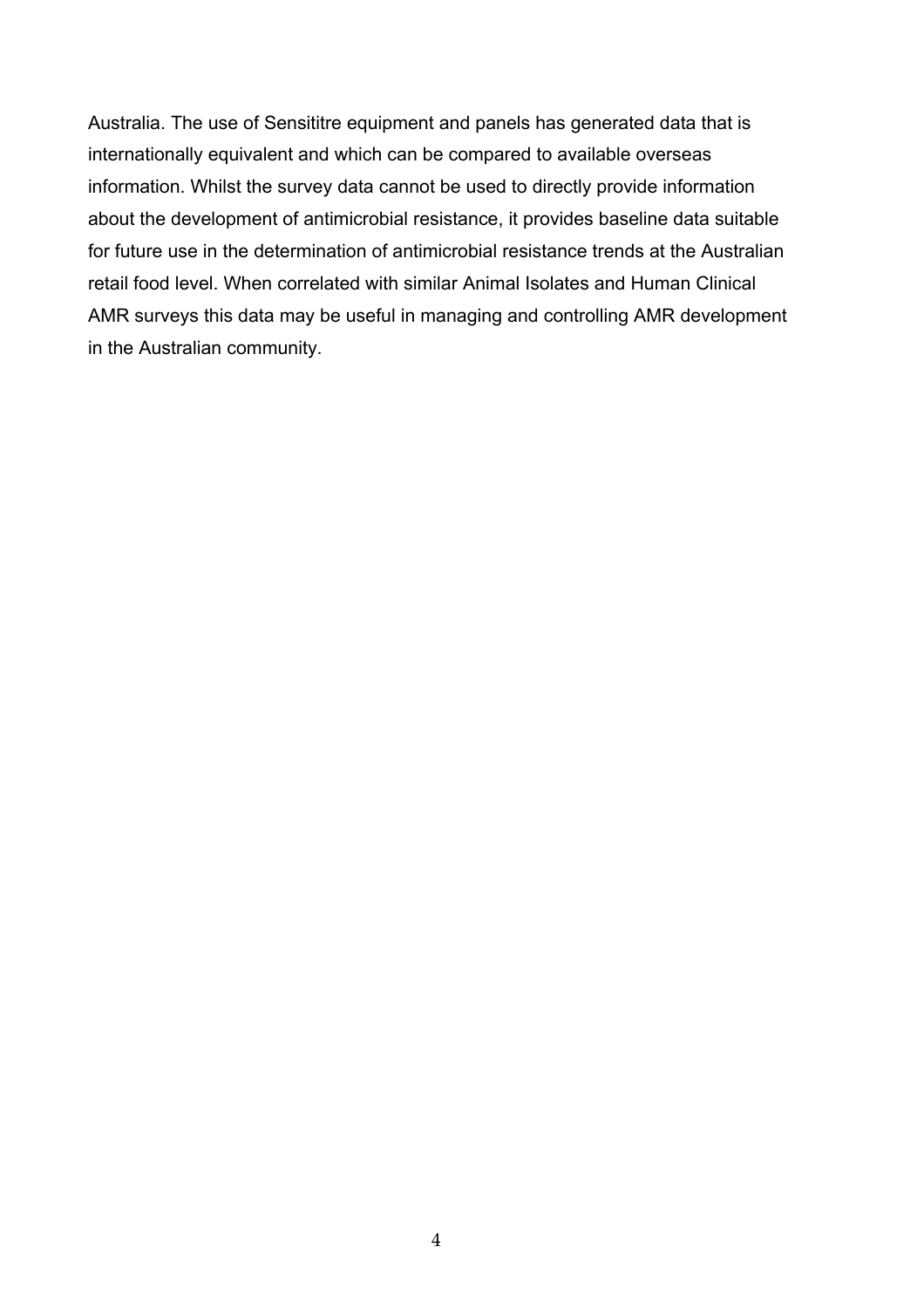## <span id="page-4-0"></span>**Table of Contents**

| Appendix A. Protocols for the preparation of retail product samples and isolation of |
|--------------------------------------------------------------------------------------|
| bacteria of concern for the AMR in retail foods pilot surveillance program 38        |
| Appendix B. Sensititre custom and standard Campylobacter plate formats for           |
|                                                                                      |
|                                                                                      |
| Appendix D. Identification of survey strengths, limitations and lessons learned 45   |
|                                                                                      |
|                                                                                      |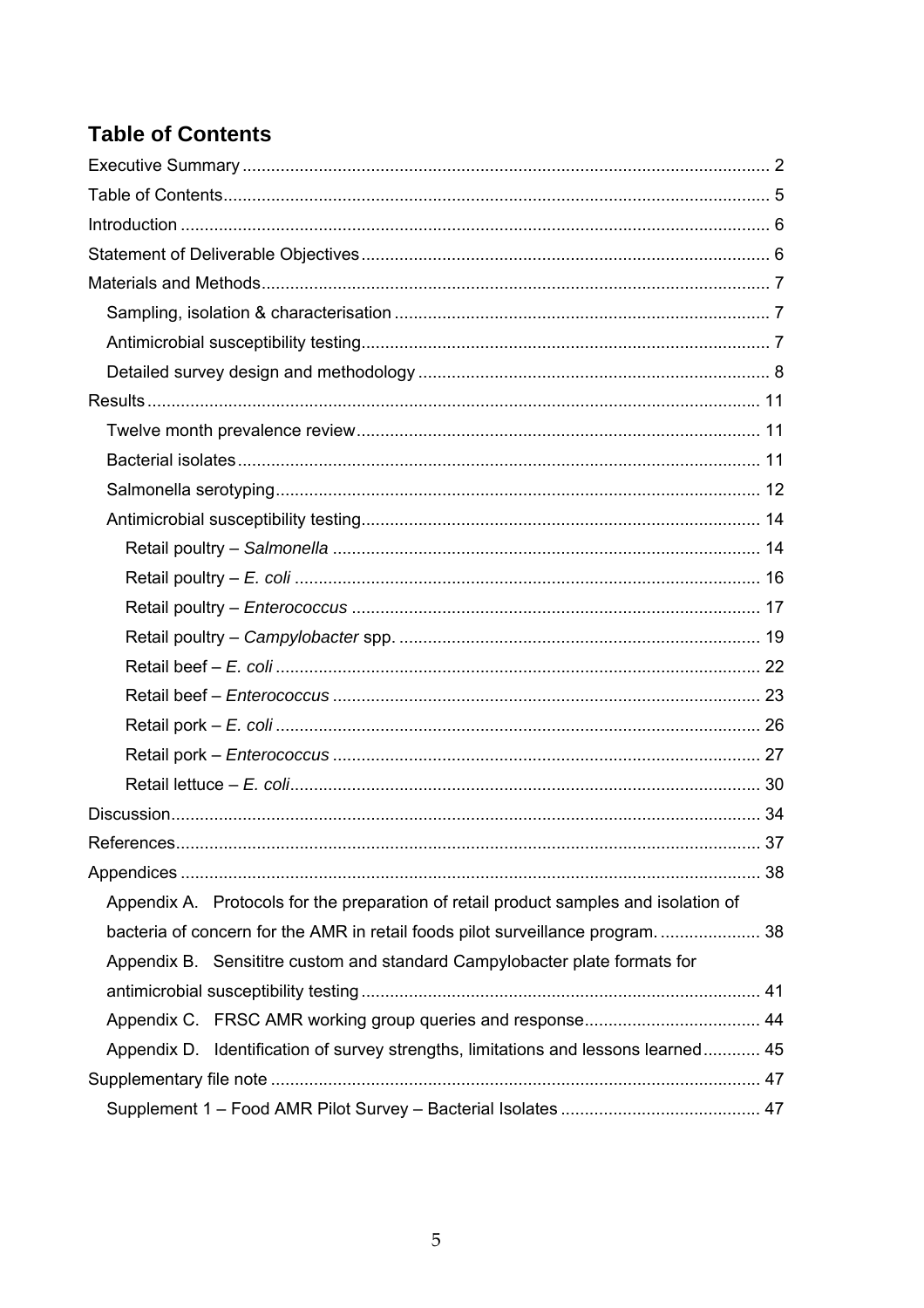## <span id="page-5-0"></span>**Introduction**

On behalf of the Food Regulation Standing Committee (FRSC), the Department of Health and Ageing ('the Department') has contracted Food Science Australia (FSA CSIRO) to conduct a pilot survey of antimicrobial resistant (AMR) bacteria in food which may be used by the Department to inform an ongoing surveillance program. The pilot survey is designed to provide data that can be used to estimate the prevalence of AMR bacteria in food purchased at retail outlets. It is anticipated that the results of the survey will provide statistically sound scientific data that can be used to inform future research on AMR bacteria in food and assist in developing preventative strategies and measures.

The aim of the pilot survey for AMR bacteria in Australian food has been to recover at least 100 isolates per food / bacterium combination and to test each of these isolates against a panel of antimicrobials using the Sensititre apparatus (TREK Diagnostic Systems, UK). Testing of the isolates for AMR was conducted at two timepoints; the first occurred after the  $6<sup>th</sup>$  monthly sampling round (testing approximately 50 isolates for each food / bacterium combination) and the second has occurred after the 12<sup>th</sup> monthly sampling round (testing a further approximately 50 isolates for each food / bacterium combination). The following document is a review of the 12 month prevalences for each of the survey target organisms and a summary of completed AMR testing.

## **Statement of Deliverable Objectives**

Fifth deliverable [Final report] – This report will include the following components:

- A contents page;
- An executive summary;
- A summary of methodologies utilised;
- Detailed description of the survey of AMR bacteria in food and the results of that survey;
- A discussion of the analysed results, including brief comment about their relationship with similar international food survey results such as the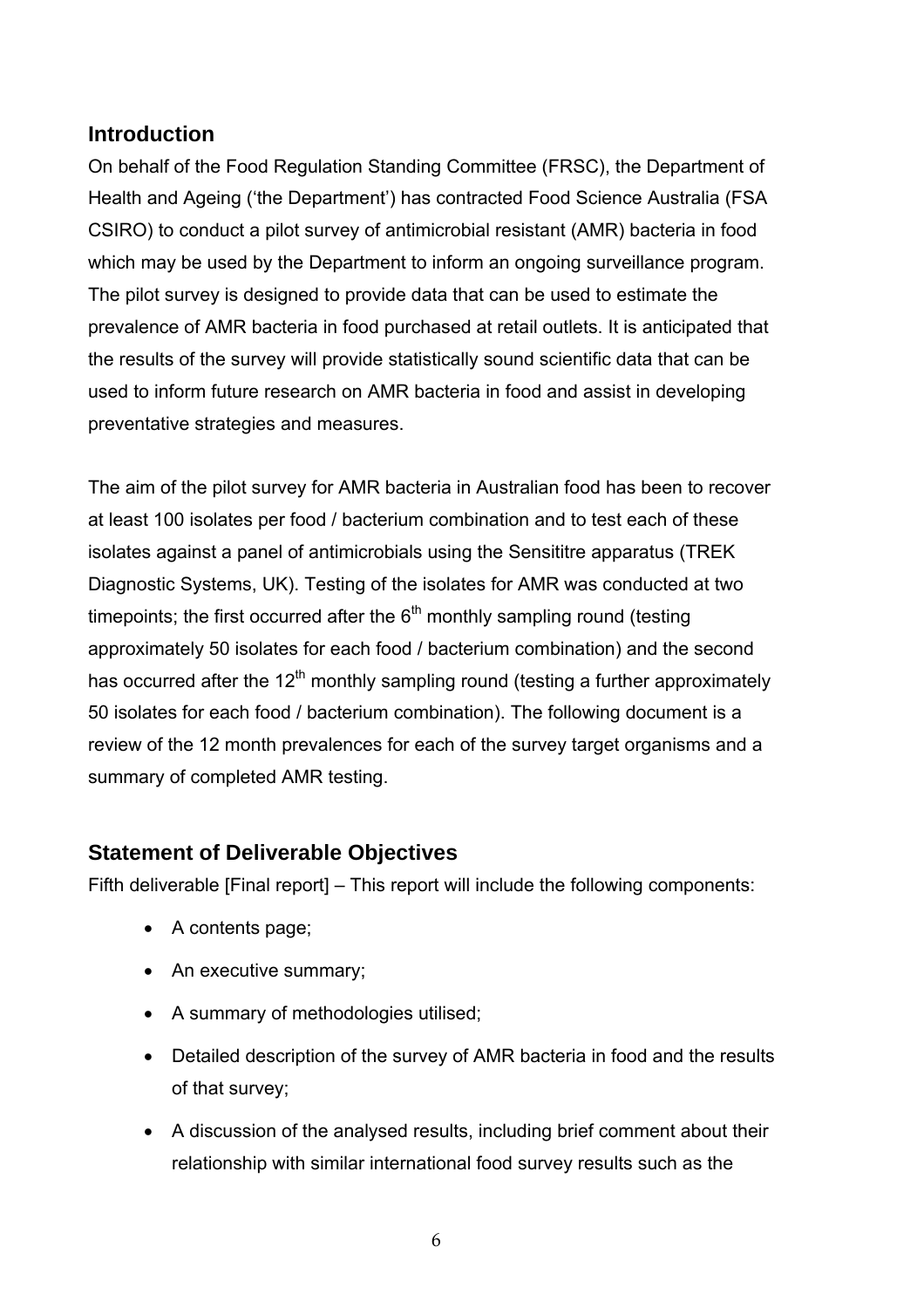<span id="page-6-0"></span>Danish Integrated Antimicrobial Resistance Monitoring and Research Programme (DANMAP, Denmark), National Antimicrobial Resistance Monitoring System (NARMS, United States) and Canadian Integrated Program for Antimicrobial Resistance Surveillance (CIPARS, Canada);

- Identification of any specific strengths and limitations of the survey; and
- A brief discussion of any lessons learned in relation to the methodology used to undertake the Services.

## **Materials and Methods**

## *Sampling, isolation & characterisation*

Sampling in each of the four capital city areas progressed as scheduled. Recommended changes to the initial sampling plan were made during the survey in an attempt to ensure at least 8 of the 9 food / bacterium combinations achieved the 100 isolate goal of the survey. Isolation and characterisation of the target organisms was conducted as per, First Deliverable – Methodology Summary (Appendix A).

## *Antimicrobial susceptibility testing*

The antimicrobial resistance phenotype of isolates was determined using the broth micro-dilution method and the Sensititre apparatus. The susceptibility panels AUSVN, AUSVP and CAMPY were used for Gram negatives, Gram positives and *Campylobacter* respectively. AUSVN and AUSVP are custom plate formats designed for this survey. CAMPY is a standard Sensititre plate format. The susceptibility plate formats are shown in Appendix B. All susceptibility panels were prepared and read as per the manufacturer's instructions using the Sensititre Autoinoculator and Sensitouch apparatus. *Escherichia coli* ATCC 25922, *Enterococcus faecalis* ATCC 29212 and *Campylobacter jejuni* ATCC 33291 were used as quality controls.

The range of antimicrobial concentrations tested and resistance breakpoints for each antimicrobial/bacterium combination are presented for *E. coli* and *Salmonella* ([Table 1\)](#page-8-0), *Campylobacter* [\(Table 2\)](#page-8-1) and *Enterococcus faecalis* [\(Table 3\)](#page-9-0). Where available, antimicrobial resistance breakpoint criteria defined by the Clinical and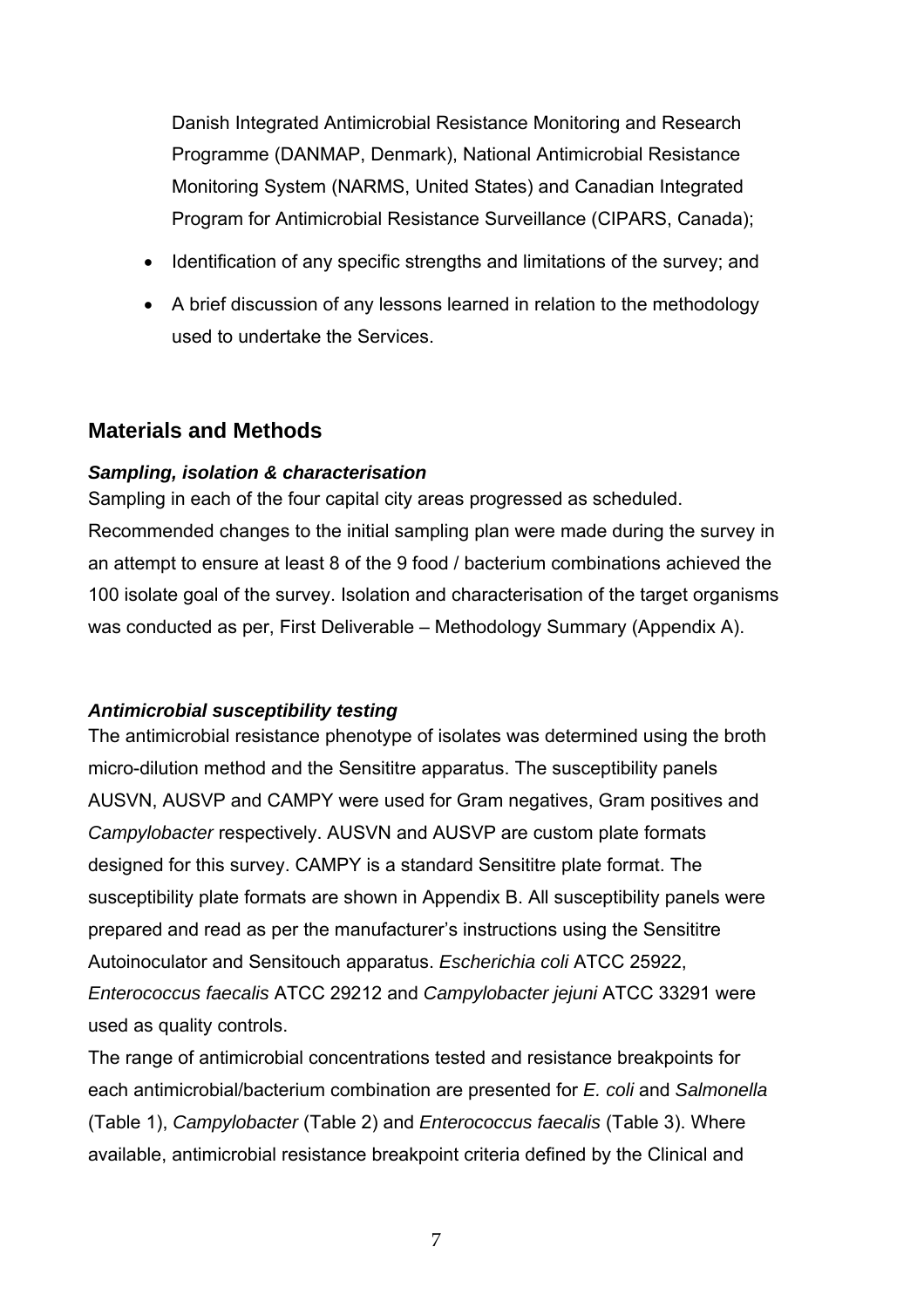<span id="page-7-0"></span>Laboratory Standards Institute (CLSI) in document M100-S18 were used for *Salmonella*, *E. coli* and *Enterococcus* (1). Where CLSI breakpoints were not available (including all antimicrobials for *Campylobacter*), harmonisation with CIPARS and NARMS breakpoints was implemented (2, 3).

The susceptibility of *Campylobacter* isolates to azithromycin was determined, however since azithromycin and erythromycin are both macrolide antimicrobials, only erythromycin resistance is reported. The susceptibility of *E. faecalis* isolates to lincomycin, quinupristin/dalfopristin and virginiamycin was determined. Since *E. faecalis* in intrinsically resistant to these antimicrobials resistance data is not reported.

## *Detailed survey design and methodology*

Documentation of the complete survey design and agreed methodology are available in the reports **'Scope and design of a pilot survey for the assessment of antimicrobial resistant (AMR) bacteria in Australian food'** and **'First Deliverable – Pilot survey for antimicrobial resistant (AMR) bacteria in Australian food – Methodology Summary.'**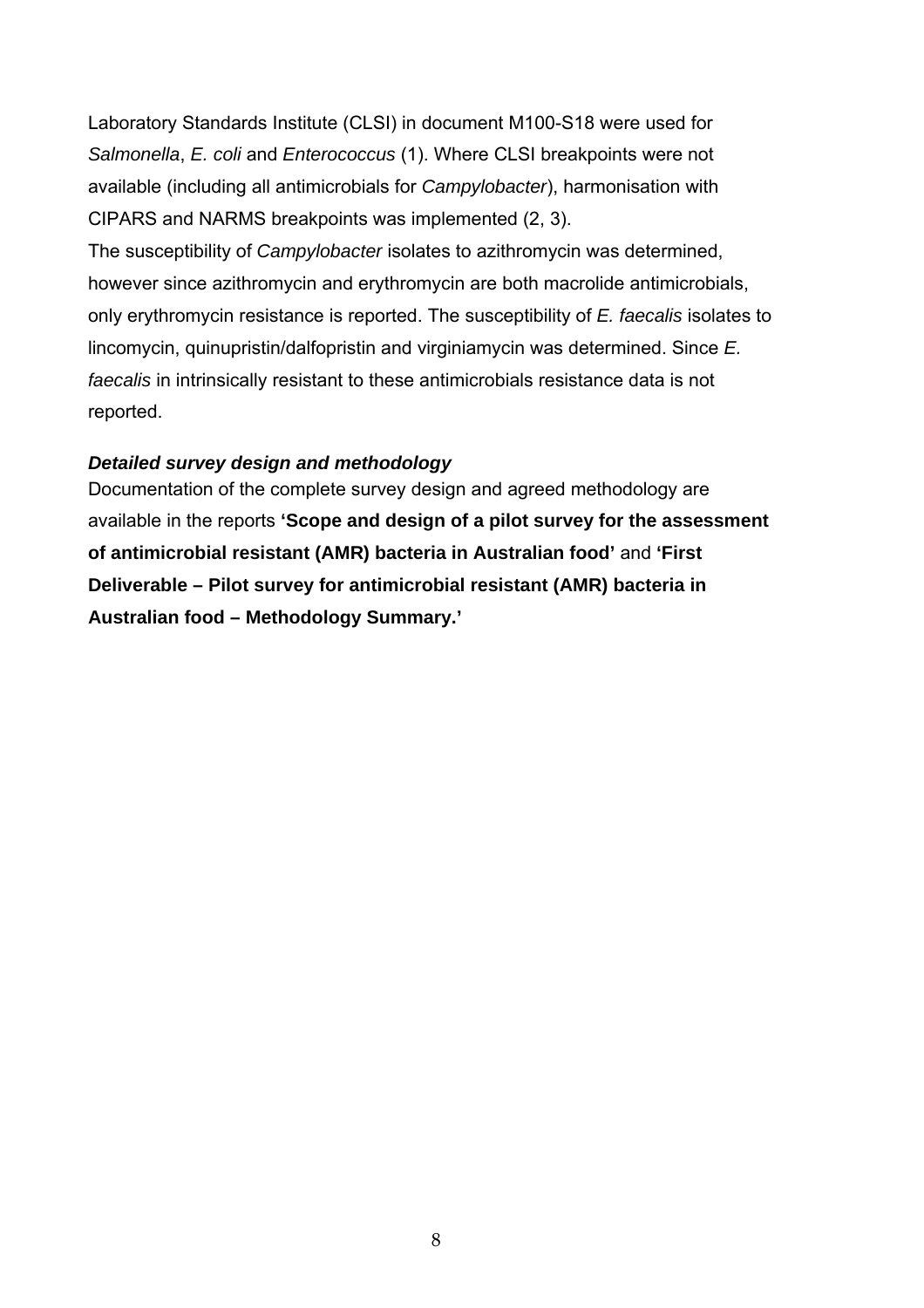| Antimicrobial                              |       |      | Antimicrobial Concentrations (µg/mL) and Breakpoints |   |   |   |    |    |    |     |
|--------------------------------------------|-------|------|------------------------------------------------------|---|---|---|----|----|----|-----|
|                                            | 0.125 | 0.25 | 0.5                                                  | 2 | 4 | 8 | 16 | 32 | 64 | 128 |
| Amoxicillin / Clavulanic acid <sup>a</sup> |       |      |                                                      |   |   |   |    |    |    |     |
| Ampicillin                                 |       |      |                                                      |   |   |   |    |    |    |     |
| Cefazolin                                  |       |      |                                                      |   |   |   |    |    |    |     |
| Cefotaxime                                 |       |      |                                                      |   |   |   |    |    |    |     |
| Cefoxitin                                  |       |      |                                                      |   |   |   |    |    |    |     |
| Ceftiofur                                  |       |      |                                                      |   |   |   |    |    |    |     |
| Ceftriaxone                                |       |      |                                                      |   |   |   |    |    |    |     |
| Chloramphenicol                            |       |      |                                                      |   |   |   |    |    |    |     |
| Ciprofloxacin                              |       |      |                                                      |   |   |   |    |    |    |     |
| Florfenicol                                |       |      |                                                      |   |   |   |    |    |    |     |
| Gentamicin                                 |       |      |                                                      |   |   |   |    |    |    |     |
| Kanamycin                                  |       |      |                                                      |   |   |   |    |    |    |     |
| Meropenem                                  |       |      |                                                      |   |   |   |    |    |    |     |
| Nalidixic Acid                             |       |      |                                                      |   |   |   |    |    |    |     |
| Streptomycin                               |       |      |                                                      |   |   |   |    |    |    |     |
| Tetracycline                               |       |      |                                                      |   |   |   |    |    |    |     |
| Trimethoprim / Sulfamethoxazole            |       |      |                                                      |   |   |   |    |    |    |     |

#### Table 1.Range of antimicrobial concentrations tested and resistance breakpoints for *E. coli and Salmonella*.

Vertical lines indicate breakpoints for resistance

÷.

The white fields denote range of dilutions tested for specific antimicrobials.

Table 2.Range of antimicrobial concentrations tested and resistance breakpoints for *Campylobacter*.

| Antimicrobial  | Antimicrobial Concentrations (ug/mL) and Breakpoints |      |      |      |      |     |  |  |    |    |    |
|----------------|------------------------------------------------------|------|------|------|------|-----|--|--|----|----|----|
|                | 0.015                                                | 0.03 | 0.06 | 0.12 | 0.25 | 0.5 |  |  | 16 | 32 | 64 |
| Ciprofloxacin  |                                                      |      |      |      |      |     |  |  |    |    |    |
| Clindamycin    |                                                      |      |      |      |      |     |  |  |    |    |    |
| Erythromycin   |                                                      |      |      |      |      |     |  |  |    |    |    |
| Florfenicol    |                                                      |      |      |      |      |     |  |  |    |    |    |
| Gentamicin     |                                                      |      |      |      |      |     |  |  |    |    |    |
| Nalidixic Acid |                                                      |      |      |      |      |     |  |  |    |    |    |
| Telithromycin  |                                                      |      |      |      |      |     |  |  |    |    |    |
| Tetracycline   |                                                      |      |      |      |      |     |  |  |    |    |    |

Vertical lines indicate breakpoints for resistance

<span id="page-8-1"></span><span id="page-8-0"></span>The white fields denote range of dilutions tested for specific antimicrobials.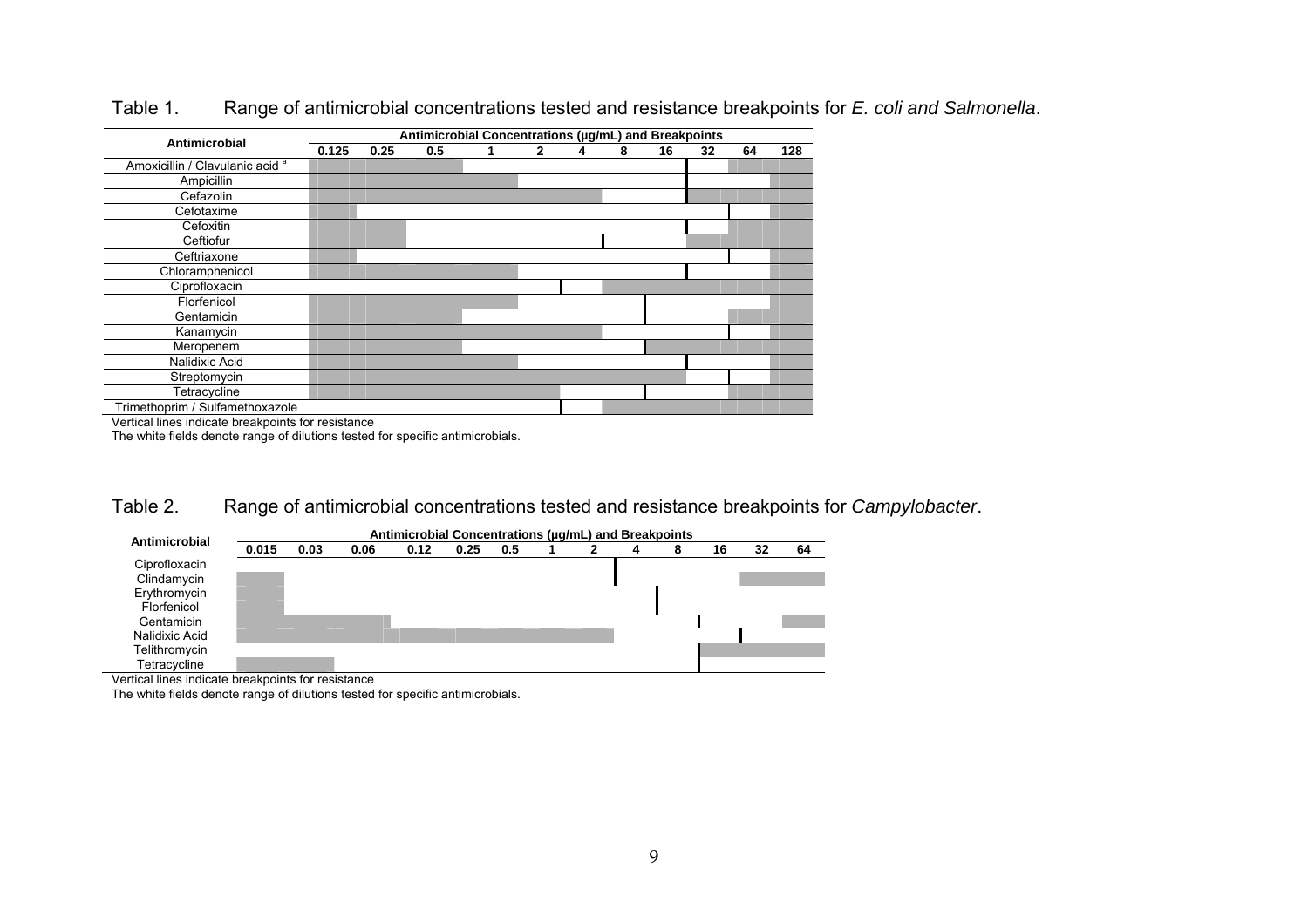Table 3.Range of antimicrobial concentrations tested and resistance breakpoints for *Enterococcus faecalis*.

| Antimicrobial   | Antimicrobial Concentrations (µg/mL) and Breakpoints<br>0.015<br>0.25<br>0.5<br>64<br>256<br>0.03<br>0.06<br>128<br>512<br>1024<br>0.12<br>32<br>16<br>8 |  |  |  |  |  |  |  |  |  |      |  |  |
|-----------------|----------------------------------------------------------------------------------------------------------------------------------------------------------|--|--|--|--|--|--|--|--|--|------|--|--|
|                 |                                                                                                                                                          |  |  |  |  |  |  |  |  |  | 2048 |  |  |
| Ampicillin      |                                                                                                                                                          |  |  |  |  |  |  |  |  |  |      |  |  |
| Chloramphenicol |                                                                                                                                                          |  |  |  |  |  |  |  |  |  |      |  |  |
| Daptomycin      |                                                                                                                                                          |  |  |  |  |  |  |  |  |  |      |  |  |
| Erythromycin    |                                                                                                                                                          |  |  |  |  |  |  |  |  |  |      |  |  |
| Flavomycin      |                                                                                                                                                          |  |  |  |  |  |  |  |  |  |      |  |  |
| Gentamicin      |                                                                                                                                                          |  |  |  |  |  |  |  |  |  |      |  |  |
| Kanamycin       |                                                                                                                                                          |  |  |  |  |  |  |  |  |  |      |  |  |
| Linezolid       |                                                                                                                                                          |  |  |  |  |  |  |  |  |  |      |  |  |
| Penicillin      |                                                                                                                                                          |  |  |  |  |  |  |  |  |  |      |  |  |
| Streptomycin    |                                                                                                                                                          |  |  |  |  |  |  |  |  |  |      |  |  |
| Teicoplanin     |                                                                                                                                                          |  |  |  |  |  |  |  |  |  |      |  |  |
| Tetracycline    |                                                                                                                                                          |  |  |  |  |  |  |  |  |  |      |  |  |
| Tigecycline     |                                                                                                                                                          |  |  |  |  |  |  |  |  |  |      |  |  |
| Vancomycin      |                                                                                                                                                          |  |  |  |  |  |  |  |  |  |      |  |  |

Vertical lines indicate breakpoints for resistance

<span id="page-9-0"></span>The white fields denote range of dilutions tested for specific antimicrobials.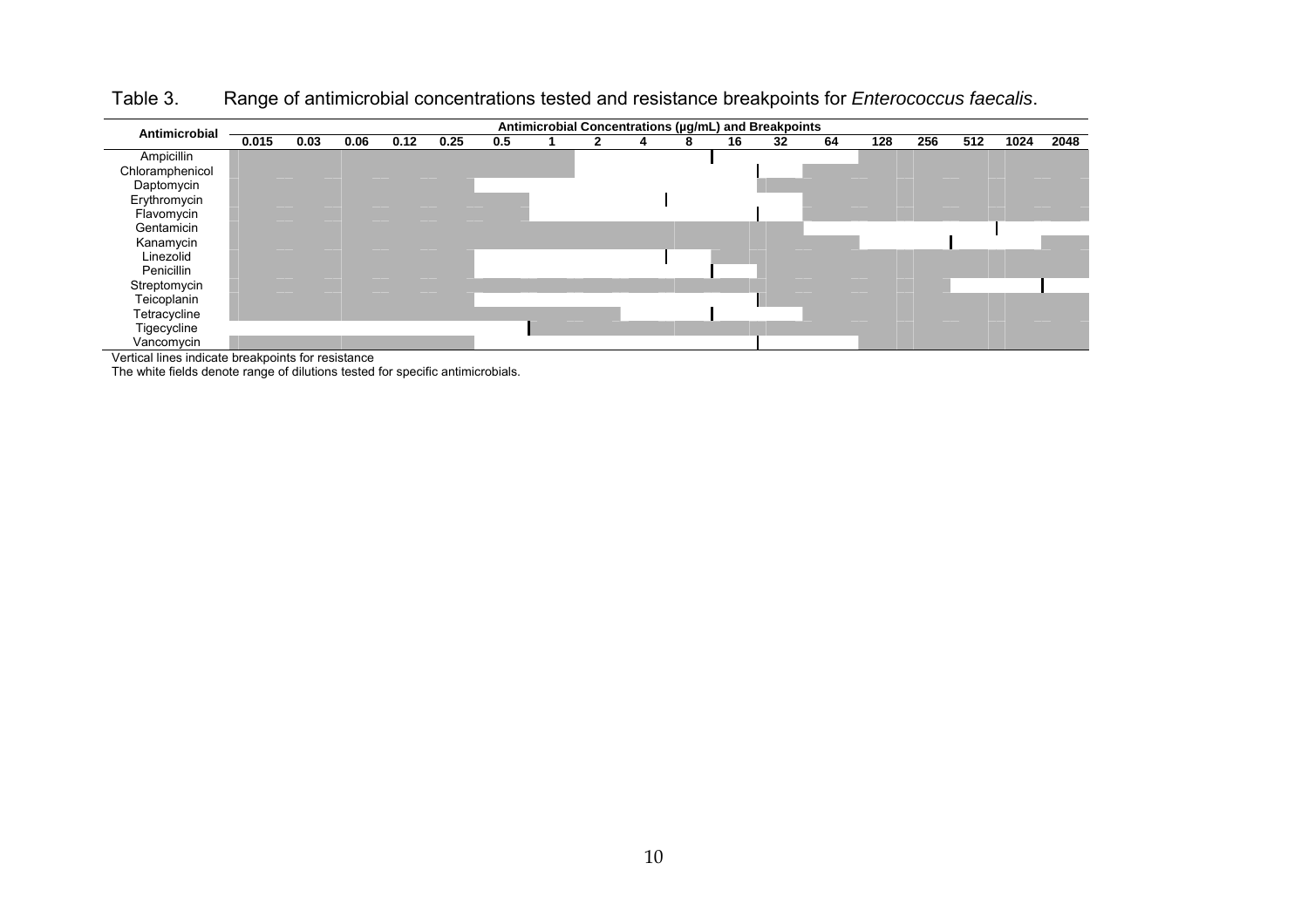## <span id="page-10-0"></span>**Results**

## *Twelve month prevalence review*

Sampling in each of the four capital city areas progressed as planned. [Figure 1](#page-12-0)  shows the actual and anticipated prevalences for each food / bacterium combination at the conclusion of the  $12<sup>th</sup>$  monthly sampling round. *E. coli* in pork and *E. coli* in lettuce prevalences remained below the anticipated prevalences. Recommended changes to the number of tests conducted for *Campylobacter* in poultry and *E. coli* in pork proposed by FSA as part of the 3 Month Prevalence Report and Monthly Progress Reports were implemented in order to achieve the 100 isolate goal for *Campylobacter* in poultry and *E. coli* in pork. Sampling of lettuce for *E. coli* was reduced as this food / bacterium combination continued to track well below the originally anticipated prevalence of 10% and was not expected to achieve the 100 isolates per food / bacterium combination goal.

At the conclusion of sampling, 7 of the 9 food / bacterium combinations exceeded the 100 isolate goal of the survey using the modified sampling plan. Since the 100 isolate goal was exceeded, the following approaches were used to determine a subpopulation on which to conduct AMR testing.

- *Enterococcus*  all *Enterococcus* were tested by PCR to determine if they were *E. faecalis* or *E. faecium*. No *E. faecium* were identified from any food / bacterium combination. Consequently, a subset of 100 *E. faecalis* isolates was randomly selected.
- *Salmonella, E*. *coli* and *Campylobacter* randomly selected subsets were designated for all food / bacterium combinations exceeding the 100 isolate goal. All available pork / *E. coli* and lettuce / *E. coli* isolates were tested for AMR.

#### *Bacterial isolates*

Details of each bacterial isolate from the survey are provided in the supplementary document **'Supplement 1 – Food AMR Pilot Survey – Bacterial Isolates'**.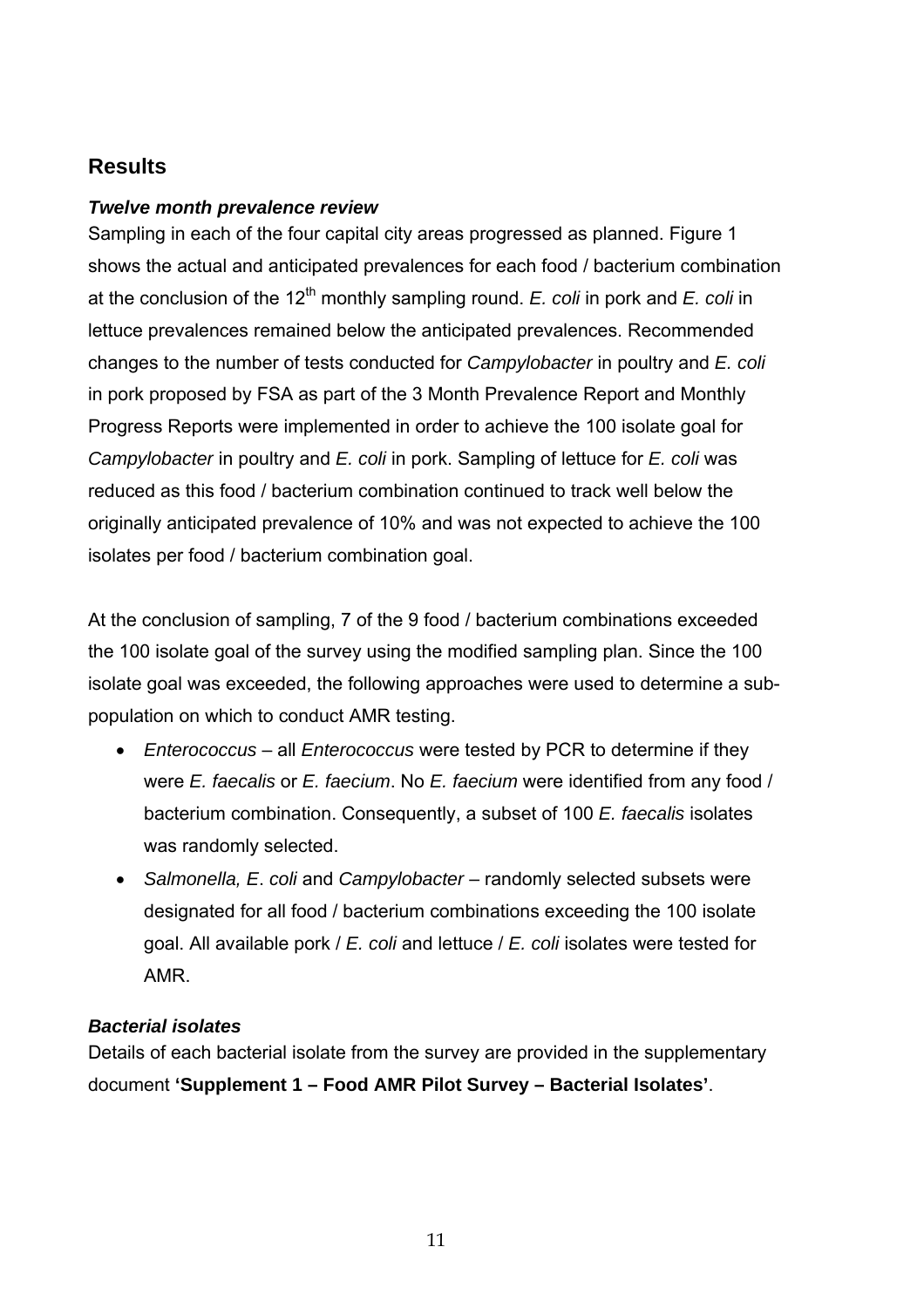### <span id="page-11-0"></span>*Salmonella serotyping*

At the time of report preparation, serovar data for 96 of 174 *Salmonella* isolated during the survey have been provided by the project subcontractor. Serovar data is included in the document **'Supplement 1 – Food AMR Pilot Survey – Bacterial Isolates'**. Of those isolates serotyped to date, *S.* Sofia (41%) and *S*. Typhimurium (32%) were the most prevalent serovars. *S.* Montevideo (11%) and *S*. Kiambu (5.2%) were the only other serovars identified at greater than 5% prevalence. Serovars identified with prevalences ≤ 5% include Agona, Infantis, Mbandaka, Muenster, Ohio, Singapore, Tennessee, Sal subsp 1 ser rough:i:1,2 and Sal subsp II ser 4,5,12,27. Among 100 *Salmonella* isolates for which AMR was determined, serovar data is available for 60 isolates. Within this group of 60 isolates, the prevalence of major serovars was *S*. Sofia (38%), *S*. Typhimurium (40%) and *S.* Montevideo (8%).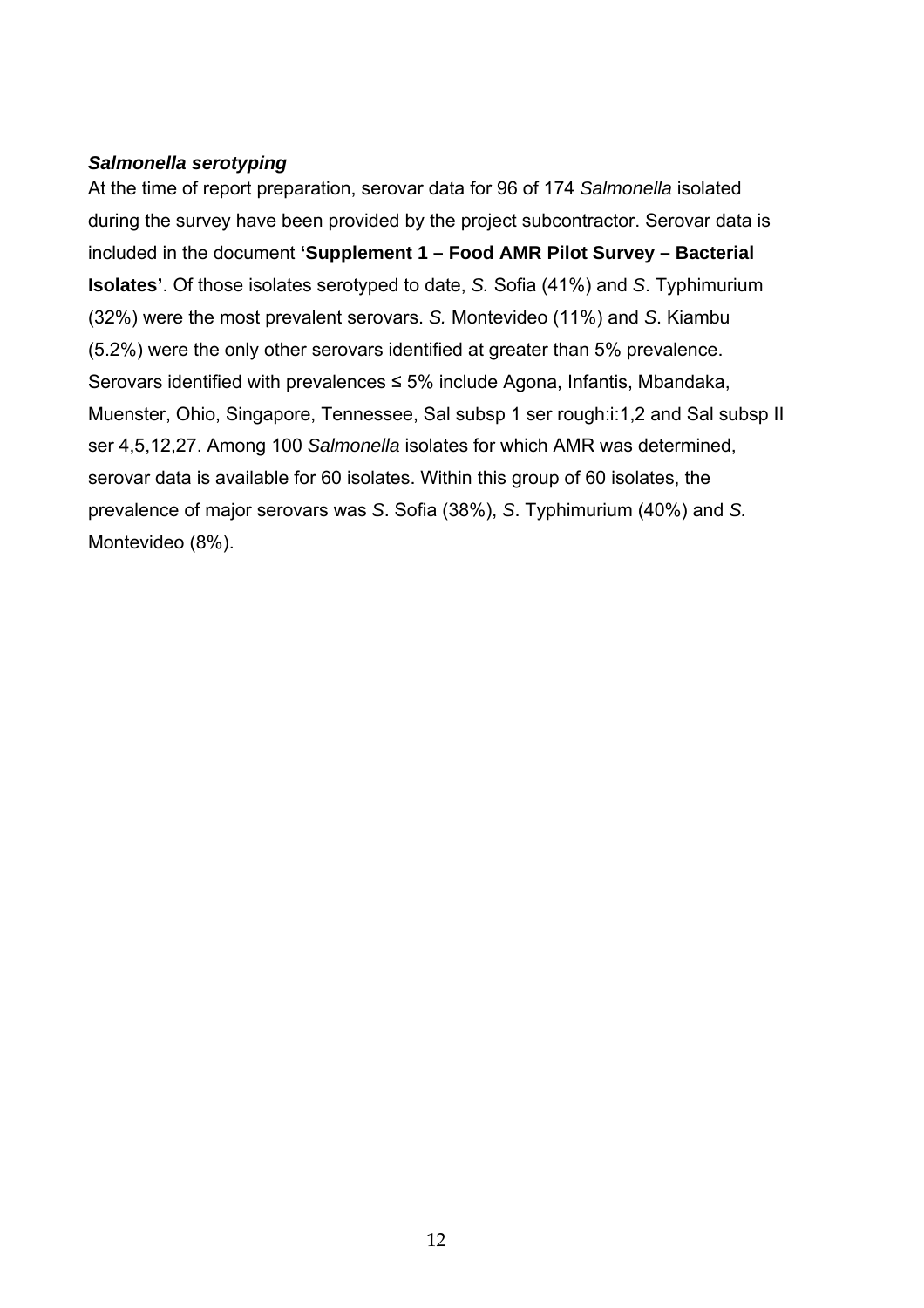

<span id="page-12-0"></span>Figure 1. Projected and actual prevalences of bacteria in retail foods (12 month period February 2007 to January 2008 sampling). The initially projected and actual prevalences of bacteria in particular retail foods are shown in for whole chicken (panel A), minced beef (panel B), pork chop (panel C) and Iceberg lettuce (panel D).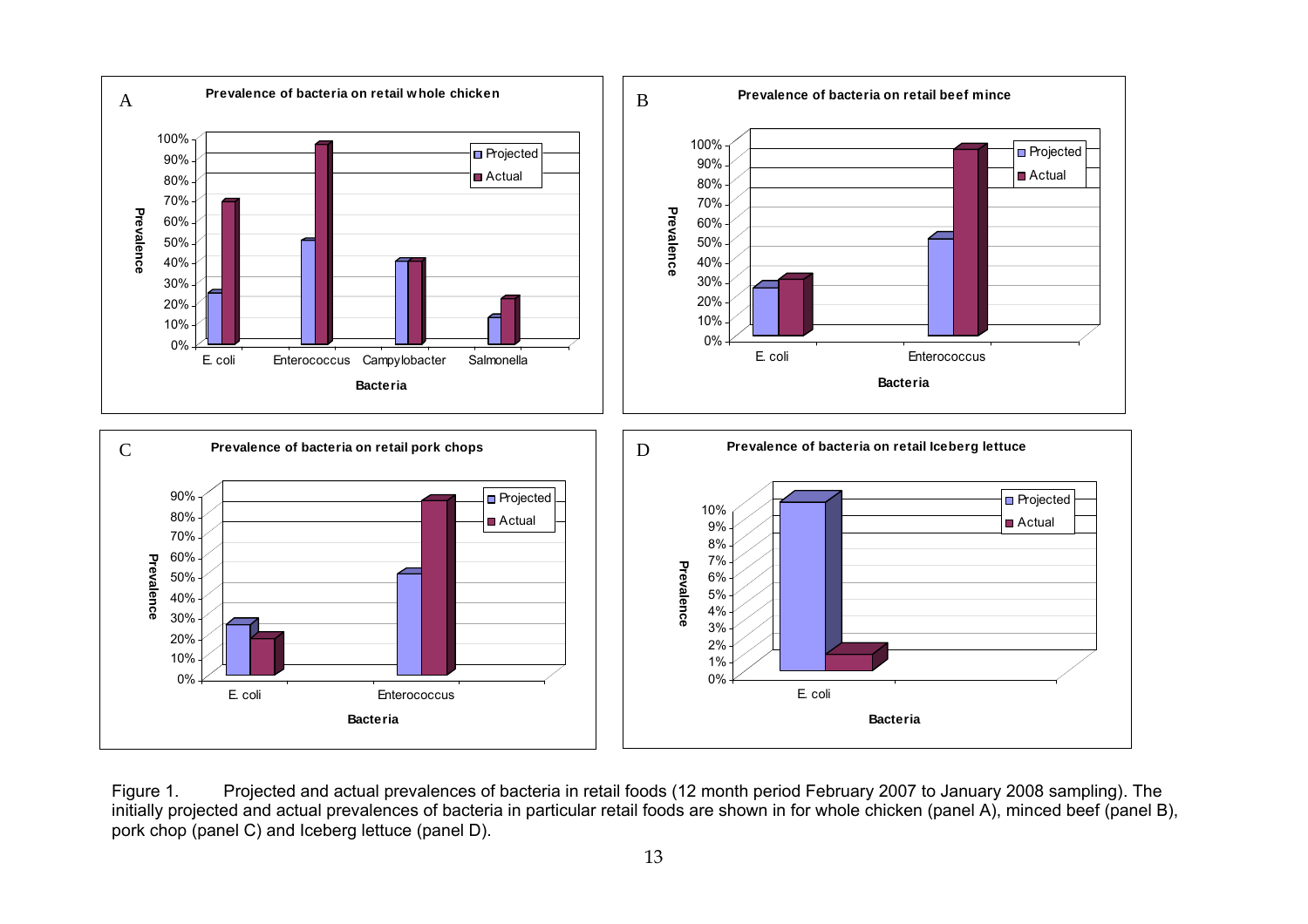## <span id="page-13-0"></span>*Antim icrobial susceptibility testing*

## **Retai l poultry –** *Salmonella*

A tota l of 174 *Salmonella* isolates were isolated during the 12 month sampling period . The overall prevalence of *Salmonella* in retail poultry was 21.9% and ranged during monthly sampling from 10.4% to 31.3%. One hundred *Salmonella* isolates were randomly selected for AMR testing.

*Antim icrobial drug resistance:* The prevalence of multiple drug resistance in *Salmo nella* is presented in [Figure 2.](#page-13-1) The distribution of Minimum Inhibitory Conce ntrations (MICs) and resistance in *Salmonella* is presented in [Table 4.](#page-14-0) Resis tance to one or more antimicrobials was observed in 23% of isolates. Resis tance to tetracycline (16%) was most commonly observed. Resistance to amox icillin / clavulanic acid, ampicillin, cefoxitin, florfenicol, nalidixic acid, strept omycin, and trimethoprim / sulfamethoxazole were observed in no more than five o f the 100 isolates tested. Resistance to the remaining antimicrobials tested was not ob served.

*AMR patterns:* A total of 11 AMR patterns were identified amongst the isolates tested ([Table](#page-14-1) 5). The most common patterns observed was resistance to tetrac ycline alone (12 isolates) and trimethoprim / sulfamethoxazole alone (2 isolate s). The remaining 9 patterns were present only in single isolates.



<span id="page-13-1"></span>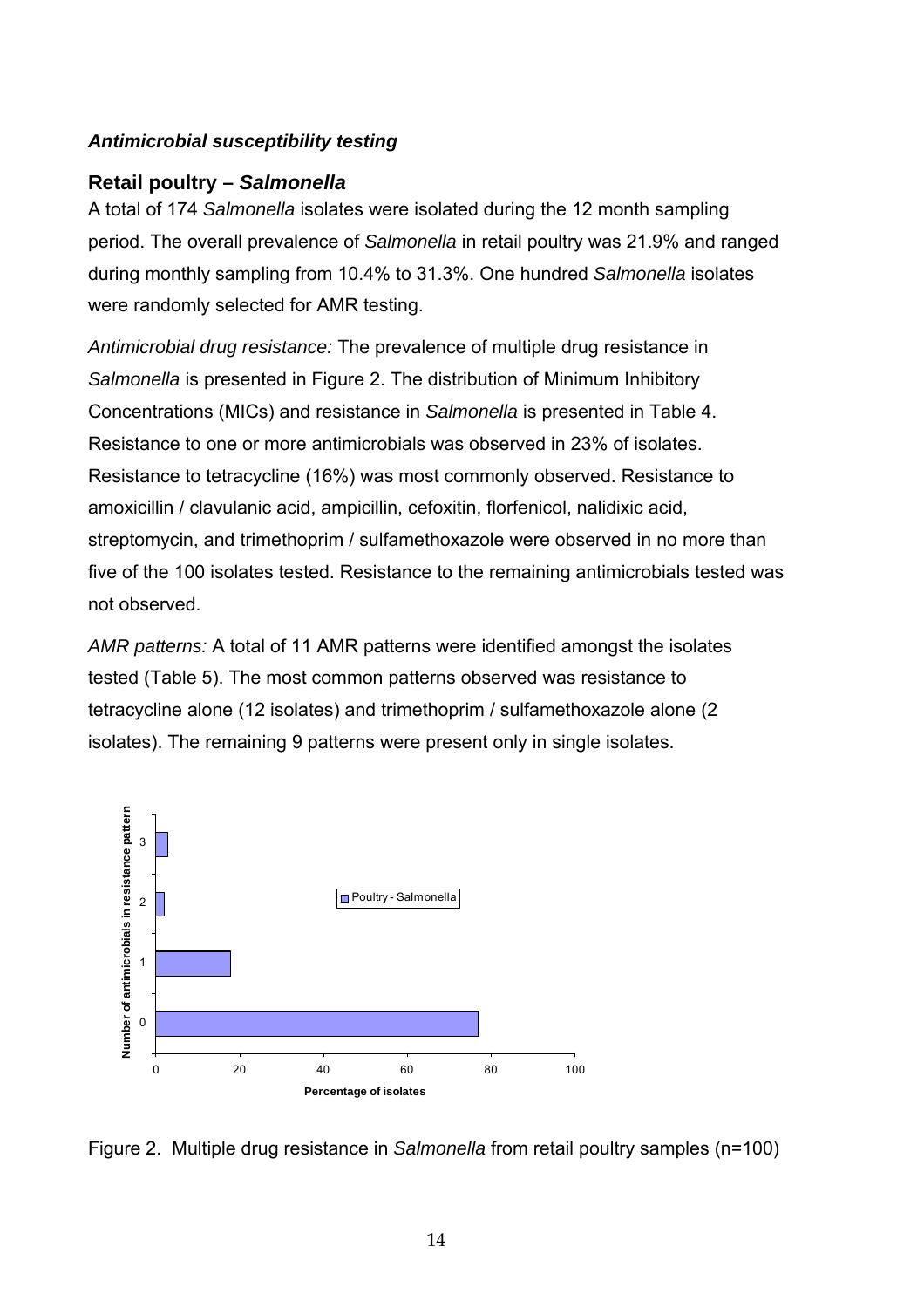| Antimicrobial                              | <b>Product</b> | $N =$ | % Resistant | [95% CI]         |       |      |      |      | Distribution (%) of MICs |      |      |     |      |      |     |
|--------------------------------------------|----------------|-------|-------------|------------------|-------|------|------|------|--------------------------|------|------|-----|------|------|-----|
|                                            |                |       |             |                  | 0.125 | 0.25 | 0.5  |      |                          |      | 8    | 16  | 32   | 64   | 128 |
| Amoxicillin / Clavulanic acid <sup>a</sup> | Poultry        | 100   | 1.0         | $[0.03 - 5.45]$  |       |      |      | 47.0 | 38.0                     | 8.0  | 6.0  |     | 1.0  |      |     |
| Ampicillin                                 | Poultry        | 100   | 4.0         | $[1.10 - 9.93]$  |       |      |      |      | 86.0                     | 7.0  | 2.0  | 1.0 | 1.0  |      | 3.0 |
| Cefazolin                                  | Poultry        | 100   | 0.0         | $[0.00 - 3.62]$  |       |      |      |      |                          |      | 96.0 | 4.0 |      |      |     |
| Cefotaxime                                 | Poultry        | 100   | 0.0         | $[0.00 - 3.62]$  |       | 98.0 |      | 1.0  | 1.0                      |      |      |     |      |      |     |
| Cefoxitin                                  | Poultry        | 100   | 1.0         | $[0.03 - 5.45]$  |       |      |      | 1.0  | 14.0                     | 38.0 | 42.0 | 4.0 | 1.0  |      |     |
| Ceftiofur                                  | Poultry        | 100   | 0.0         | $[0.00 - 3.62]$  |       |      | 87.0 | 13.0 |                          |      |      |     |      |      |     |
| Ceftriaxone                                | Poultry        | 100   | 0.0         | $[0.00 - 3.62]$  |       | 98.0 |      |      |                          | 1.0  | 1.0  |     |      |      |     |
| Chloramphenicol                            | Poultry        | 100   | 0.0         | $[0.00 - 3.62]$  |       |      |      |      | 3.0                      | 8.0  | 89.0 |     |      |      |     |
| Ciprofloxacin                              | Poultry        | 100   | 0.0         | $[0.00 - 3.62]$  | 98.0  | 1.0  |      | 1.0  |                          |      |      |     |      |      |     |
| Florfenicol                                | Poultry        | 100   | 1.0         | $[0.03 - 5.45]$  |       |      |      |      | 1.0                      | 69.0 | 29.0 | 1.0 |      |      |     |
| Gentamicin                                 | Poultry        | 100   | 0.0         | $[0.00 - 3.62]$  |       |      |      | 95.0 | 4.0                      |      | 1.0  |     |      |      |     |
| Meropenem                                  | Poultry        | 100   | 0.0         | $[0.00 - 3.62]$  |       |      |      | 99.0 | 1.0                      |      |      |     |      |      |     |
| Nalidixic Acid                             | Poultry        | 100   | 1.0         | $[0.03 - 5.45]$  |       |      |      |      |                          | 81.0 | 18.0 |     |      | 1.0  |     |
| Streptomycin                               | Poultry        | 100   | 5.0         | $[1.64 - 11.28]$ |       |      |      |      |                          |      |      |     | 95.0 | 4.0  | 1.0 |
| Tetracycline                               | Poultry        | 100   | 16.0        | $[9.43 - 24.68]$ |       |      |      |      |                          | 84.0 |      | 2.0 |      | 14.0 |     |
| Trimethoprim / Sulfamethoxazole            | Poultry        | 100   | 3.0         | $[0.06 - 8.52]$  | 94.0  | 2.0  | 1.0  |      |                          | 3.0  |      |     |      |      |     |

Table 4.Distribution of MICs and resistance in *Salmonella* from retail poultry.

Vertical lines indicate breakpoints for resistance.

The white fields denote range of dilutions tested for each antimicrobial. Values above the range denote MIC values greater than the highest concentration in the range. MICs equal to or lower than the lowest concentration tested are given as the lowest concentration.

<sup>a</sup> Concentration of amoxicillin is given, tested with clavulanic acid in concentration 2:1.

#### Multiple antimicrobial resistance phenotypes present in *Salmonella* from retail poultry. Table 5.

| <b>Pattern</b> | Resistance phenotype* | Percentage |
|----------------|-----------------------|------------|
|                | No pattern            | 77         |
|                | tet                   | 12         |
|                | sxt                   | 2          |
|                | ffn                   |            |
|                | amp                   |            |
|                | str                   |            |
|                | fox                   |            |
| 2              | aug amp               |            |
| 2              | str tet               |            |
| 3              | nal str tet           |            |
| 3              | str tet sxt           |            |
| 3              | amp str tet           |            |
| <b>TOTAL</b>   |                       | 100        |

<span id="page-14-1"></span><span id="page-14-0"></span>\* Amoxicillin / Clavulanic acid, aug; Ampicillin, amp; Cefazolin, faz; Cefotaxime, fot; Cefoxitin, fox; Ceftiofur, xnl; Ceftriaxone, axo; Chloramphenicol, Ciprofloxacin, cip; Florfenicol, ffn; Gentamicin, gen; Meropenem, mer; Nalidixic Acid, nal; Streptomycin, str; Tetracycline, tet; Trimethoprim / Sulfamethoxazole, sxt.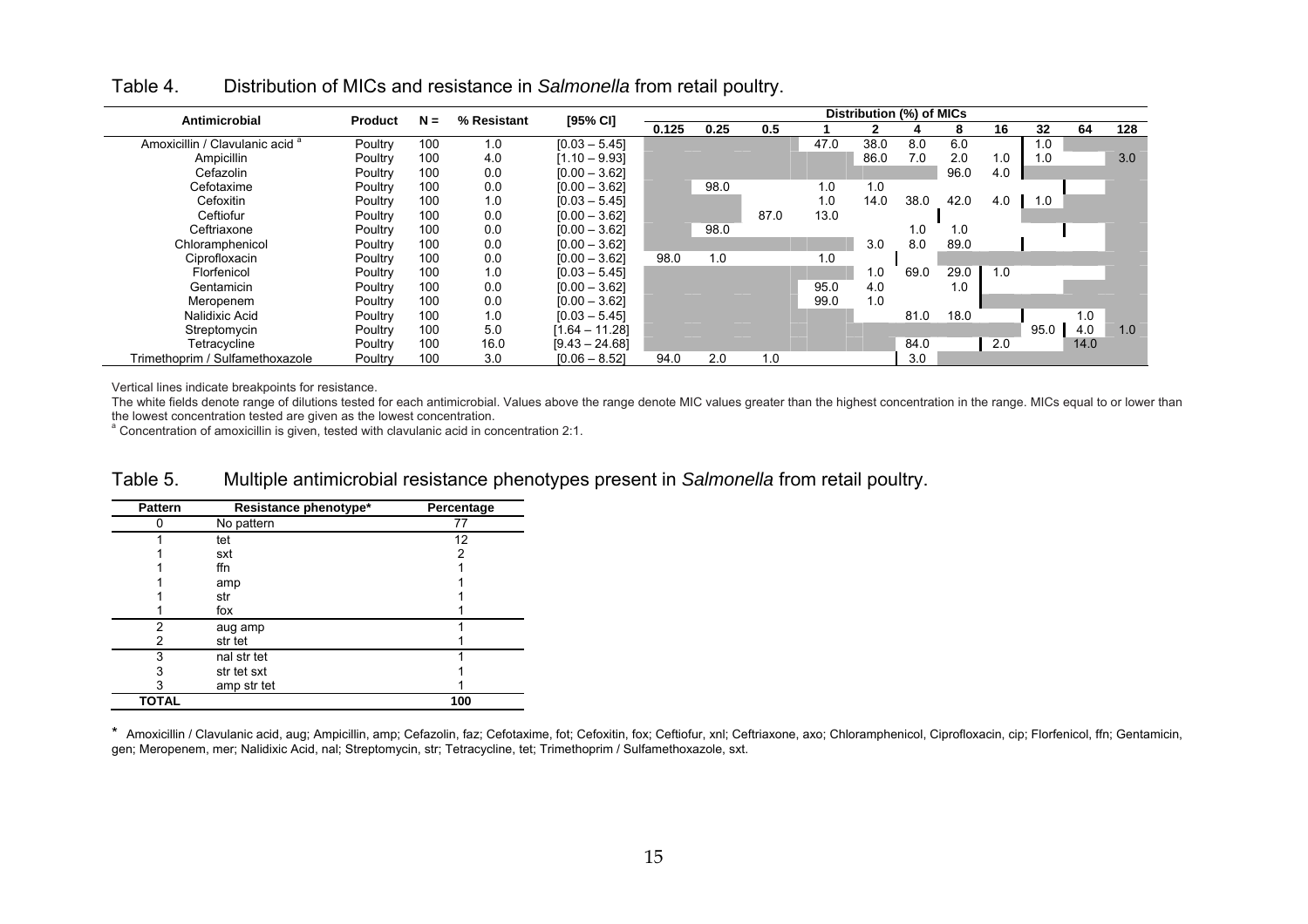## <span id="page-15-0"></span>**Retail poultry –** *E. coli*

A total of 290 *E. coli* were isolated during the 12 month sampling period. The overall prevalence of *E. coli* in retail poultry was 69.0% and ranged during monthly sampling from 51.4% to 80.0%. One hundred *E. coli* isolates were randomly selected for AMR test ing.

Antimicrobial drug resistance: The prevalence of multiple drug resistance in *E. coli* is presented in [Figure 3.](#page-15-1) The distribution of MICs and resistance in *E. coli* is presented in [Table 18.](#page-31-0) Resistance to one or more antimicrobials was observed in 65% of isolates. Resistance to tetracycline (47%), ampicillin (38%), trimethoprim / sulfamethoxazole (22%) and streptomycin (19%) were most commonly observed. Resistance to kanamycin and gentamicin was observed in 8% and 4% of isolates respectively. Resistance to amoxicillin / clavulanic acid, cefazolin, florfenicol and chloramphenicol was observed in two or less isolates.

AMR patterns: A total of 21 AMR resistance patterns were identified [\(Table 6\)](#page-16-1). Twentytwo percent of the isolates tested were resistant to three or more antimicrobials and account for 10 of the 21 patterns identified. The most commonly observed patterns were tetracycline alone (14%), ampicillin-tetracycline (11%), ampicillin alone (6%) and ampicillin-tetracycline- trimethoprim / sulfamethoxazole (5%). Eight of the 21 patterns observed were present only in single isolates.



<span id="page-15-1"></span>Figure 3. Multiple drug resistance in *E. coli* from retail poultry samples (n=100)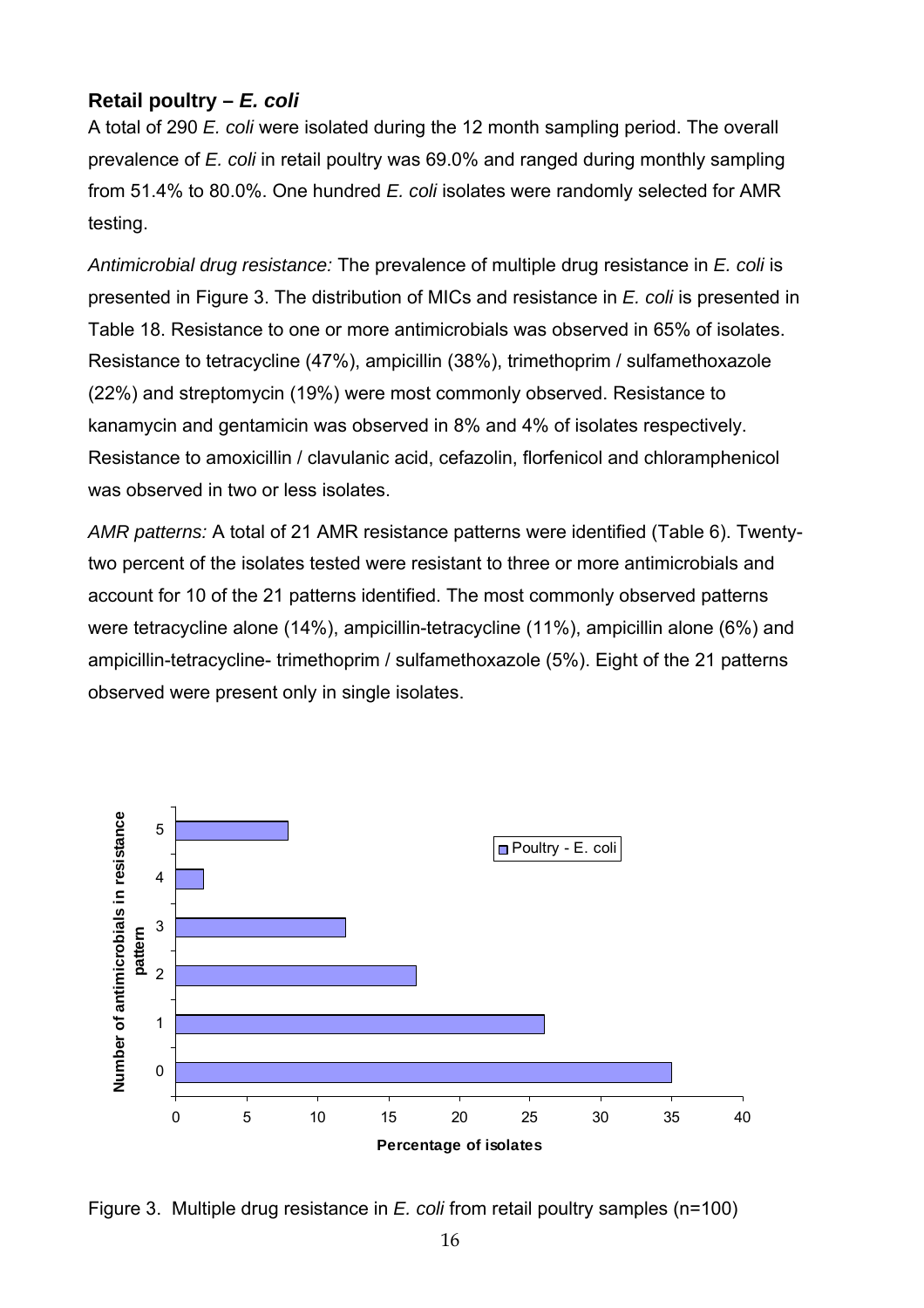<span id="page-16-1"></span><span id="page-16-0"></span>

| Table 6. | Multiple antimicrobial resistance phenotypes present in E. coli from retail |
|----------|-----------------------------------------------------------------------------|
|          | poultry.                                                                    |

| <b>Pattern</b> | Resistance phenotype*   | Percentage     |
|----------------|-------------------------|----------------|
| 0              | No pattern              | 35             |
|                | tet                     | 14             |
|                | amp                     | 6              |
|                | ffn                     | 2              |
|                | sxt                     | 2              |
|                | str                     | $\overline{c}$ |
| 2              | amp tet                 | 11             |
| 2              | amp str                 | 2              |
| 2              | aug faz                 |                |
| $\overline{c}$ | amp sxt                 |                |
| $\overline{2}$ | kan tet                 |                |
| 2              | str tet                 |                |
| 3              | amp tet sxt             | 5              |
| 3              | kan tet sxt             | 2              |
| 3<br>3         | amp str sxt             | 2              |
|                | kan str tet             |                |
| 3              | amp str tet             |                |
| 3              | amp faz tet             |                |
| 4              | amp str tet sxt         | 2              |
| 5              | amp kan str tet sxt     | 3              |
| 5              | amp gen str tet sxt     | 4              |
| 6              | chl ffn kan str tet sxt | 1              |

\* Amoxicillin / Clavulanic acid, aug; Ampicillin, amp; Cefazolin, faz; Cefotaxime, fot; Cefoxitin, fox; Ceftiofur, xnl; Ceftriaxone, axo; Chloramphenicol, Ciprofloxacin, cip; Florfenicol, ffn; Gentamicin, gen; Meropenem, mer; Nalidixic Acid, nal; Streptomycin, str; Tetracycline, tet; Trimethoprim / Sulfamethoxazole, sxt.

## **Retail poultry –** *Enterococcus*

monthly sampling from 88.2% to 100.0%. Screening of *Enterococcus* isolates by PCR determined that 92.0% of isolates were *E. faecalis. E. faecium* was not identified using PCR. One hundred *E. faecalis* isolates were randomly selected for AMR testing. A total of 199 *Enterococcus* were isolated during the 12 month sampling period. The overall prevalence of *Enterococcus* in retail poultry was 96.6% and ranged during

*Antimicrobial drug resistance:* The prevalence of multiple drug resistance in *Enterococcus* is presented in [Figure 4.](#page-17-0) The distribution of MICs and resistance in *Enterococcus* is presented in [Table 15.](#page-28-0) Resistance to one or more antimicrobials was observed in 81% of isolates. Resistance to tetracycline (76%) and erythromycin (48%) were observed most often. Resistance to clinically significant antimicrobials such as linezolid, gentamicin and vancomycin was not observed.

*AMR patterns:* A total of 15 AMR patterns were identified [\(Table 7\)](#page-17-1). Fifty-two percent of the isolates tested were resistant to two or more antimicrobials and account for 11 of the 15 patterns identified. The most commonly observed patterns were tetracycline alone (24%) and erythromycin-tetracycline (36%). Seven of the 15 patterns observed were present only in single isolates.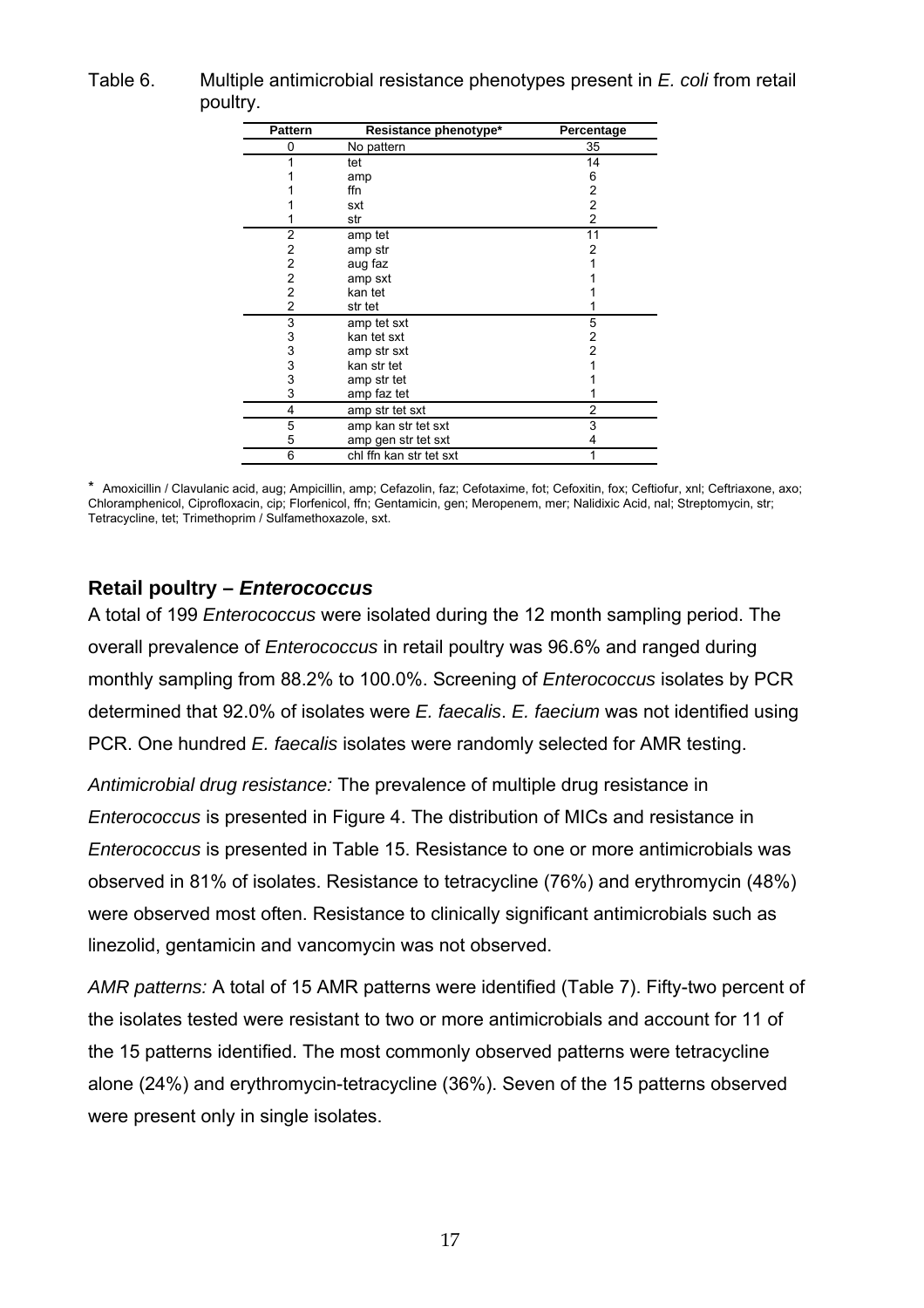

<span id="page-17-0"></span>Figure 4. Multiple drug resistance in *Enterococcus faecalis* from retail poultry samples  $(n=100)$ 

<span id="page-17-1"></span>

| Table 7. | Multiple antimicrobial resistance phenotypes present in <i>Enterococcus</i> |
|----------|-----------------------------------------------------------------------------|
|          | <i>faecalis</i> from retail poultry.                                        |

| <b>Pattern</b> | Resistance phenotype* | Percentage |
|----------------|-----------------------|------------|
| 0              | No pattern            | 19         |
| 1              | tgc                   | 2          |
| 1              | tet                   | 24         |
|                | str                   | 1          |
| 1              | ery                   | 2          |
| $\overline{2}$ | tet tgc               | 2          |
| $\overline{2}$ | ery tet               | 36         |
| $\overline{2}$ | fly tet               | 2          |
| 3              | kan str tet           | 1          |
| 3              | ery kan tet           | 4          |
| 3              | ery tet tgc           | 2          |
| 3              | fly kan tet           | 1          |
| 3              | ery str tet           |            |
| 4              | ery kan str tet       | 2          |
| 4              | chl ery kan tet       | 1          |

\* Ampicillin, amp; Chloramphenicol, chl; Daptomycin, dap; Erythromycin, ery; Flavomycin, flv; Gentamicin, gen; Kanamycin, kan Linezolid, lzd; Penicillin, pen; Streptomycin, str; Teicoplanin, tei; Tetracycline, tet; Tigecycline, tgc; Vancomycin, van. ;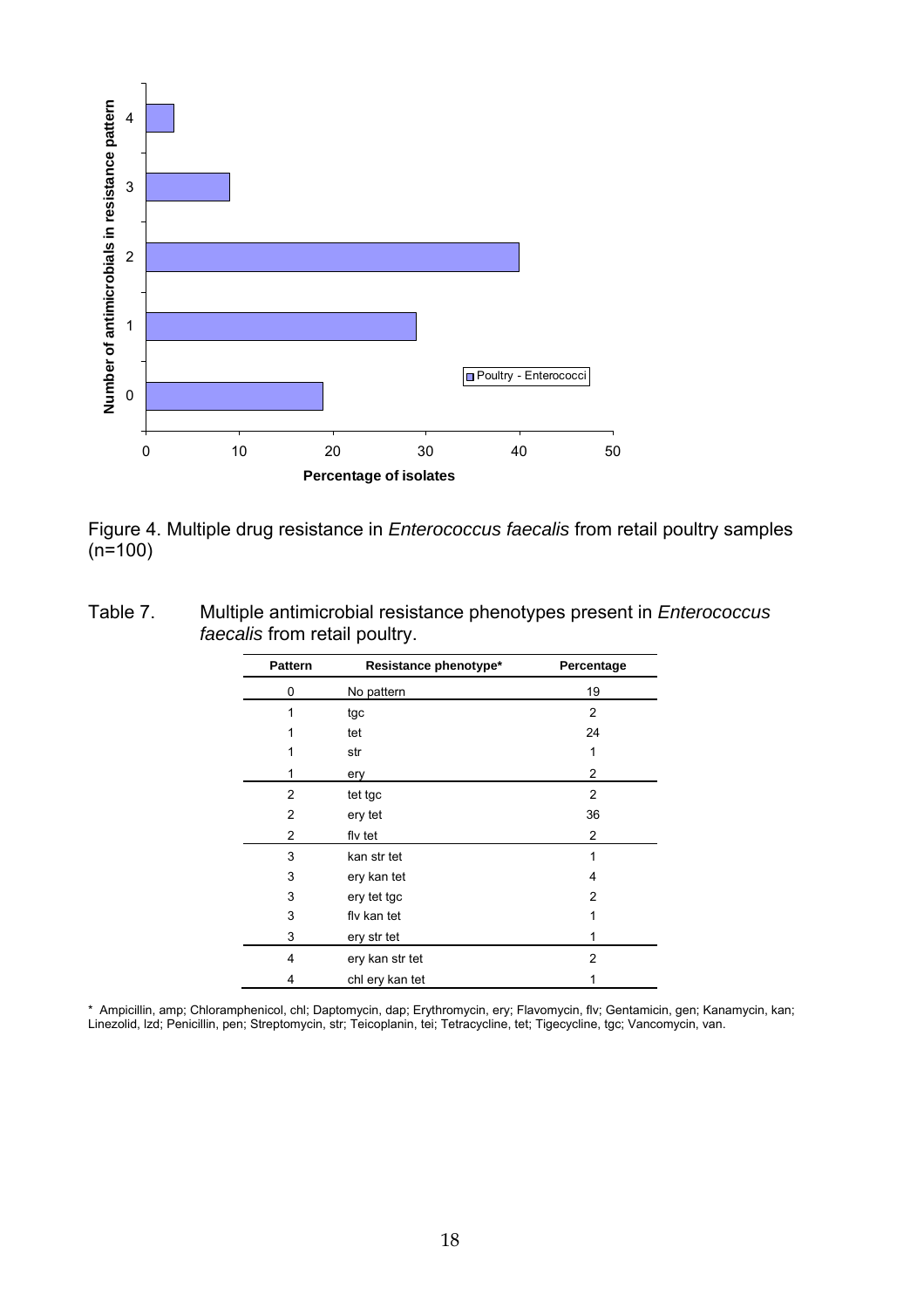## <span id="page-18-0"></span>**Retail poultry –** *Campylobacter* **spp.**

A total of 175 *Campylobacter* isolates were isolated during the 12 month sampling period. The overall prevalence of *Campylobacter* in retail poultry was 40.0% and ranged during monthly sampling from 13.6% – 65.2%. One hundred *Campylobacter* isolates were randomly selected for AMR testing and speciation. Screening by PCR of *Campylobacter* isolates selected for AMR testing determined that 60% of isolates were *C. jejuni* with the remaining 40% of isolates identified as *C. coli.*

*Antimicrobial drug resistance:* The prevalence of multiple drug resistance in *Campylobacter coli and Campylobacter jejuni* is presented in [Figure 5](#page-19-0) and [Figure 6](#page-19-1) respectively. The distribution of MICs and resistance in *Campylobacter coli and Campylobacter jejuni* are presented in [Table 8.](#page-20-0)and [Table 9](#page-20-1) respectively. The overall level of antimicrobial resistance was very low. AMR was observed in two isolates of *Campylobacter coli and* three isolates of *Campylobacter jejuni.* Resistance to clindamycin (*C. coli,* 5%; *C. jejuni,* 1.7%), erythromycin ; *C. jejuni,* 3.3%), telithromycin (*C. coli,* 2.5%; *C. jejuni,* 3.3%) and tetracycline (*C.*  (*C. coli,* 5% acid was observed. *jejuni,* 1.7%) were observed. No resistance to ciprofloxacin, florfenicol, gentamicin or nalidixic

*AMR patterns:* A limited number of AMR patterns were identified ([Table 10](#page-21-1) and [Table 11\)](#page-21-2). The observed patterns were tetracycline alone (*C. jejuni,* 1.7%), erythromycin-telithromycin (*C. jejuni,* 1.7%), clindamycin-erythromycin (*C. coli,* 2.5%) and clindamycin-erythromycintelithromycin (*C. coli,* 2.5%; *C. jejuni,* 1.7%).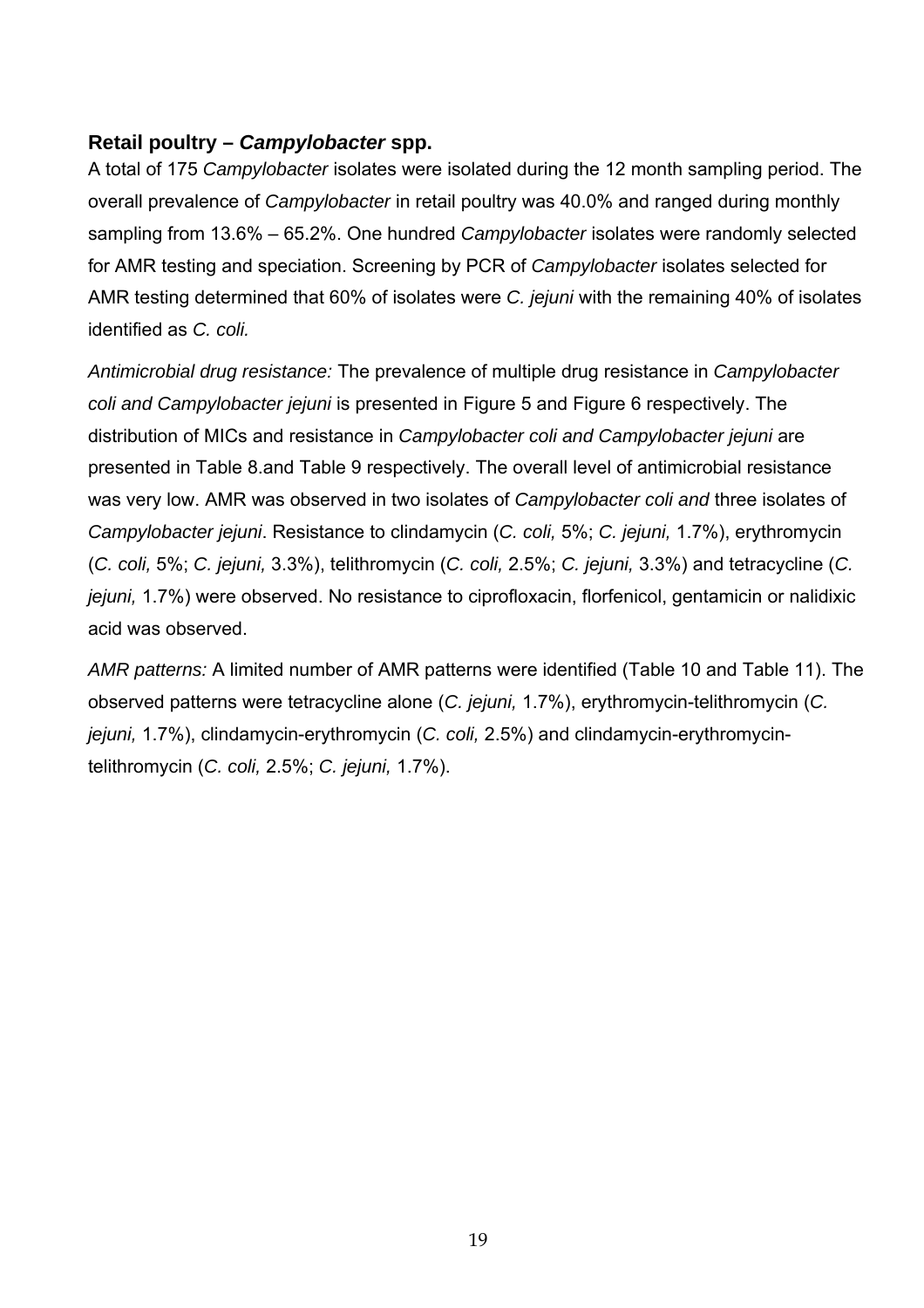

<span id="page-19-0"></span>Figure 5. Multiple drug resistance in *Campylobacter coli* from retail poultry samples (n=40).



<span id="page-19-1"></span>Figure 6. Multiple drug resistance in *Campylobacter jejuni* from retail poultry samples (n=60)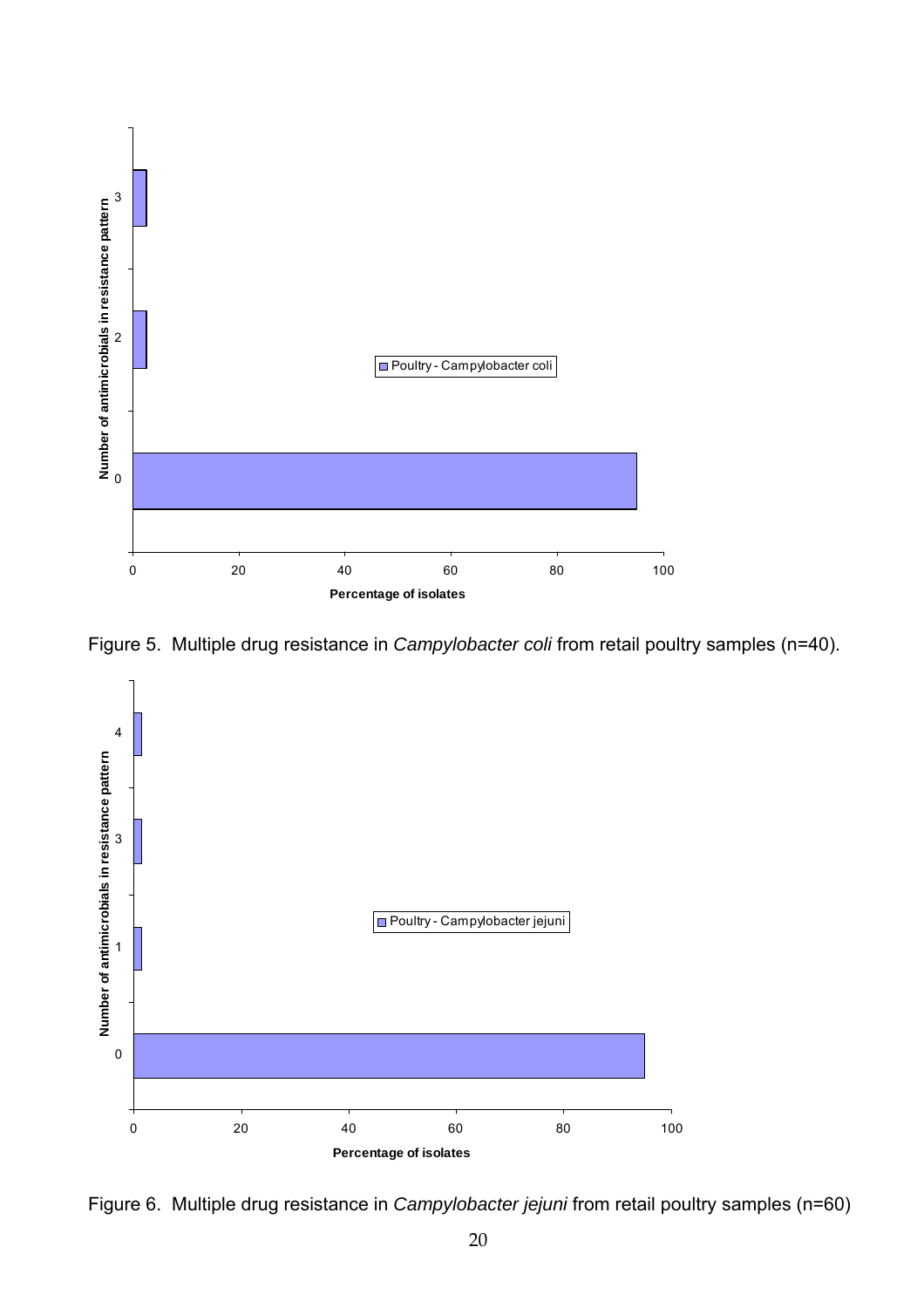| Antimicrobial  | <b>Product</b> | $N =$ | % Resistant | [95% CI]         |       |      |      |      | Distribution (%) of MICs |      |      |      |      |      |     |     |    |     |
|----------------|----------------|-------|-------------|------------------|-------|------|------|------|--------------------------|------|------|------|------|------|-----|-----|----|-----|
|                |                |       |             |                  | 0.015 | 0.03 | 0.06 | 0.12 | 0.25                     | 0.5  |      |      |      |      | 16  | 32  | 64 | 128 |
| Ciprofloxacin  | Poultry        | 40    | 0.0         | $[0.00 - 8.81]$  |       | ు    | 37.5 | 22.5 | 32.5                     |      |      |      |      |      |     |     |    |     |
| Clindamycin    | Poultry        | 40    | 5.0         | $[0.61 - 16.92]$ |       | . 5  | 15.0 | 12.5 | 30                       | 25.0 | 5.0  |      | 2.5  |      |     | 2.5 |    |     |
| Erythromycin   | Poultry        | 40    | 5.0         | $[0.61 - 16.92]$ |       |      | 5.0  | 17.5 | 20.0                     | 22.5 | 15.0 | 15.0 |      |      |     |     |    | 5.0 |
| Florfenicol    | Poultry        | 40    | 0.0         | $[0.00 - 8.81]$  |       |      |      | 2.5  | 12.5                     | 10.0 | 45.0 | 27.5 | 2.5  |      |     |     |    |     |
| Gentamicin     | Poultry        | 40    | 0.0         | $[0.00 - 8.81]$  |       |      |      | 12.5 | 20.0                     | 55.0 | 10.0 | 2.5  |      |      |     |     |    |     |
| Nalidixic Acid | Poultry        | 40    | 0.0         | $[0.00 - 8.81]$  |       |      |      |      |                          |      |      |      | 52.5 | 45.0 | 2.5 |     |    |     |
| Telithromycin  | Poultry        | 40    | 2.5         | $[0.06 - 13.16]$ | 2.5   | 2.5  | 5.0  | 10.0 | 25.0                     | 175  | 15.0 | 10.0 | 10.0 |      | 2.5 |     |    |     |
| Tetracycline   | Poultry        | 40    | 0.0         | $[0.00 - 8.81]$  |       |      | 2.5  | 15.0 | 40.0                     | 22.5 | 15.0 | 5.0  |      |      |     |     |    |     |

Table 8.Distribution of MICs and resistance in *Campylobacter coli* from retail poultry

Vertical lines indicate breakpoints for resistance

The white fields denote range of dilutions tested for each antimicrobial. Values above the range denote MIC values greater than the highest concentration in the range. MICs equal to or lower than the lowest concentration tested are given as the lowest concentration

| Table 9. | Distribution of MICs and resistance in Campylobacter jejuni from retail poultry |  |  |
|----------|---------------------------------------------------------------------------------|--|--|
|          |                                                                                 |  |  |

| Antimicrobial  | <b>Product</b> | $N =$ | % Resistant | [95% CI]         | Distribution (%) of MICs |      |      |      |      |      |      |      |      |      |     |    |    |     |
|----------------|----------------|-------|-------------|------------------|--------------------------|------|------|------|------|------|------|------|------|------|-----|----|----|-----|
|                |                |       |             |                  | 0.015                    | 0.03 | 0.06 | 0.12 | 0.25 | 0.5  |      |      |      |      | 16  | 32 | 64 | 128 |
| Ciprofloxacin  | Poultry        | 60    | 0.0         | $[0.00 - 5.96]$  | 3.3                      | 18.3 | 45.0 | 26.7 | 6.7  |      |      |      |      |      |     |    |    |     |
| Clindamycin    | Poultry        | 60    |             | $[0.04 - 8.94]$  |                          |      | 21.7 | 36.7 | 13.3 | 10.0 |      | 3.3  |      |      |     |    |    |     |
| Erythromycin   | Poultry        | 60    | 3.3         | $[0.41 - 11.53]$ |                          | 5.0  | 13.3 | 33.3 | 31.7 | 8.3  | 5.0  |      |      |      |     |    |    | 3.3 |
| Florfenicol    | Poultry        | 60    | 0.0         | $[0.00 - 5.96]$  |                          |      |      | 5.0  | 6.7  | 38.3 | 40.0 | 10.0 |      |      |     |    |    |     |
| Gentamicin     | Poultry        | 60    | 0.0         | $[0.00 - 5.96]$  |                          |      |      | 50.0 | 28.3 | 20.0 |      |      |      |      |     |    |    |     |
| Nalidixic Acid | Poultry        | 60    | 0.0         | $[0.00 - 5.96]$  |                          |      |      |      |      |      |      |      | 70.0 | 30.0 |     |    |    |     |
| Telithromvcin  | Poultry        | 60    | 3.3         | $[0.41 - 11.53]$ |                          |      | 16.7 | 11.7 | 40.0 | 23.3 | 3.3  |      |      |      | 3.3 |    |    |     |
| Tetracycline   | Poultry        | 60    |             | $[0.04 - 8.94]$  |                          |      |      | 21.7 | 36.7 |      | 13.3 |      |      |      |     |    |    |     |

Vertical lines indicate breakpoints for resistance

<span id="page-20-1"></span><span id="page-20-0"></span>The white fields denote range of dilutions tested for each antimicrobial. Values above the range denote MIC values greater than the highest concentration in the range. MICs equal to or lower than the lowest concentration tested are given as the lowest concentration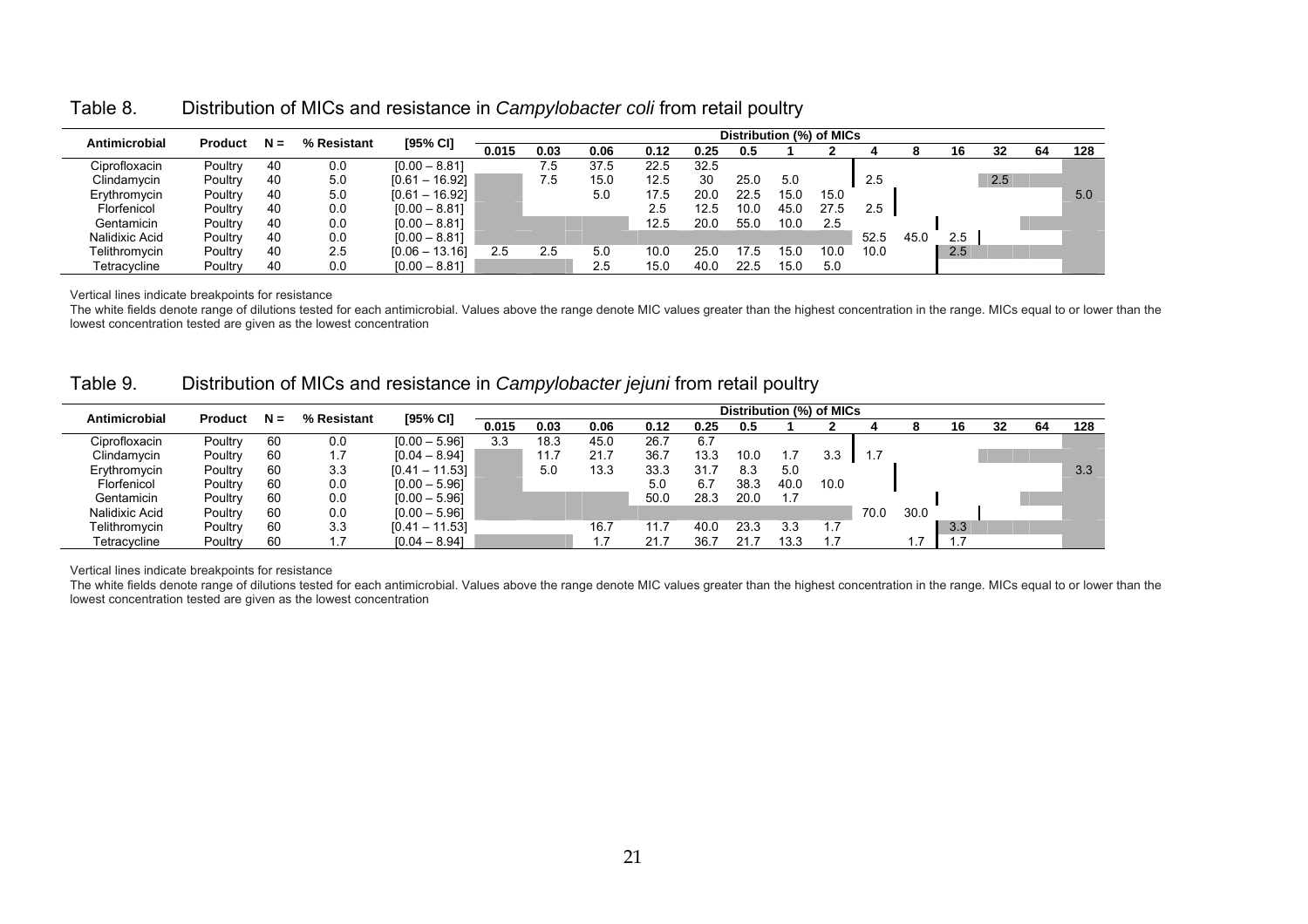<span id="page-21-1"></span><span id="page-21-0"></span>Table 10. Multiple antimicrobial resistance phenotypes present in *Campylobacter coli* from retail poultry.

| <b>Pattern</b> | Resistance phenotype*             | Percentage |
|----------------|-----------------------------------|------------|
|                | No pattern                        | 95.C       |
|                | cli erv                           | 2.5        |
|                | cli erv tel                       | 2.5        |
| ____           | <b>Contract Contract Contract</b> |            |

\* Clindamycin, cli; Erythromycin, ery; Telithromycin, tel.

### <span id="page-21-2"></span>Table 11. Multiple antimicrobial resistance phenotypes present in *Campylobacter jejuni* from retail poultry.

| <b>Pattern</b> | Resistance phenotype* | Percentage |
|----------------|-----------------------|------------|
|                | No pattern            | 95 C       |
|                | tet                   |            |
|                | ery tel               |            |
|                | cli erv tel           |            |

\* Clindamycin, cli; Erythromycin, ery; Telithromycin, tel; Tetracycline, tet.

## **Retail beef –** *E. coli*

A total of 121 *E. coli* were isolated during the 12 month sampling period. The overall prevalence of *E. coli* in retail beef was 29.7% and ranged during monthly sampling from 13.9% – 36.4%. One hundred *E. coli* isolates were randomly selected for AMR testing.

*Antimicrobial drug resistance:* The prevalence of multiple drug resistance in *E. coli* is presented in [Figure 7.](#page-22-1) The distribution of MICs and resistance in *E. coli* is presented in Table 18. Resistance to one or more antimicrobials was observed in 19% of isolates. Resistance to ampicillin (11%), streptomycin (7%) and tetracycline (7%) were most often observed. Resistance to amoxicillin / clavulanic acid (3%), cefazolin (3%), kanamycin (2%), and trimethoprim / sulfamethoxazole (5%) were also observed.

AMR patterns: A total of 13 AMR patterns were identified (Table 12). Resistance to ampicillin alone was the most commonly observed AMR pattern (5%) and only 9% of isolates were resistant to more than one antimicrobial. Resistance to streptomycin alone (2%) and ampicillin--streptomycin-tetracycline-trimethoprim / sulfamethoxazole (2%) were the only other AMR patterns found in multiple isolates. The largest multiple AMR pattern identified was ampicillin-kanamycin-streptomycin-tetracycline-trimethoprim / sulfamethoxazole which was present in a single isolate.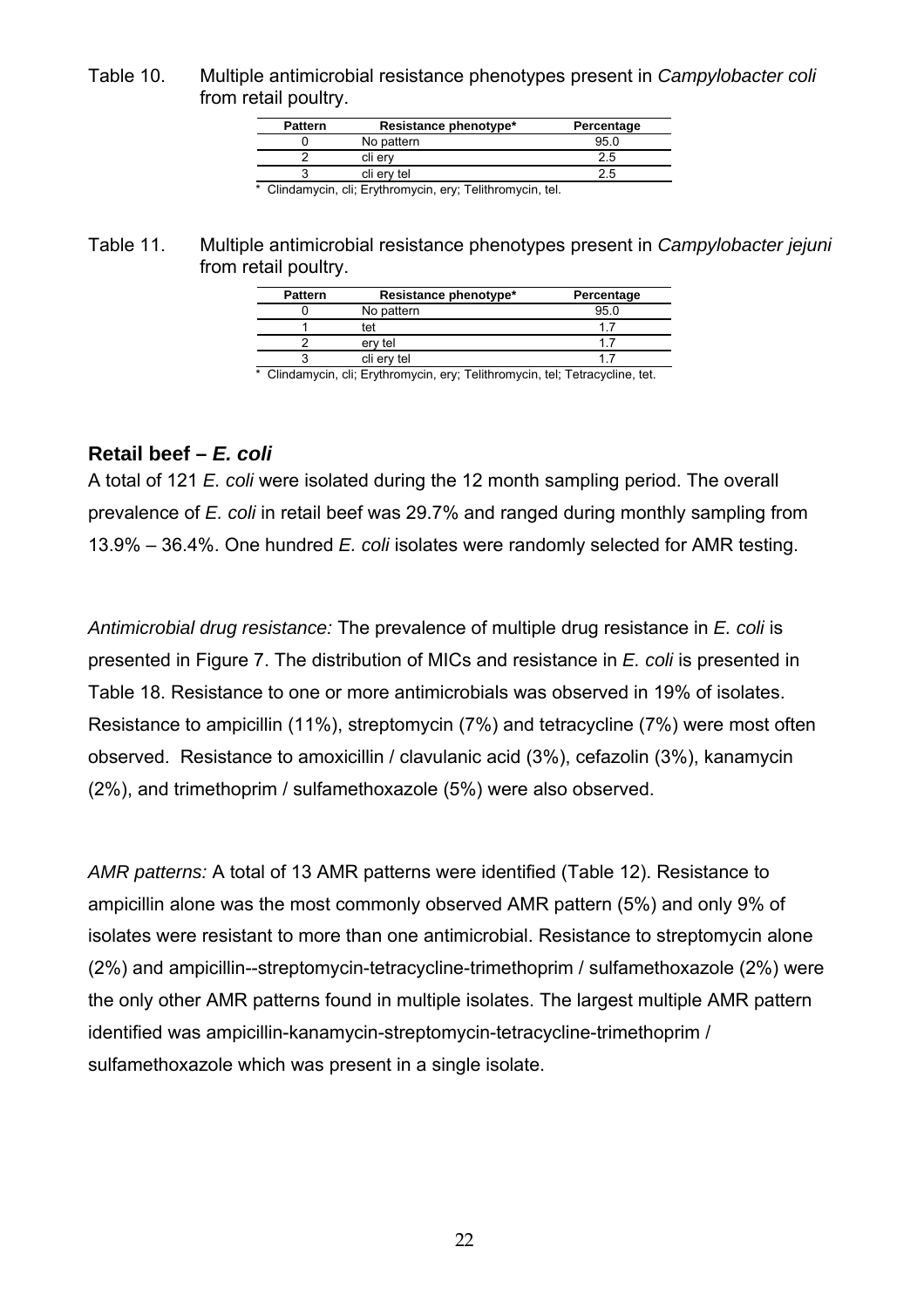<span id="page-22-0"></span>

<span id="page-22-1"></span>Figure 7. Multiple drug resistance in *E. coli* from retail beef samples (n=100)

<span id="page-22-2"></span>

| Table 12. | Multiple antimicrobial resistance phenotypes present in E. coli from retail |
|-----------|-----------------------------------------------------------------------------|
|           | beef.                                                                       |

| <b>Pattern</b> | Resistance phenotype* | Percentage |
|----------------|-----------------------|------------|
|                | No pattern            | 81         |
|                | amp                   | 5          |
|                | str                   | 2          |
|                | faz                   |            |
|                | aug                   |            |
|                | tet                   |            |
| 2              | amp tet               |            |
| 2              | aug faz               |            |
| 2              | amp sxt               |            |
| 2              | str tet               |            |
| 3              | aug amp faz           |            |
| 4              | kan str tet sxt       |            |
|                | amp str tet sxt       |            |
| 5              | amp kan str tet sxt   |            |

\* Amoxicillin / Clavulanic acid, aug; Ampicillin, amp; Cefazolin, faz; Cefotaxime, fot; Cefoxitin, fox; Ceftiofur, xnl; Ceftriaxone, axo ; Chloramphenicol, Ciprofloxacin, cip; Florfenicol, ffn; Gentamicin, gen; Meropenem, mer; Nalidixic Acid, nal; Streptomycin, str; Tetracycline, tet; Trimethoprim / Sulfamethoxazole, sxt;

## **Retail beef –** *Enterococcus*

A total of 198 *Enterococcus* were isolated during the 12 month sampling peri od. The overall prevalence of *Enterococcus* in retail beef was 95. 7% and ranged during monthly sampling from 85.0% to 100.0%. Screening of *Enterococcus* isolates by PCR determined that 87.9% of isolates were *E. faecalis*. *E. faecium* was not identified using PCR. One hundred *E. faecalis* isolates were randomly selected for AMR testing.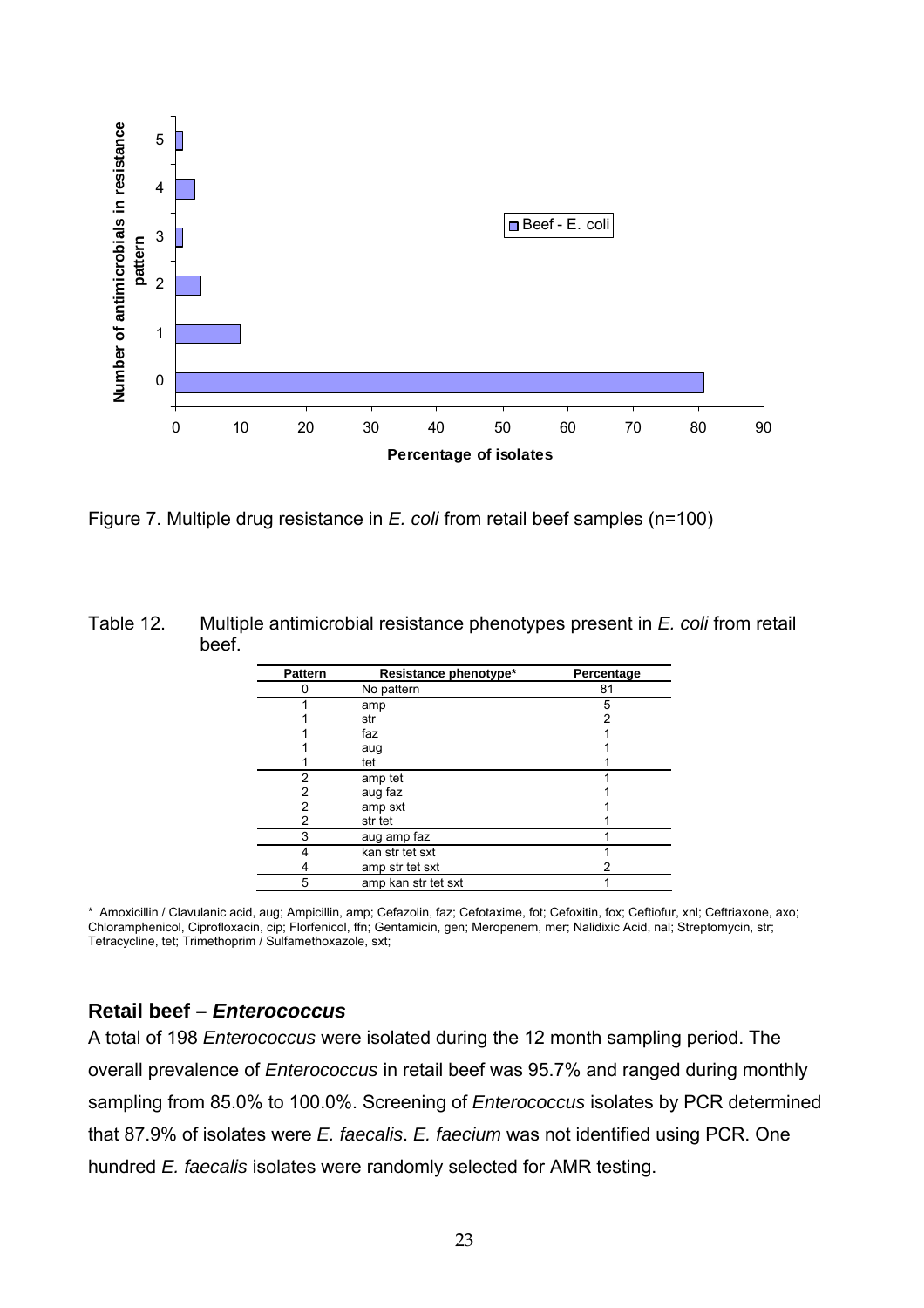*Antimicrobial drug resistance:* The prevalence of multiple drug resistance in *Enterococcus* is presented in [Figure 8.](#page-23-0) The distribution of MICs and resistance in *Enterococcus* is presented in [Table 15.](#page-28-0) Resistance to one or more antimicrobials was observed in 27% of isolates. Resistance to the antimicrobials tetracycline (15%) and tigecycline (10%) was observed. Isolates with resistance to chloramphenicol, erythromycin, flavomycin, kanamycin and streptomycin were observed with a prevalence  $\leq 7\%$ . Resistance to the clinically significant antimicrobials linezolid and vancomycin was not observed; however, gentamicin resistance (1%) was observed in a single isolate.

*AMR patterns:* A total of 10 AMR patterns were identified [\(Table 13\)](#page-24-0). Resistance to 2 or more antimicrobials was observed in 6% of isolates. The most commonly observed patterns were tetracycline alone (9%) and tigecycline alone (7%).. The largest AMR patterns observed were resistance to chloramphenicol-erythromycin-kanamycin streptomycin-tetracycline (5 antimicrobials; 1 isolate; 1%) and chloramphenicolerythromycin-gentamicin-kanamycin-streptomycin-tetracycline-tigecycline (7 antimicrobials; 1 isolate; 1%).



<span id="page-23-0"></span>Figure 8. Multiple drug resistance in *Enterococcus faecalis* from retail beef samples (n=100)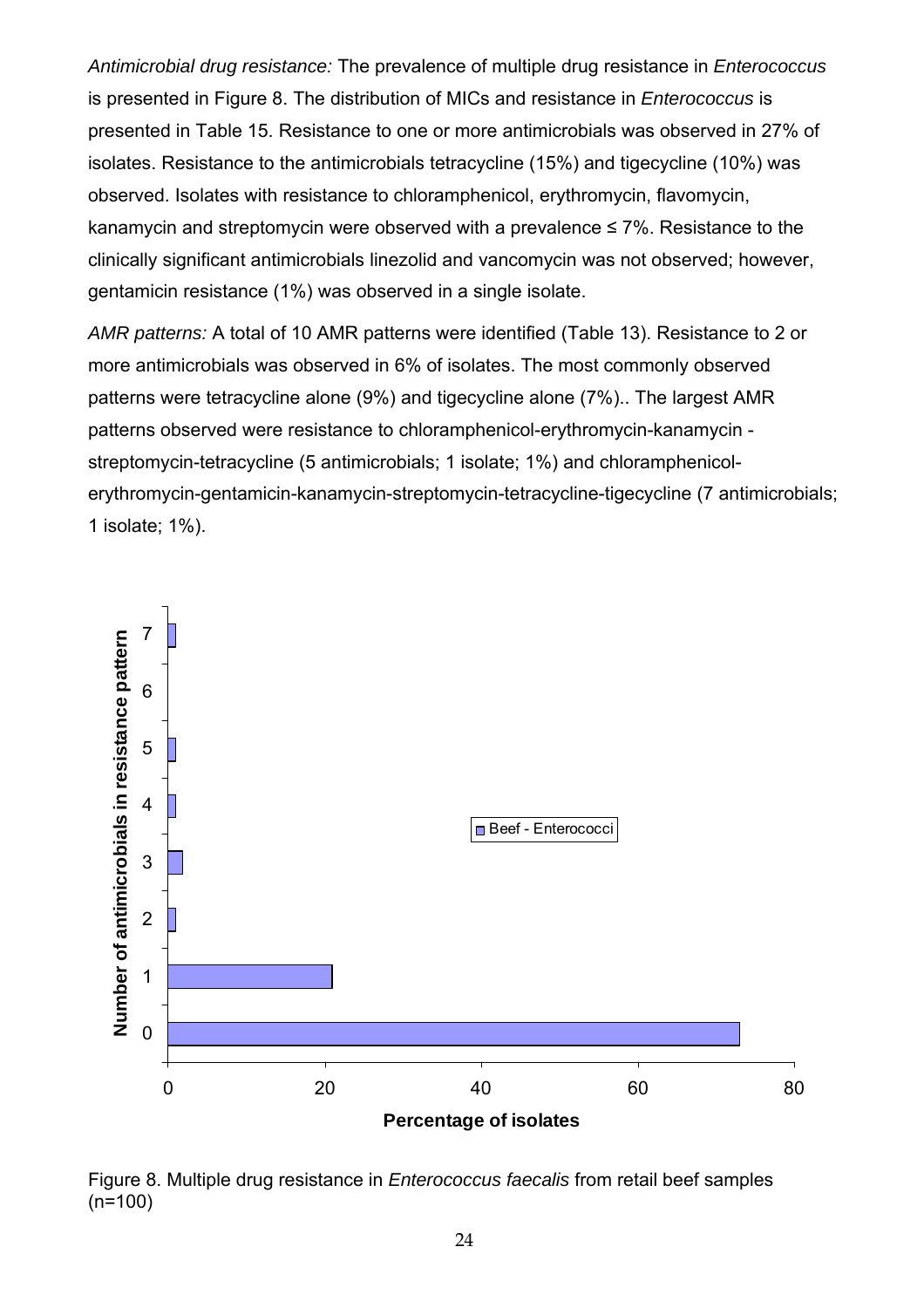## <span id="page-24-0"></span>Table 13. Multiple antimicrobial resistance phenotypes present in *Enterococcus faecalis* from retail beef.

| <b>Pattern</b> | Resistance phenotype*       | Percentage |
|----------------|-----------------------------|------------|
| 0              | No pattern                  | 73         |
|                | ery                         | 2          |
|                | flv                         | 3          |
|                | tet                         | 9          |
|                | tgc                         |            |
| 2              | fly tet                     |            |
| 3              | chl ery tet                 |            |
| 3              | ery tet tgc                 |            |
| 4              | flav kan str tet            |            |
| 5              | chl ery kan str tet         |            |
|                | chl ery gen kan str tet tgc |            |

\* Ampicillin, amp; Chloramphenicol, chl; Daptomycin, dap; Erythromycin, ery; Flavomycin, flv; Gentamicin, gen; Kanamycin, ka Linezolid, lzd; Penicillin, pen; Streptomycin, str; Teicoplanin, tei; Tetracycline, tet; Tigecycline, tgc; Vancomycin, van. n;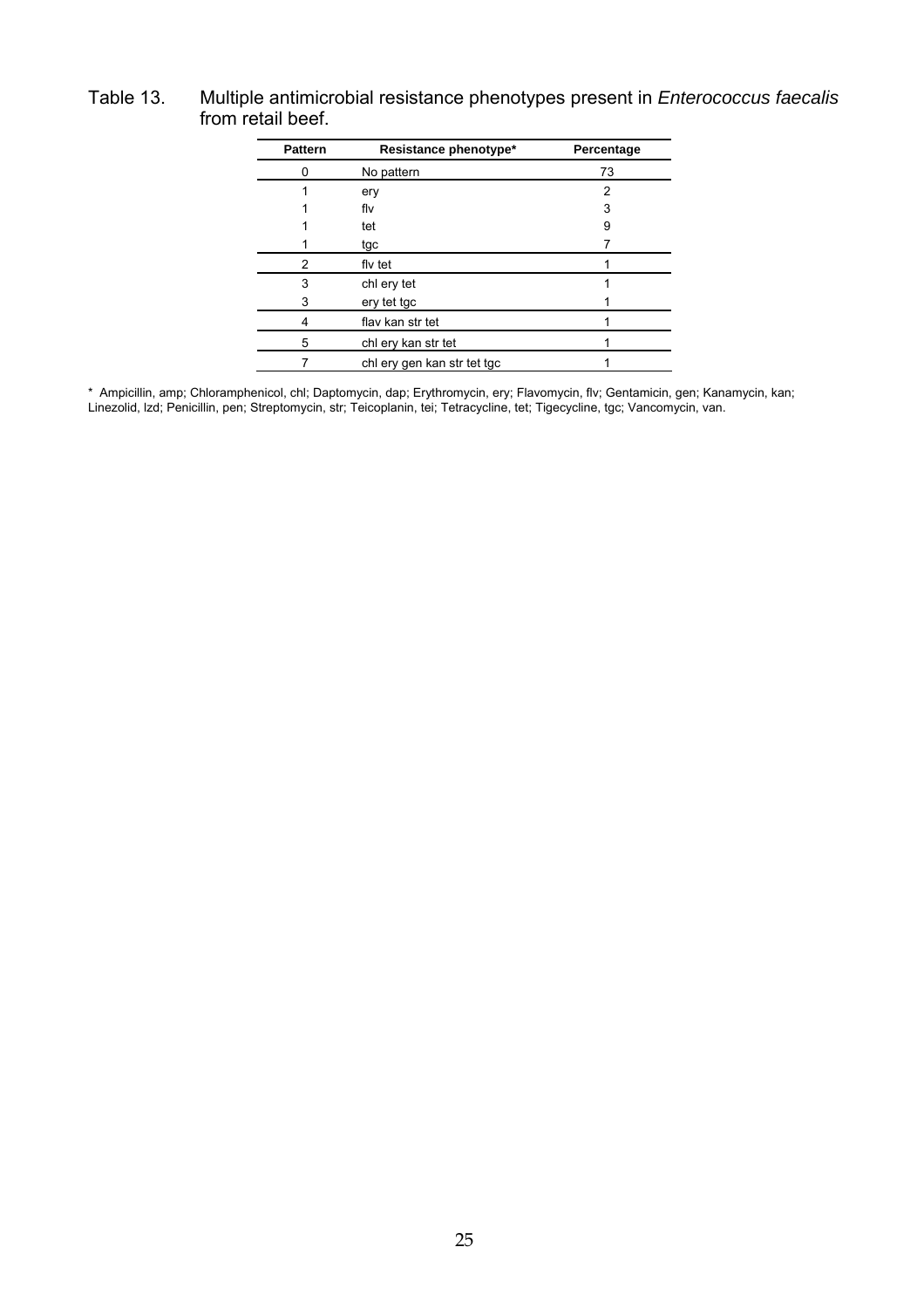## <span id="page-25-0"></span>**k Retail por –** *E. coli*

A total of 92 E. coli were isolated during the 12 month sampling period. The overall prevalence of *E. coli* in retail pork was 18.1% and ranged during monthly sampling from 5.9% to 26.5%. The 92 *E. coli* isolates were tested for AMR. The reduction in pork / *E. coli* isolates available for AMR testing correspondingly results in a minor decrease from 95% to approximately 93.5% probability of detecting 1 AMR isolate in 92 if AMR prevalence nominally occurs at 3% prevalence (see FRSC communication note Appendix C).

*Antimicrobial drug resistance:* The prevalence of multiple drug resistance in *E. coli* is presented in [Figure 9.](#page-25-1) The distribution of MICs and resistance in *E. coli* is presented in Resistance to tetracycline (44.5%), ampicillin (28.2%), streptomycin (17.4%), chloramphenicol (13%) and trimethoprim / sulfamethoxazole (13%) were most often observed. Resistance to florfenicol (8.7%), amoxicillin / clavulanic acid (3.3%), cefazolin (3.3%), kanamycin (3.3%) and gentamicin (1.1%) were also observed. [Table 18.](#page-31-0) Resistance to one or more antimicrobials was observed in 80.4% of isolates.

*AMR patterns:* A total of 24 AMR patterns were identified [\(Table 14\)](#page-26-1). Resistance to tetracycline alone was the most commonly observed AMR pattern (13%). Twenty-two percent of isolates were resistant to 3 or more antimicrobials and comprised 14 of the 24 AMR patterns identified. Five of the 14 patterns were found in multiple isolates. The largest AMR patterns identified included resistance to ampicillin-streptomycin-tetracyclinetrimethoprim / sulfamethoxazole in conjunction with combinations of chloramphenicol, florfenicol and kanamycin resistance.



<span id="page-25-1"></span>Figure 9. Multiple drug resistance in *E. coli* from retail pork samples (n=92)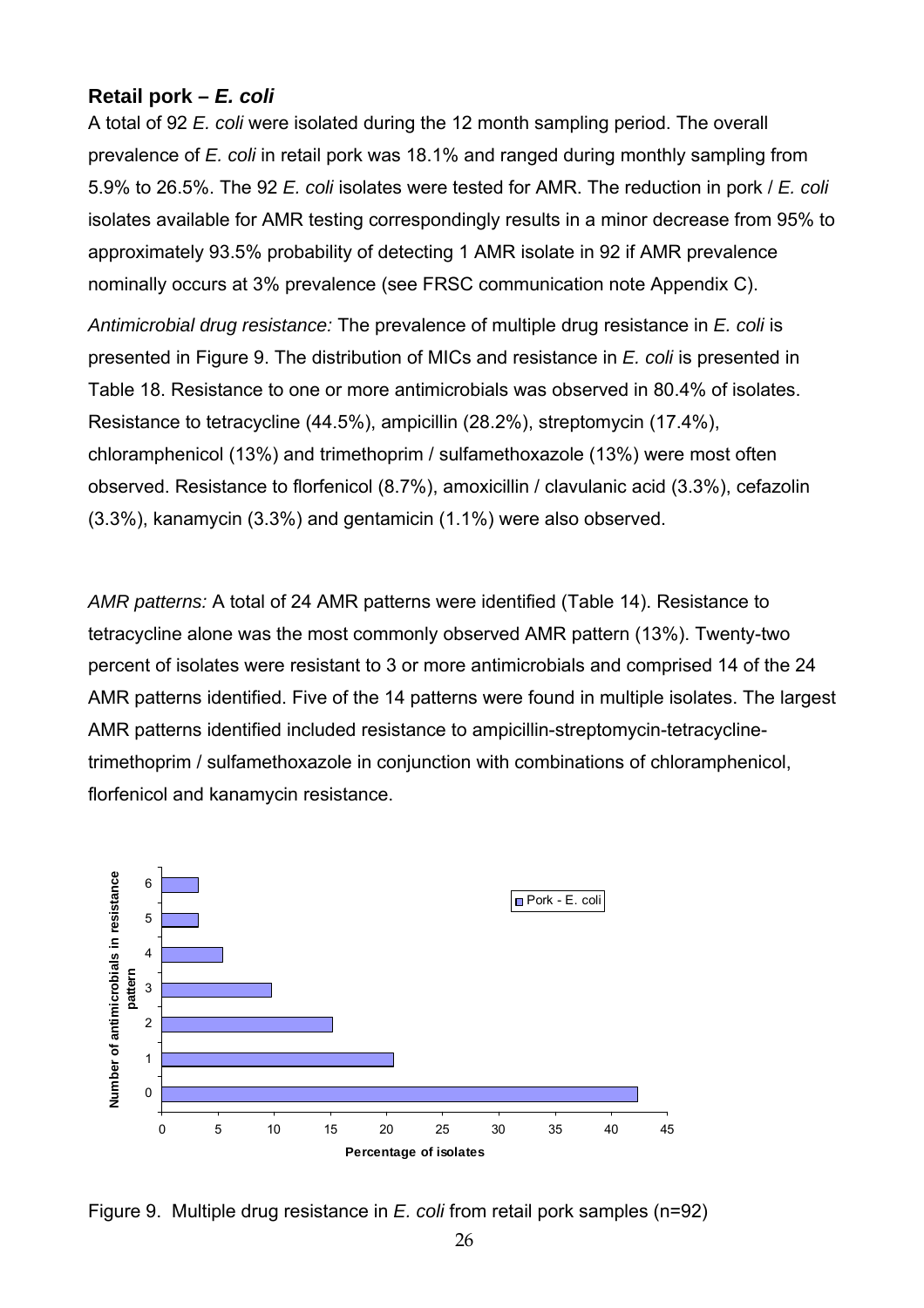<span id="page-26-1"></span><span id="page-26-0"></span>

| Table 14. | Multiple antimicrobial resistance phenotypes present in E. coli from retail |
|-----------|-----------------------------------------------------------------------------|
|           | pork.                                                                       |

| <b>Pattern</b>                             | Resistance phenotype*   | Percentage     |
|--------------------------------------------|-------------------------|----------------|
| 0                                          | No pattern              | 42             |
| 1                                          | tet                     | 13             |
|                                            | amp                     | 4              |
|                                            | str                     | 2              |
|                                            | ffn                     |                |
| $\overline{2}$                             | amp tet                 | 8              |
| 2                                          | str tet                 | 3              |
| $\overline{\mathbf{c}}$                    | gen str                 |                |
| $\overline{c}$                             | aug faz                 |                |
| $\overline{c}$                             | tet sxt                 |                |
| $\overline{c}$                             | chl tet                 |                |
| $\begin{array}{c} 3 \\ 3 \\ 3 \end{array}$ | amp chl tet             | 3              |
|                                            | aug amp faz             | 2              |
|                                            | amp str tet             | $\overline{2}$ |
|                                            | amp chl sxt             |                |
| 3                                          | amp kan tet             |                |
| 4                                          | chl str tet sxt         | 2              |
| 4                                          | amp str tet sxt         |                |
| 4                                          | amp chl ffn tet         |                |
| 4                                          | chl ffn tet sxt         |                |
| 5                                          | chl ffn str tet sxt     | 2              |
| 5                                          | amp chl ffn tet sxt     |                |
| 6                                          | amp ffn kan str tet sxt |                |
| 6                                          | amp chl ffn str tet sxt |                |
| 6                                          | amp chl kan str tet sxt |                |

\* Amoxicillin / Clavulanic acid, aug; Ampicillin, amp; Cefazolin, faz; Cefotaxime, fot; Cefoxitin, fox; Ceftiofur, xnl; Ceftriaxone, axo; Chloramphenicol, Ciprofloxacin, cip; Florfenicol, ffn; Gentamicin, gen; Meropenem, mer; Nalidixic Acid, nal; Streptomycin, str; Tetracycline, tet; Trimethoprim / Sulfamethoxazole, sxt.

## **Retail pork –** *Enterococcus*

hundred *E. faecalis* isolates were randomly selected for AMR testing. A total of 178 *Enterococcus* were isolated during the 12 month sampling period. The overall prevalence of *Enterococcus* in retail pork was 86.0% and ranged during monthly sampling from 70.6% to 94.7%. Screening of *Enterococcus* isolates by PCR determined that 83.1% of isolates were *E. faecalis*. *E. faecium* was not identified using PCR. One

*Antimicrobial drug resistance:* The prevalence of multiple drug resistance in *Enterococcus* is presented in [Figure 10.](#page-27-0) The distribution of MICs and resistance in *Enterococcus* is presented in [Table 15.](#page-28-0) Resistance to one or more antimicrobials was observed in 22% of isolates. Resistance to tetracycline (17%) was observed most often. Isolates with resistance to chloramphenicol, erythromycin, flavomycin, kanamycin, streptomycin and tigecycline were observed with a prevalence  $\leq$  7%. Resistance to the clinically significant antimicrobials gentamicin, linezolid and vancomycin was not observed.

*AMR patterns:* A total of 11 AMR patterns were identified [\(Table 16\)](#page-29-1). Resistance to 2 or more antimicrobials was observed in 11% of isolates. The largest AMR patterns observed were resistance to chloramphenicol-erythromycin-kanamycin -streptomycin-tetracycline (5 antimicrobials; 2 isolates; 2%) and erythromycin-flavomycin-kanamycin- streptomycin tetracycline (5 antimicrobials; 1 isolate; 1%).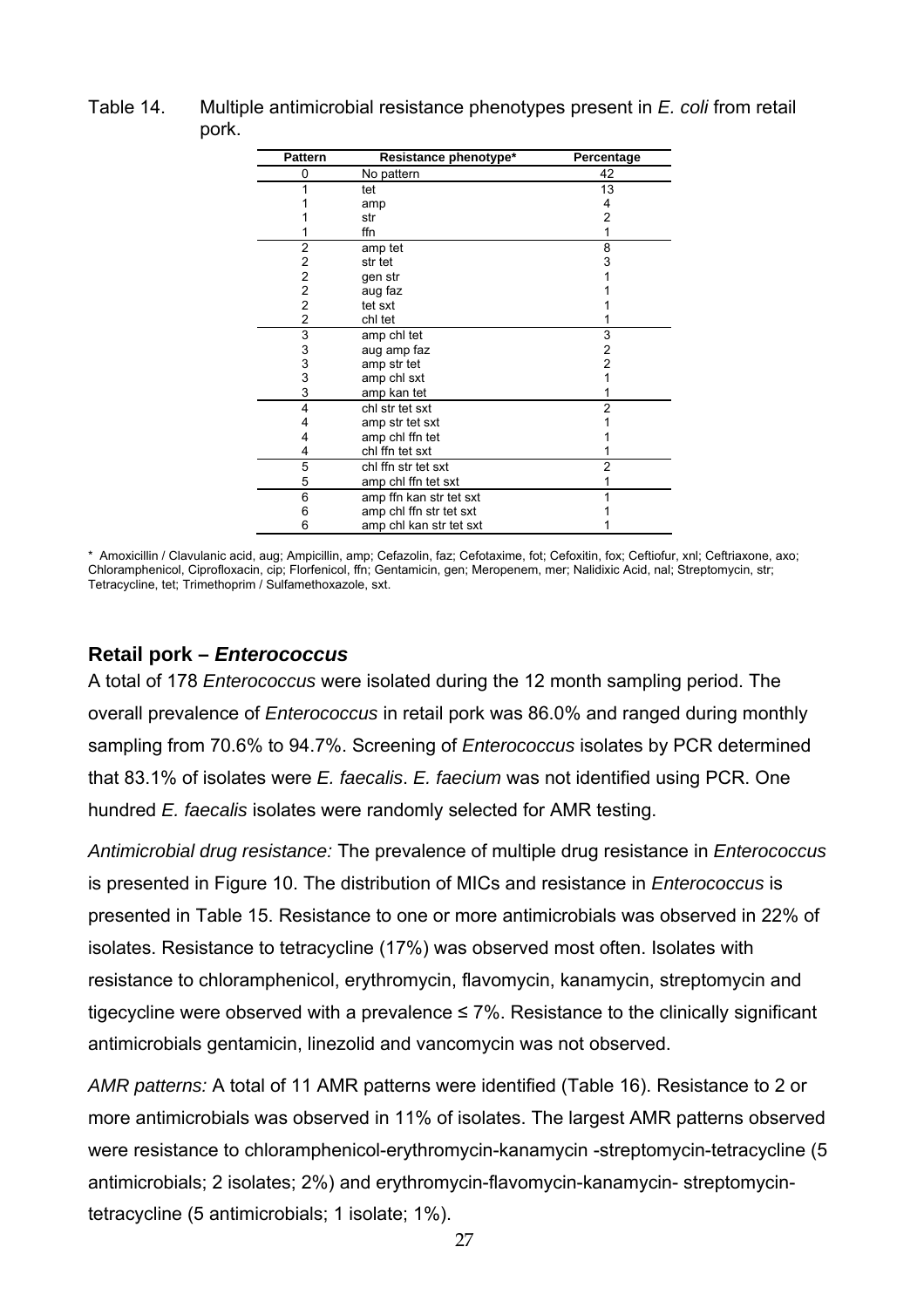

<span id="page-27-0"></span>Figure 10. Multiple drug resistance in *Enterococcus faecalis* from retail pork samples  $(n=100)$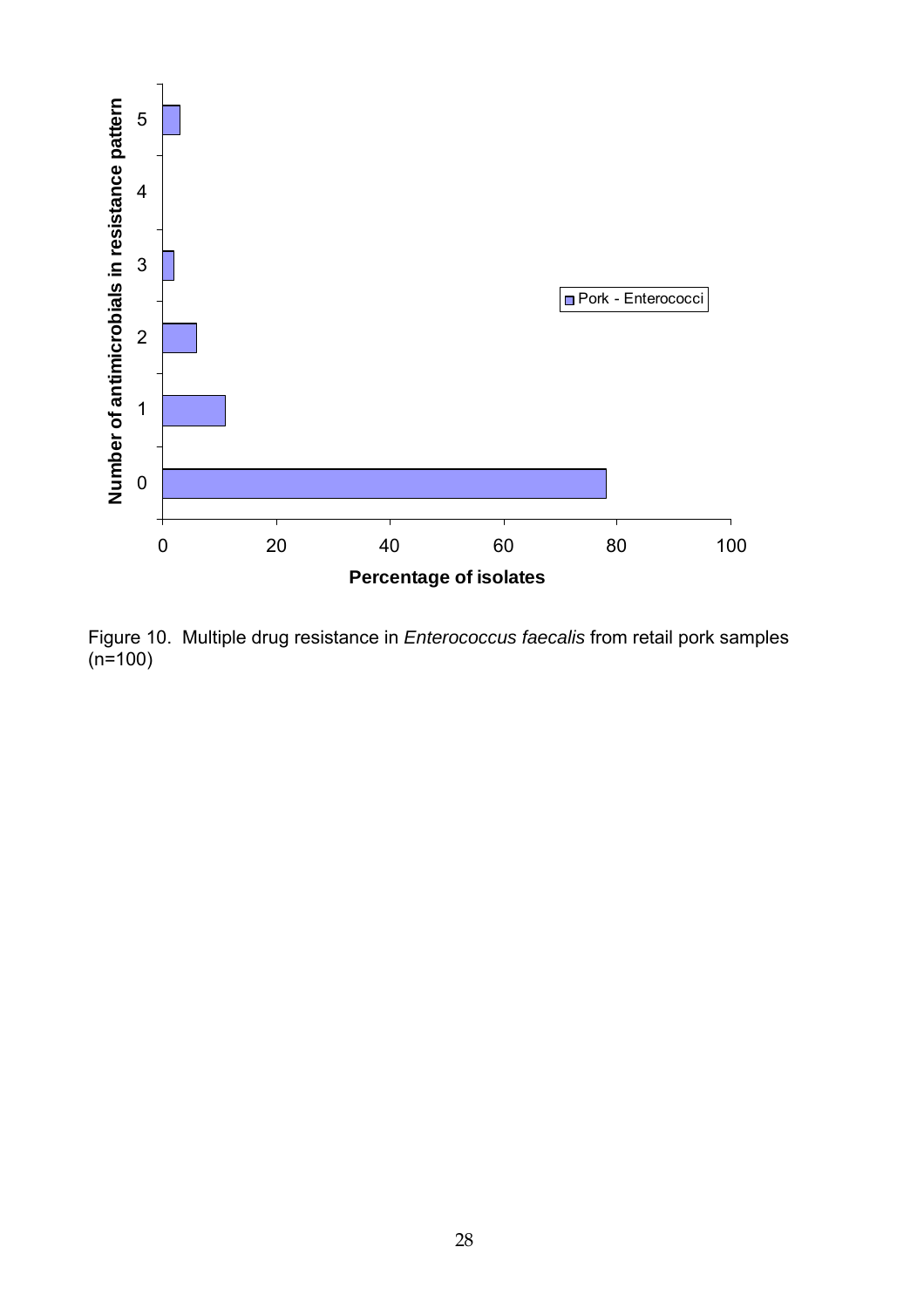|                 |                     |            | %          |                                    |       |      |      |      |      |       |              |                |      | Distribution (%) of MICs |      |     |              |      |            |      |      |      |       |
|-----------------|---------------------|------------|------------|------------------------------------|-------|------|------|------|------|-------|--------------|----------------|------|--------------------------|------|-----|--------------|------|------------|------|------|------|-------|
| Antimicrobial   | Product             | $N =$      | Resistant  | [95% CI]                           | 0.015 | 0.03 | 0.06 | 0.12 | 0.25 | 0.5   | $\mathbf{1}$ | $\overline{2}$ |      | R                        | 16   | 32  | 64           | 128  | 256        | 512  | 1024 | 2048 | >2048 |
| Ampicillin      | Poultry             | 100        | 0.0        | $[0.00 - 3.62]$                    |       |      |      |      |      |       |              | 98.0           | 2.0  |                          |      |     |              |      |            |      |      |      |       |
|                 | <b>Beef</b>         | 100        | 0.0        | $[0.00 - 3.62]$                    |       |      |      |      |      |       |              | 96.0           | 4.0  |                          |      |     |              |      |            |      |      |      |       |
|                 | Pork                | 100        | 0.0        | $[0.00 - 3.62]$                    |       |      |      |      |      |       |              | 98.0           | 2.0  |                          |      |     |              |      |            |      |      |      |       |
| Chloramphenicol | Poultry             | 100        | 1.0        | $[0.03 - 5.45]$                    |       |      |      |      |      |       |              | 6.0            | 1.0  | 74.0                     | 18.0 | 1.0 |              |      |            |      |      |      |       |
|                 | <b>Beef</b>         | 100        | 3.0        | $[0.62 - 8.52]$                    |       |      |      |      |      |       |              | 9.0            | 15.0 | 66.0                     | 7.0  |     | 3.0          |      |            |      |      |      |       |
|                 | Pork                | 100        | 2.0        | $[0.24 - 7.04]$                    |       |      |      |      |      |       |              | 4.0            | 4.0  | 86.0                     | 4.0  | 1.0 | 1.0          |      |            |      |      |      |       |
| Daptomycin      | Poultry             | 100        | 0.0        | $[0.00 - 3.62]$                    |       |      |      |      |      | 16.0  | 39.0         | 42.0           | 3.0  |                          |      |     |              |      |            |      |      |      |       |
|                 | Beef                | 100        | 0.0        | $[0.00 - 3.62]$                    |       |      |      |      |      | 39.0  | 32.0         | 22.0           | 7.0  |                          |      |     |              |      |            |      |      |      |       |
|                 | Pork                | 100        | 0.0        | $[0.00 - 3.62]$                    |       |      |      |      |      | 34.0  | 26.0         | 36.0           | 4.0  |                          |      |     |              |      |            |      |      |      |       |
| Erythromycin    | Poultry             | 100        | 48.0       | $[37.90 - 58.22]$                  |       |      |      |      |      |       | 45.0         | 7.0            |      | 2.0                      | 3.0  |     | 43.0         |      |            |      |      |      |       |
|                 | Beef                | 100        | 6.0        | $[2.23 - 12.60]$                   |       |      |      |      |      |       | 85.0         | 7.0            | 2.0  | 1.0                      |      |     | 5.0          |      |            |      |      |      |       |
|                 | Pork                | 100        | 7.0        | $[2.86 - 13.89]$                   |       |      |      |      |      |       | 84.0         | 8.0            | 1.0  |                          |      |     | 7.0          |      |            |      |      |      |       |
| Flavomycin      | Poultry             | 100        | 3.0        | $[0.62 - 8.52]$                    |       |      |      |      |      |       | 12.0         | 53.0           | 29.0 | 3.0                      |      |     | 3.0          |      |            |      |      |      |       |
|                 | <b>Beef</b>         | 100        | 7.0        | $[2.86 - 13.89]$                   |       |      |      |      |      |       | 12.0         | 39.0           | 28.0 | 12.0                     | 2.0  | 2.0 | 5.0          |      |            |      |      |      |       |
|                 | Pork                | 100        | 7.0        | $[2.86 - 13.89]$                   |       |      |      |      |      |       | 84.0         | 8.0            | 1.0  |                          |      |     | 7.0          |      |            |      |      |      |       |
| Gentamicin      | Poultry             | 100        | 0.0        | $[0.00 - 3.62]$                    |       |      |      |      |      |       |              |                |      |                          |      |     | 100.0        |      |            |      |      |      |       |
|                 | <b>Beef</b><br>Pork | 100<br>100 | 1.0<br>0.0 | $[0.03 - 5.45]$<br>$[0.00 - 3.62]$ |       |      |      |      |      |       |              |                |      |                          |      |     | 99.0<br>99.0 |      |            |      |      | 1.0  |       |
| Kanamycin       | Poultry             | 100        | 9.0        | $[4.20 - 16.40]$                   |       |      |      |      |      |       |              |                |      |                          |      |     |              | 88.0 | 1.0<br>3.0 | 1.0  | 1.0  | 7.0  |       |
|                 | <b>Beef</b>         | 100        | 3.0        | $[0.62 - 8.52]$                    |       |      |      |      |      |       |              |                |      |                          |      |     |              | 97.0 |            |      |      | 3.0  |       |
|                 | Pork                | 100        | 4.0        | $[1.10 - 9.93]$                    |       |      |      |      |      |       |              |                |      |                          |      |     |              | 96.0 |            |      |      | 4.0  |       |
| Linezolid       | Poultry             | 100        | 0.0        | $[0.00 - 3.62]$                    |       |      |      |      |      | 4.0   | 7.0          | 89.0           |      |                          |      |     |              |      |            |      |      |      |       |
|                 | <b>Beef</b>         | 100        | 0.0        | $[0.00 - 3.62]$                    |       |      |      |      |      | 10.0  | 2.0          | 87.0           | 1.0  |                          |      |     |              |      |            |      |      |      |       |
|                 | Pork                | 100        | 0.0        | $[0.00 - 3.62]$                    |       |      |      |      |      | 5.0   | 7.0          | 87.0           | 1.0  |                          |      |     |              |      |            |      |      |      |       |
| Penicillin      | Poultry             | 100        | 0.0        | $[0.00 - 3.62]$                    |       |      |      |      |      | 9.0   | 20.0         | 35.0           | 36.0 |                          |      |     |              |      |            |      |      |      |       |
|                 | <b>Beef</b>         | 100        | 0.0        | $[0.00 - 3.62]$                    |       |      |      |      |      | 30.0  | 17.0         | 21.0           | 32.0 |                          |      |     |              |      |            |      |      |      |       |
|                 | Pork                | 100        | 0.0        | $[0.00 - 3.62]$                    |       |      |      |      |      | 16.0  | 23.0         | 22.0           | 36.0 | 3.0                      |      |     |              |      |            |      |      |      |       |
| Streptomycin    | Poultry             | 100        | 5.0        | $[1.64 - 11.28]$                   |       |      |      |      |      |       |              |                |      |                          |      |     |              |      |            | 95.0 |      | 1.0  | 4.0   |
|                 | <b>Beef</b>         | 100        | 3.0        | $[0.62 - 8.52]$                    |       |      |      |      |      |       |              |                |      |                          |      |     |              |      |            | 97.0 |      | 2.0  | 1.0   |
|                 | Pork                | 100        | 5.0        | $[1.64 - 11.28]$                   |       |      |      |      |      |       |              |                |      |                          |      |     |              |      |            | 95.0 |      | 2.0  | 3.0   |
| Teicoplanin     | Poultry             | 100        | 0.0        | $[0.00 - 3.62]$                    |       |      |      |      |      | 99.0  | 1.0          |                |      |                          |      |     |              |      |            |      |      |      |       |
|                 | <b>Beef</b>         | 100        | 0.0        | $[0.00 - 3.62]$                    |       |      |      |      |      | 100.0 |              |                |      |                          |      |     |              |      |            |      |      |      |       |
|                 | Pork                | 100        | 0.0        | $[0.00 - 3.62]$                    |       |      |      |      |      | 99.0  | 1.0          |                |      |                          |      |     |              |      |            |      |      |      |       |
| Tetracycline    | Poultry             | 100        | 76.0       | $[66.43 - 83.98]$                  |       |      |      |      |      |       |              |                | 23.0 | 1.0                      | 1.0  | 3.0 | 72.0         |      |            |      |      |      |       |
|                 | Beef                | 100        | 15.0       | $[8.65 - 23.53]$                   |       |      |      |      |      |       |              |                | 82.0 | 3.0                      | 2.0  |     | 13.0         |      |            |      |      |      |       |
|                 | Pork                | 100        | 17.0       | $[10.23 - 25.82]$                  |       |      |      |      |      |       |              |                | 81.0 | 2.0                      | 4.0  | 2.0 | 11.0         |      |            |      |      |      |       |
| Tigecycline     | Poultry             | 100        | 6.0        | $[2.23 - 12.60]$                   |       | 3.0  | 5.0  | 12.0 | 34.0 | 40.0  | 6.0          |                |      |                          |      |     |              |      |            |      |      |      |       |
|                 | <b>Beef</b>         | 100        | 10.0       | $[4.90 - 17.62]$                   | 2.0   |      | 9.0  | 22.0 | 40.0 | 17.0  | 10.0         |                |      |                          |      |     |              |      |            |      |      |      |       |
|                 | Pork                | 100        | 3.0        | $[0.62 - 8.52]$                    | 2.0   | 4.0  | 7.0  | 22.0 | 34.0 | 28.0  | 3.0          |                |      |                          |      |     |              |      |            |      |      |      |       |
| Vancomycin      | Poultry             | 100        | 0.0        | $[0.00 - 3.62]$                    |       |      |      |      |      | 4.0   | 10.0         | 60.0           | 26.0 |                          |      |     |              |      |            |      |      |      |       |
|                 | <b>Beef</b>         | 100        | 0.0        | $[0.00 - 3.62]$                    |       |      |      |      |      | 3.0   | 36.0         | 40.0           | 21.0 |                          |      |     |              |      |            |      |      |      |       |
|                 | Pork                | 100        | 0.0        | $[0.00 - 3.62]$                    |       |      |      |      |      | 1.0   | 26.0         | 45.0           | 28.0 |                          |      |     |              |      |            |      |      |      |       |

Table 15.Distribution of MICs and resistance in *Enterococcus faecalis* from retail poultry, beef, and pork.

Vertical lines indicate breakpoints for resistance.

The white fields denote range of dilutions tested for each antimicrobial. Values above the range denote MIC values greater than the highest concentration in the range. MICs equal to or lower than

<span id="page-28-0"></span>the lowest concentration tested are given as the lowest concentration.<br><sup>1</sup> Five vancomycin resistant *E. faecalis* isolates from each retail meat source (N=15) were randomly chosen and tested for the presence of *vanA* and Amplification. All 15 vancomycin resistant *E. faecalis* isolates were negative for both *vanA* and *vanB* (Bradbury and Collignon, pers. comm.).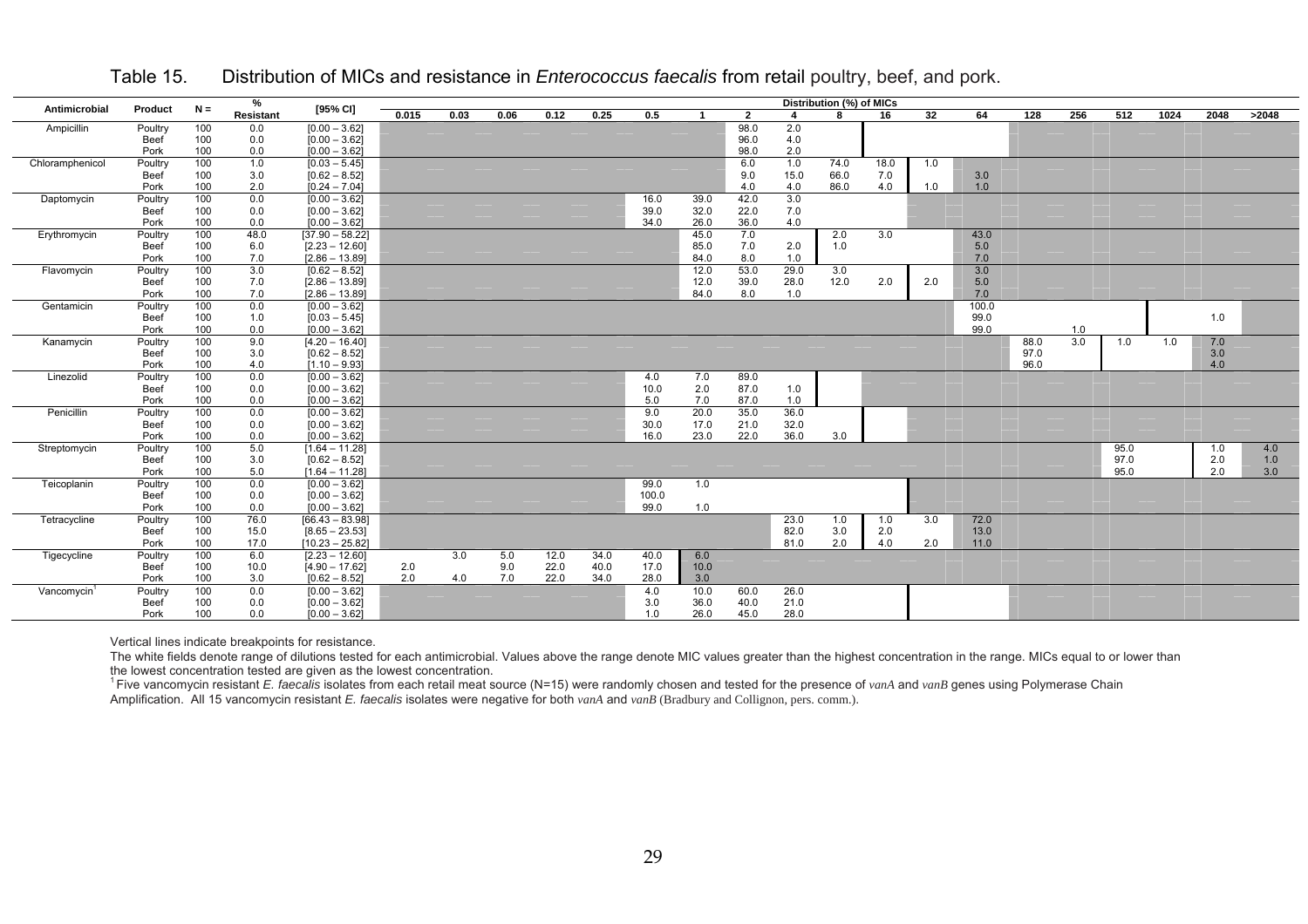#### <span id="page-29-1"></span><span id="page-29-0"></span>Table 16. Multiple antimicrobial resistance phenotypes present in *Enterococcus faecalis* from retail pork.

| <b>Pattern</b> | Resistance phenotype* | Percentage |
|----------------|-----------------------|------------|
| 0              | No pattern            | 78         |
| 1              | flv                   | 2          |
|                | tet                   | 6          |
|                | tgc                   | 2          |
|                | flv                   |            |
| 2              | fly tet               |            |
| 2              | str tet               | 2          |
| 2              | ery tet               | 3          |
| 3              | fly tet tgc           |            |
| 3              | ery kan tet           |            |
| 5              | ery fly kan str tet   | 1          |
| 5              | chl ery kan str tet   | 2          |

\* Ampicillin, amp ; Chloramphenicol, chl; Daptomycin, dap; Erythromycin, ery; Flavomycin, flv; Gentamicin, gen; Kanamycin, kan; Linezolid, lzd; Penicillin, pen; Streptomycin, str; Teicoplanin, tei; Tetracycline, tet; Tigecycline, tgc; Vancomycin, van.

## **R etail lettuce –** *E. coli*

A total of s even *E. coli* were isolated during the 12 month sampling period. The overall prevalence of *E. coli* in retail lettuce was 1.0% and ranged from during monthly sampling 0.0% t o 2.5%. The seven *E. coli* isolates were tested for AMR.

Antimicrobial drug resistance: The prevalence of multiple drug resistance in *E. coli* is presented in [Figure 11.](#page-30-0) The distribution of MICs and resistance in *E. coli* is presented in [Table 18.](#page-31-0) Resistance to one or more antimicrobials was observ ed in 5 of 7 isolates (71%). Resistance to ampicillin ( 57.1%) was observed most often. Resistance to amoxicillin / clavulanic acid (28.6%), cefazolin (28.6%), streptomycin (14.3%), tetracycline (28.6%) and trimethoprim / sulfamethoxazole (14.3%) was also identified.

AMR patterns: A total of 4 AMR patterns were identified in 5 isolates (Table [17\)](#page-30-1). Resistance to ampicillin alone was identified in two isolat es. The largest AMR patterns identified were resistance to ampicillin-streptomycin-tetracycline-trimethoprim / sulfamethoxazole (4 antimicrobials; 1 isolate; 14.3%) and amoxicillin / clavulanic acid-ampicillin-cefazolin-tetracycline (4 antimicrobials; 1 isolate; 14.3%).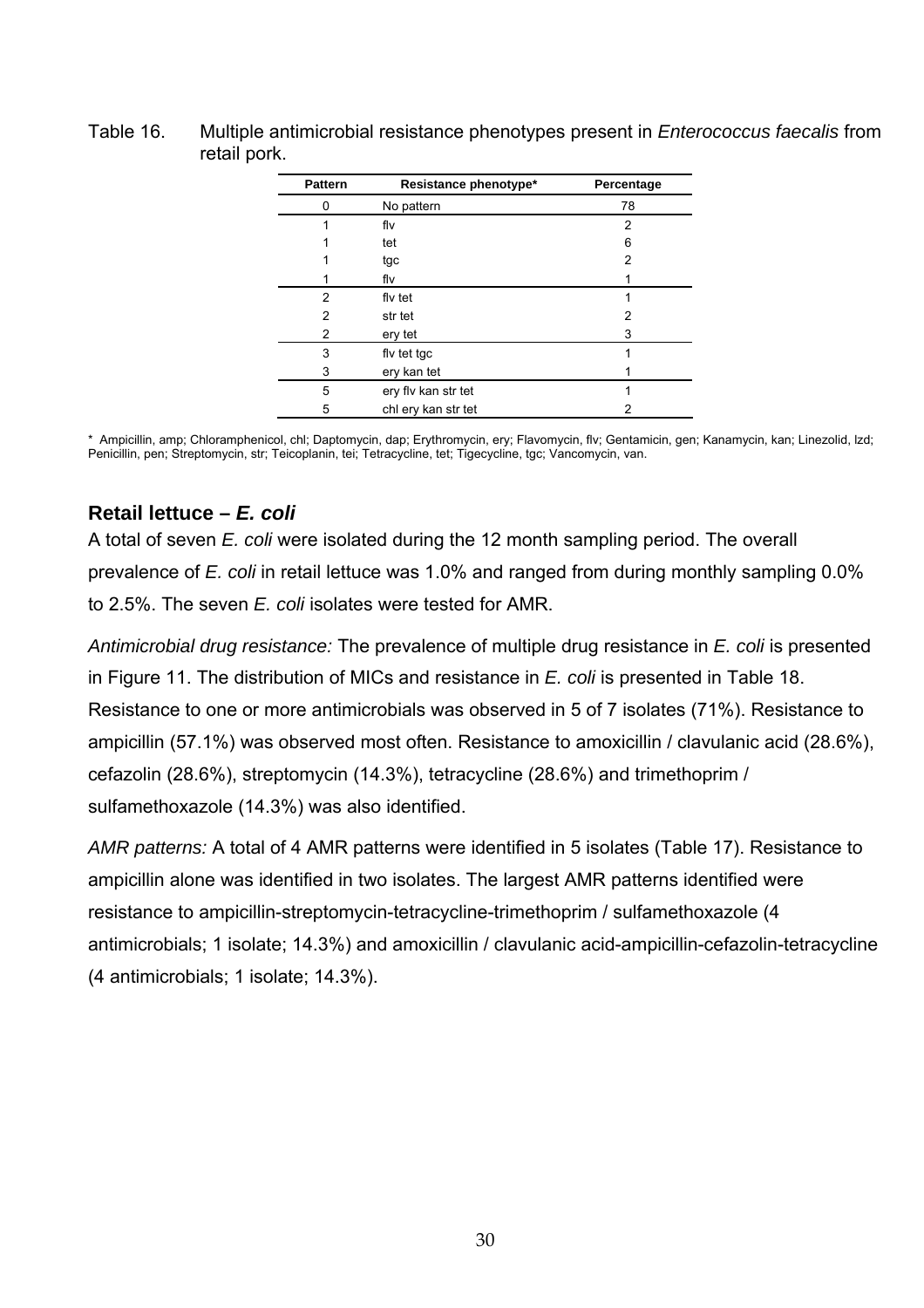

<span id="page-30-0"></span>

<span id="page-30-1"></span>Table 17. Multiple antimicrobial resistance phenotypes present in *E. coli* from retail lettuce.

| <b>Pattern</b> | Resistance phenotype* | Percentage |
|----------------|-----------------------|------------|
|                | No pattern            | 29         |
|                | amp                   | 29         |
|                | aug faz               | 14         |
|                | amp str tet sxt       | 14         |
|                | aug amp faz tet       | 14         |

\* Amoxicillin / Clavulanic acid, aug; Ampicillin, amp; Cefazolin, faz; Ce fotaxime, fot; Cefoxitin, fox; Ceftiofur, xnl; Ceftriaxone, axo; Chloramphenicol, Ciprofloxacin, cip; Florfenicol, ffn; Gentamicin, gen; Meropenem, mer; Nalidixic Acid, nal; Streptomycin, str; Tetracycline, tet; Trimethoprim / Sulfamethoxazole, sxt.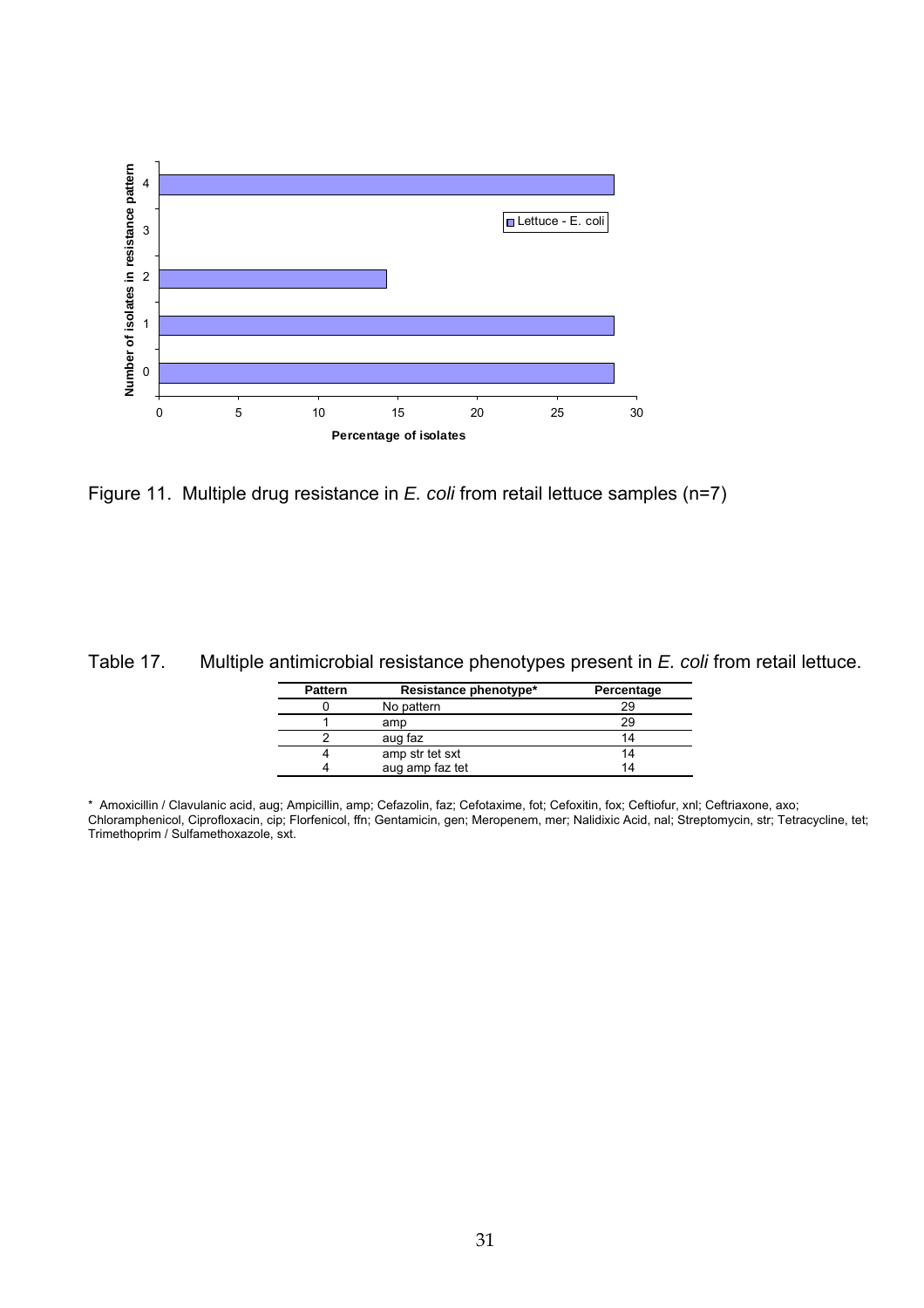<span id="page-31-0"></span>

| Antimicrobial                              | <b>Product</b><br>% Resistant<br>$N =$ | [95% CI]       | Distribution (%) of MICs |                                     |       |               |       |       |              |              |              |            |         |      |      |
|--------------------------------------------|----------------------------------------|----------------|--------------------------|-------------------------------------|-------|---------------|-------|-------|--------------|--------------|--------------|------------|---------|------|------|
|                                            |                                        |                |                          |                                     | 0.125 | 0.25          | 0.5   | 1     | $\mathbf{2}$ | 4            | 8            | 16         | 32      | 64   | 128  |
| Amoxicillin / Clavulanic acid <sup>a</sup> | Poultry                                | 100            | 1.0                      | $[0.03 - 5.45]$                     |       |               |       | 3.0   | 16.0         | 57.0         | 22.0         | 1.0        | 1.0     |      |      |
|                                            | <b>Beef</b>                            | 100            | 3.0                      | $[0.62 - 8.52]$                     |       |               |       | 3.0   | 20.0         | 63.0         | 9.0          | 2.0        | $2.0\,$ | 1.0  |      |
|                                            | Pork                                   | 92             | 3.3                      | $[0.68 - 9.23]$                     |       |               |       | 4.1   | 7.6          | 55.4         | 26.1         | 6.5        | 2.2     | 1.1  |      |
|                                            | Lettuce                                | $\overline{7}$ | 14.3                     | $[0.36 - 57.87]$                    |       |               |       | 14.3  | 42.9         |              | 28.6         |            | 14.3    |      |      |
| Ampicillin                                 | Poultry                                | 100            | 38.0                     | $[29.09 - 47.80]$                   |       |               |       |       | 35.0         | 24.0         | 1.0          | 2.0        | 1.0     | 3.0  | 34.0 |
|                                            | Beef                                   | 100            | 11.0                     | $[5.62 - 18.83]$                    |       |               |       |       | 46.0         | 35.0         | 3.0          | 5.0        | 2.0     | 2.0  | 7.0  |
|                                            | Pork                                   | 92             | 28.2                     | $[19.36 - 38.61]$                   |       |               |       |       | 26.1         | 40.2         | 3.3          | 2.2        | 4.3     |      | 23.9 |
|                                            | Lettuce                                | $\overline{7}$ | 57.2                     | $[18.41 - 90.10]$                   |       |               |       |       |              | 28.6         | 14.3         |            |         | 14.3 | 42.9 |
| Cefazolin                                  | Poultry                                | 100            | 2.0                      | $[0.24 - 7.04]$                     |       |               |       |       |              |              | 96.0         | 2.0        | 2.0     |      |      |
|                                            | <b>Beef</b>                            | 100            | 3.0                      | $[0.62 - 8.52]$                     |       |               |       |       |              |              | 90.0         | 7.0        | 3.0     |      |      |
|                                            | Pork                                   | 92             | 3.3                      | $[0.68 - 9.23]$                     |       |               |       |       |              |              | 90.2         | 6.5        | 3.3     |      |      |
|                                            | Lettuce                                | $\overline{7}$ | 28.6                     | $[3.67 - 70.96]$                    |       |               |       |       |              |              | 71.4         |            | 28.6    |      |      |
| Cefotaxime                                 | Poultry                                | 100            | 0.0                      | $[0.00 - 3.62]$                     |       | 100.0         |       |       |              |              |              |            |         |      |      |
|                                            | Beef                                   | 100            | 0.0                      | $[0.00 - 3.62]$                     |       | 98.0          |       | 2.0   |              |              |              |            |         |      |      |
|                                            | Pork                                   | 92             | $0.0\,$                  | $[0.00 - 3.93]$                     |       | 100.0         |       |       |              |              |              |            |         |      |      |
|                                            | Lettuce                                | $\overline{7}$ | 0.0                      | $[0.00 - 40.96]$                    |       | 71.4          | 28.6  |       |              |              |              |            |         |      |      |
| Cefoxitin                                  | Poultry                                | 100            | 0.0                      | $[0.00 - 3.62]$                     |       |               |       |       | 25.0         | 55.0         | 17.0         | 3.0        |         |      |      |
|                                            | Beef                                   | 100            | 0.0                      | $[0.00 - 3.62]$                     |       |               |       |       | 21.0         | 55.0         | 22.0         | 2.0        |         |      |      |
|                                            | Pork                                   | 92             | 0.0                      | $[0.00 - 3.93]$                     |       |               |       |       | 8.7          | 57.6         | 29.3         | 4.3        |         |      |      |
|                                            | Lettuce                                | $\overline{7}$ | 0.0                      | $[0.00 - 40.96]$                    |       |               |       |       | 42.9         | 14.3         | 42.9         |            |         |      |      |
| Ceftiofur                                  | Poultry                                | 100            | 0.0                      | $[0.00 - 3.62]$                     |       |               | 99.0  | 1.0   |              |              |              |            |         |      |      |
|                                            | Beef                                   | 100            | 0.0                      | $[0.00 - 3.62]$                     |       |               | 98.0  | 1.0   | 1.0          |              |              |            |         |      |      |
|                                            | Pork                                   | 92             | $0.0\,$                  | $[0.00 - 3.93]$                     |       |               | 100.0 |       |              |              |              |            |         |      |      |
|                                            | Lettuce                                | $\overline{7}$ | 0.0                      | $[0.00 - 40.96]$                    |       |               | 100.0 |       |              |              |              |            |         |      |      |
| Ceftriaxone                                | Poultry                                | 100            | 0.0                      | $[0.00 - 3.62]$                     |       | 98.0          | 2.0   |       |              |              |              |            |         |      |      |
|                                            | Beef                                   | 100            | 0.0                      | $[0.00 - 3.62]$                     |       | 97.0          | 1.0   | 2.0   |              |              |              |            |         |      |      |
|                                            | Pork                                   | 92             | $0.0\,$                  | $[0.00 - 3.93]$                     |       | 97.8<br>100.0 |       | 2.2   |              |              |              |            |         |      |      |
|                                            | Lettuce                                | $\overline{7}$ | 0.0<br>1.0               | $[0.00 - 40.96]$                    |       |               |       |       |              | 37.0         | 59.0         | 3.0        |         |      |      |
| Chloramphenicol                            | Poultry                                | 100            |                          | $[0.03 - 5.45]$                     |       |               |       |       |              |              |              |            | 1.0     |      |      |
|                                            | Beef<br>Pork                           | 100<br>92      | 0.0                      | $[0.00 - 3.62]$                     |       |               |       |       | 6.0<br>2.2   | 26.0<br>18.5 | 67.0<br>58.7 | 1.0<br>7.6 | 8.7     | 4.3  |      |
|                                            |                                        | $\overline{7}$ | 13.0<br>0.0              | $[6.93 - 21.68]$                    |       |               |       |       | 28.6         | 57.1         |              |            |         |      |      |
| Ciprofloxacin                              | Lettuce                                | 100            | 0.0                      | $[0.00 - 40.96]$<br>$[0.00 - 3.62]$ | 98.0  | 2.0           |       |       |              |              | 14.3         |            |         |      |      |
|                                            | Poultry<br>Beef                        | 100            | 0.0                      | $[0.00 - 3.62]$                     | 99.0  | 1.0           |       |       |              |              |              |            |         |      |      |
|                                            | Pork                                   | 92             | $0.0\,$                  | $[0.00 - 3.93]$                     | 97.8  | $1.1$         | 1.1   |       |              |              |              |            |         |      |      |
|                                            | Lettuce                                | $\overline{7}$ | 0.0                      | $[0.00 - 40.96]$                    | 85.7  | 14.3          |       |       |              |              |              |            |         |      |      |
| Florfenicol                                | Poultry                                | 100            | 2.0                      | $[0.24 - 7.04]$                     |       |               |       |       | 8.0          | 62.0         | 28.0         | 2.0        |         |      |      |
|                                            | Beef                                   | 100            | 0.0                      | $[0.00 - 3.62]$                     |       |               |       |       | 7.0          | 40.0         | 53.0         |            |         |      |      |
|                                            | Pork                                   | 92             | 8.7                      | $[3.83 - 16.42]$                    |       |               |       |       | 3.3          | 41.3         | 46.7         | 8.7        |         |      |      |
|                                            | Lettuce                                | $\overline{7}$ | 0.0                      | $[0.00 - 40.96]$                    |       |               |       |       | 42.9         | 42.9         | 14.3         |            |         |      |      |
| Gentamicin                                 | Poultry                                | 100            | 4.0                      | $[1.10 - 9.93]$                     |       |               |       | 83.0  | 13.0         |              |              |            | 4.0     |      |      |
|                                            | Beef                                   | 100            | 0.0                      | $[0.00 - 3.62]$                     |       |               |       | 93.0  | 7.0          |              |              |            |         |      |      |
|                                            | Pork                                   | 92             | 1.1                      | $[0.03 - 5.91]$                     |       |               |       | 87.0  | 10.9         |              | 1.1          |            | 1.1     |      |      |
|                                            | Lettuce                                | $\overline{7}$ | 0.0                      | $[0.00 - 40.96]$                    |       |               |       | 100.0 |              |              |              |            |         |      |      |
| Kanamycin                                  | Poultry                                | 100            | 8.0                      | $[3.52 - 15.16]$                    |       |               |       |       |              |              | 84.0         | 8.0        |         |      | 8.0  |
|                                            | Beef                                   | 100            | 2.0                      | $[0.24 - 7.04]$                     |       |               |       |       |              |              | 94.0         | 4.0        |         |      | 2.0  |
|                                            | Pork                                   | 92             | 3.3                      | $[0.68 - 9.23]$                     |       |               |       |       |              |              | 83.7         | 12.0       | 1.1     | 1.1  | 2.2  |
|                                            |                                        |                |                          |                                     |       |               |       |       |              |              |              |            |         |      |      |

#### Table 18. Distribution of MICs and resistance in *E. coli* from retail poultry, beef, pork and lettuce.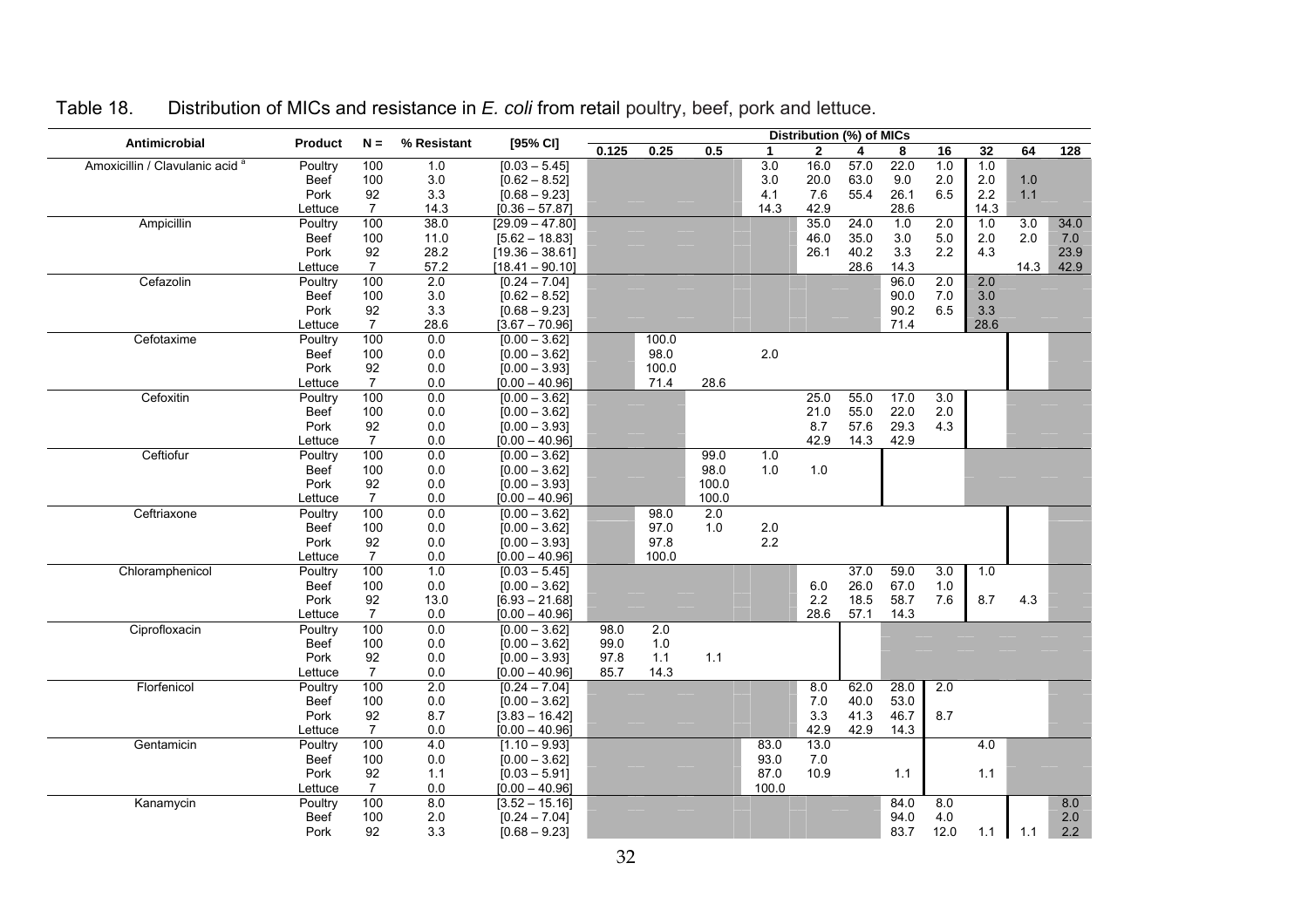| Antimicrobial                   | <b>Product</b> | $N =$ | % Resistant | [95% CI]          | Distribution (%) of MICs |      |     |       |      |      |      |      |      |      |      |
|---------------------------------|----------------|-------|-------------|-------------------|--------------------------|------|-----|-------|------|------|------|------|------|------|------|
|                                 |                |       |             |                   | 0.125                    | 0.25 | 0.5 |       | 2    |      | 8    | 16   | 32   | 64   | 128  |
|                                 | Lettuce        |       | 0.0         | $[0.00 - 40.96]$  |                          |      |     |       |      |      | 85.7 | 14.3 |      |      |      |
| Meropenem                       | Poultry        | 100   | 0.0         | $[0.00 - 3.62]$   |                          |      |     | 99.0  | 1.0  |      |      |      |      |      |      |
|                                 | Beef           | 100   | 0.0         | $[0.00 - 3.62]$   |                          |      |     | 100.0 |      |      |      |      |      |      |      |
|                                 | Pork           | 92    | 0.0         | $[0.00 - 3.93]$   |                          |      |     | 100.0 |      |      |      |      |      |      |      |
|                                 | Lettuce        |       | 0.0         | $[0.00 - 40.96]$  |                          |      |     | 100.0 |      |      |      |      |      |      |      |
| Nalidixic Acid                  | Poultry        | 100   | 0.0         | $[0.00 - 3.62]$   |                          |      |     |       | 52.0 | 47.0 | 1.0  |      |      |      |      |
|                                 | Beef           | 100   | 0.0         | $[0.00 - 3.62]$   |                          |      |     |       | 44.0 | 54.0 | 2.0  |      |      |      |      |
|                                 | Pork           | 92    | 0.0         | $[0.00 - 3.93]$   |                          |      |     |       | 29.3 | 66.3 | 4.3  |      |      |      |      |
|                                 | Lettuce        |       | 0.0         | $[0.00 - 40.96]$  |                          |      |     |       |      | 85.7 | 14.3 |      |      |      |      |
| Streptomycin                    | Poultry        | 100   | 19.0        | $[11.84 - 28.07]$ |                          |      |     |       |      |      |      |      | 81.0 | 4.0  | 15.0 |
|                                 | Beef           | 100   | 7.0         | $[2.86 - 13.89]$  |                          |      |     |       |      |      |      |      | 93.0 | 4.0  | 3.0  |
|                                 | Pork           | 92    | 17.4        | $[10.28 - 26.70]$ |                          |      |     |       |      |      |      |      | 82.6 | 8.7  | 8.7  |
|                                 | Lettuce        |       | 14.3        | $[0.36 - 57.87]$  |                          |      |     |       |      |      |      |      | 85.7 | 14.3 |      |
| Tetracycline                    | Poultry        | 100   | 47.0        | [36.94 – 57.24]   |                          |      |     |       |      | 53.0 |      | 5.0  | 8.0  | 34.0 |      |
|                                 | Beef           | 100   | 7.0         | $[2.86 - 13.89]$  |                          |      |     |       |      | 91.0 | 2.0  |      |      | 7.0  |      |
|                                 | Pork           | 92    | 44.5        | $[34.19 - 55.30]$ |                          |      |     |       |      | 54.3 | 1.1  | 1.1  | 4.3  | 39.1 |      |
|                                 | Lettuce        |       | 28.6        | $[3.67 - 70.96]$  |                          |      |     |       |      | 71.4 |      |      | 14.3 | 14.3 |      |
| Trimethoprim / Sulfamethoxazole | Poultry        | 100   | 22.0        | [14.33 – 31.39]   | 65.0                     | 9.0  | 3.0 | 1.0   |      |      | 22.0 |      |      |      |      |
|                                 | <b>Beef</b>    | 100   | 5.0         | $[1.64 - 11.28]$  | 90.0                     | 2.0  | 2.0 |       | 1.0  | 3.0  | 2.0  |      |      |      |      |
|                                 | Pork           | 92    | 13.0        | $[6.93 - 21.68]$  | 67.4                     | 16.3 | 3.3 |       |      | 4.3  | 8.7  |      |      |      |      |
|                                 | Lettuce        |       | 14.3        | $[0.36 - 57.87]$  | 85.7                     |      |     |       |      |      | 14.3 |      |      |      |      |

Vertical lines indicate breakpoints for resistance

The white fields denote range of dilutions tested for each antimicrobial. Values above the range denote MIC values greater than the highest concentration in the range. MICs equal to or lower than the lowest concentration tested are given as the lowest concentrat ite fields denote range of dilutions tested for each antimicrobial. Values above the range denote MIC values greater than the highest concentration in the range. MICs equal to or lo<br>tration tested are given as the lowest c

<sup>a</sup> Concentration of amoxicillin given, tested with clavulanic acid in concentration of amoxicillin given, tested with clavulanic acid in concentration 2:1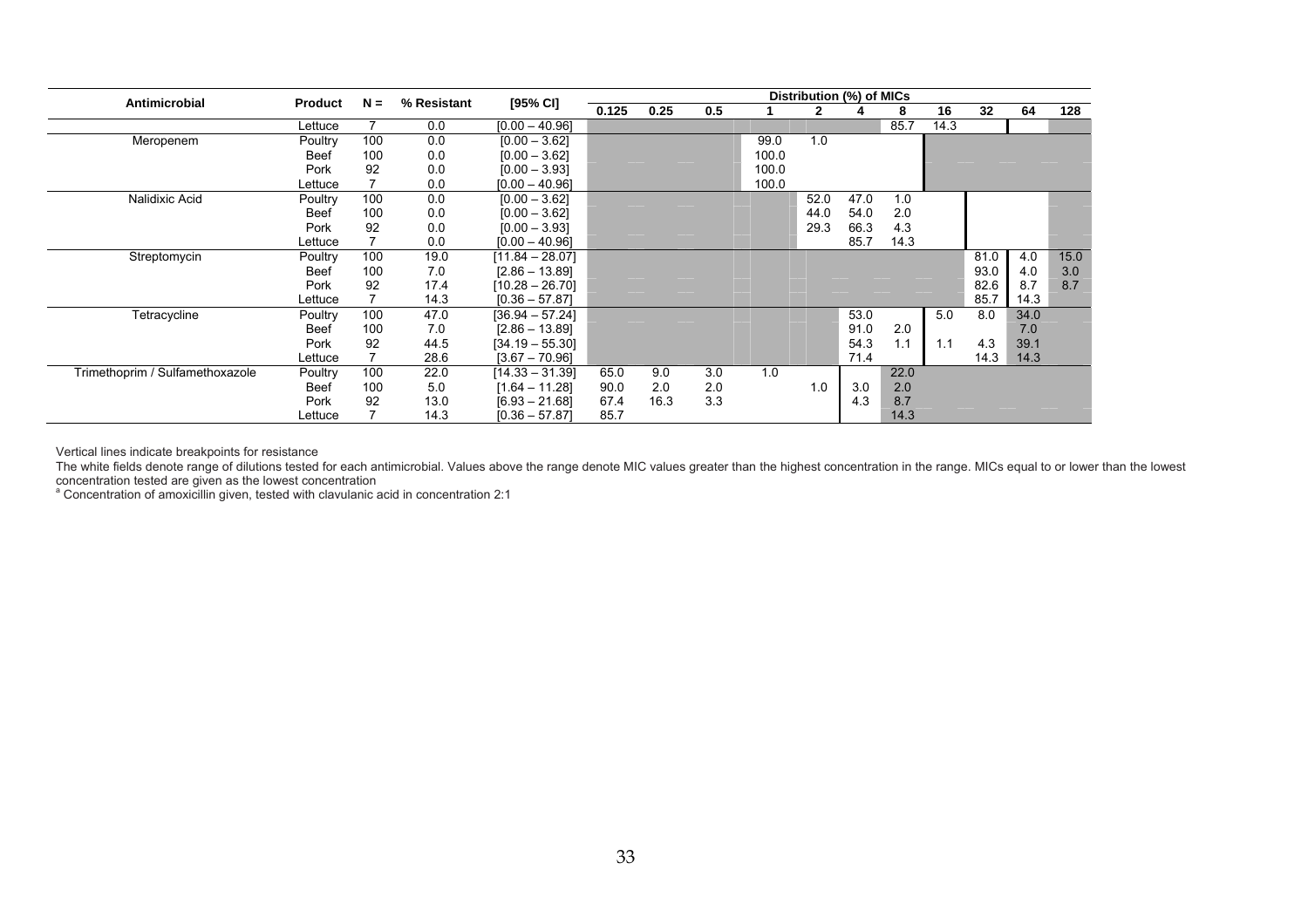## <span id="page-33-0"></span>**Discussion**

The pilot survey for AMR bacteria in Australian food is designed to provide data that can be used to estimate the prevalence of AMR bacteria in food purchased at retail outlets. The survey was limited to those food / bacterium combinations where the expected prevalence of the target organism was projected to be >10%. Four retail foods; poultry, beef, pork and lettuce along with four target organisms; *Campylobacter, Salmonella, E. coli* and *Enterococcus* constitute the nine food / bacterium combinations included in the survey. The initial sampling plan for the survey utilised available Australian and international prevalence data to estimate the number of samples required to generate 100 isolates. Changes to the sampling plan have occurred during the survey in response to the monthly prevalence data progressively generated. Increases to the number of samples being tested for *Campylobacter* in poultry and *E. coli* in pork have been made during the survey to provide the greatest opportunity for the 100 isolate goal per food / bacterium combination to be met. These increases were offset by similar sized reductions in the collection and testing of lettuce for *E. coli*. Both early and subsequent data indicated that the prevalence of *E. coli* on lettuce was likely to be 9-10 fold lower than initially anticipated. Following the sampling modifications indicated, seven food / bacterium combinations met and exceeded projected prevalences and the 100 isolate goal was successfully reached. Due to reduced prevalences, the 100 isolate goal for pork / *E. coli* and lettuce / *E. coli* combinations were not achieved. With respect to pork */ E. coli*, this does not substantially modify the confidence in AMR detection. However, firm conclusions concerning the prevalence of AMR in lettuce / *E.*  coli isolates cannot be made with confidence due to the extremely limited isolation of *E. coli* from this food source.

The results of testing isolates from 12 monthly sampling rounds for AMR indicates that resistance to the majority of antimicrobials tested is low  $($ <10%). However, it is notable that the data indicates trends of higher prevalences of AMR in particular food / bacterium combinations. In *E. coli* from poultry and pork the prevalence of AMR for ampicillin (38% and 28.2%), streptomycin (19% and 17.4%), tetracycline (47% and 44.5%) and trimethoprim / sulfamethoxazole (22% and 13%) was notably higher than in beef *E. coli* isolates where prevalence of resistance to these antimicrobials was ≤11%.

Similarly, *E. faecalis* isolates from poultry were distinguished from beef and pork *E. faecalis* isolates by high prevalences of resistance to erythromycin (48%) and tetracycline (76%). The absence of detection of *Enterococcus faecium* amongst Enterococcus isolates from all retail meat sources was unexpected. A previous study of retail meat (5) found a

34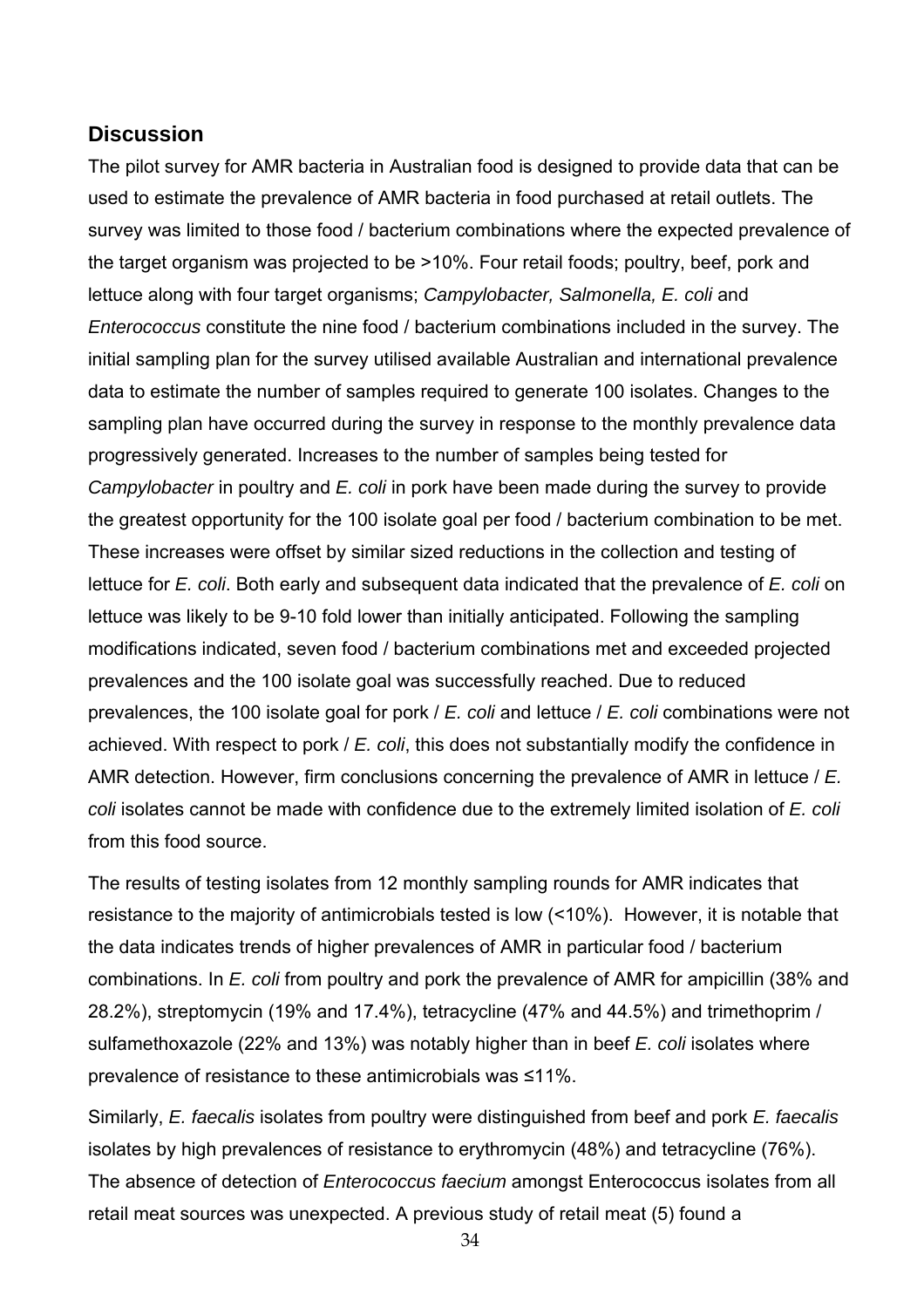predominance of *E. faecalis* on retail meats including chicken, beef and pork, however, in readily apparent why no *E. faecium* were isolated in the present study and this observation contrast to the present study both *E. faecalis* and *E. faecium* were routinely isolated. It is not merits further investigation.

prevalence of resistance to tetracycline was 1%. High levels of tetracycline resistance have In *Campylobacter* isolates, low resistance to the test antimicrobials was observed. The been observed in similar studies throughout the world and the absence of resistance in Australian *Campylobacter* from poultry is notable (see below).

Programme (DANMAP) (4), Canadian Integrated Program for Antimicrobial Resistance collects and presents data in specific formats, within these limitations the broad comparisons food type reported for year 2005 in each of the abovementioned programs. For the purpose The current Australian food AMR data has been compared with data from the international AMR surveys: The Danish Integrated Antimicrobial Resistance Monitoring and Research Surveillance (CIPARS) (2) and the United States of America National Antimicrobial Resistance Monitoring System (NARMS) (3). While each national AMR monitoring program presented below have been possible. The following comparisons are considered by retail of this discussion variations in AMR prevalence which are ≥ or ≤ 10% are designated as notable and are indicated below:

- In retail chicken, notable differences in AMR prevalence in the bacteria *Salmonella*, *E. coli*, *Enterococcus* and *Campylobacter* are reported.
	- amoxicillin/clavulanic acid, ampicillin, cefoxitin, ceftiofur, streptomycin and o *Salmonella* (US and Canada) possess a greater prevalence of resistance to tetracycline.
	- o *E. coli* (US and Canada) possess a greater prevalence of resistance to amoxicillin/clavulanic acid, ceftiofur, gentamicin and streptomycin.
	- o *Enterococcus* (US, Canada and Danish imported product) possess a greater prevalence of resistance to kanamycin, streptomycin and flavomycin (US only).
	- o *Campylobacter* (US, Canada and Danish imported product) possess a greater prevalence of resistance to ciprofloxacin, nalidixic acid and tetracycline.
- In retail beef, notable differences in AMR prevalence in the bacteria *E. coli* and *Enterococcus* are reported.
	- o *E. coli* (US) possess a greater prevalence of resistance to tetracycline.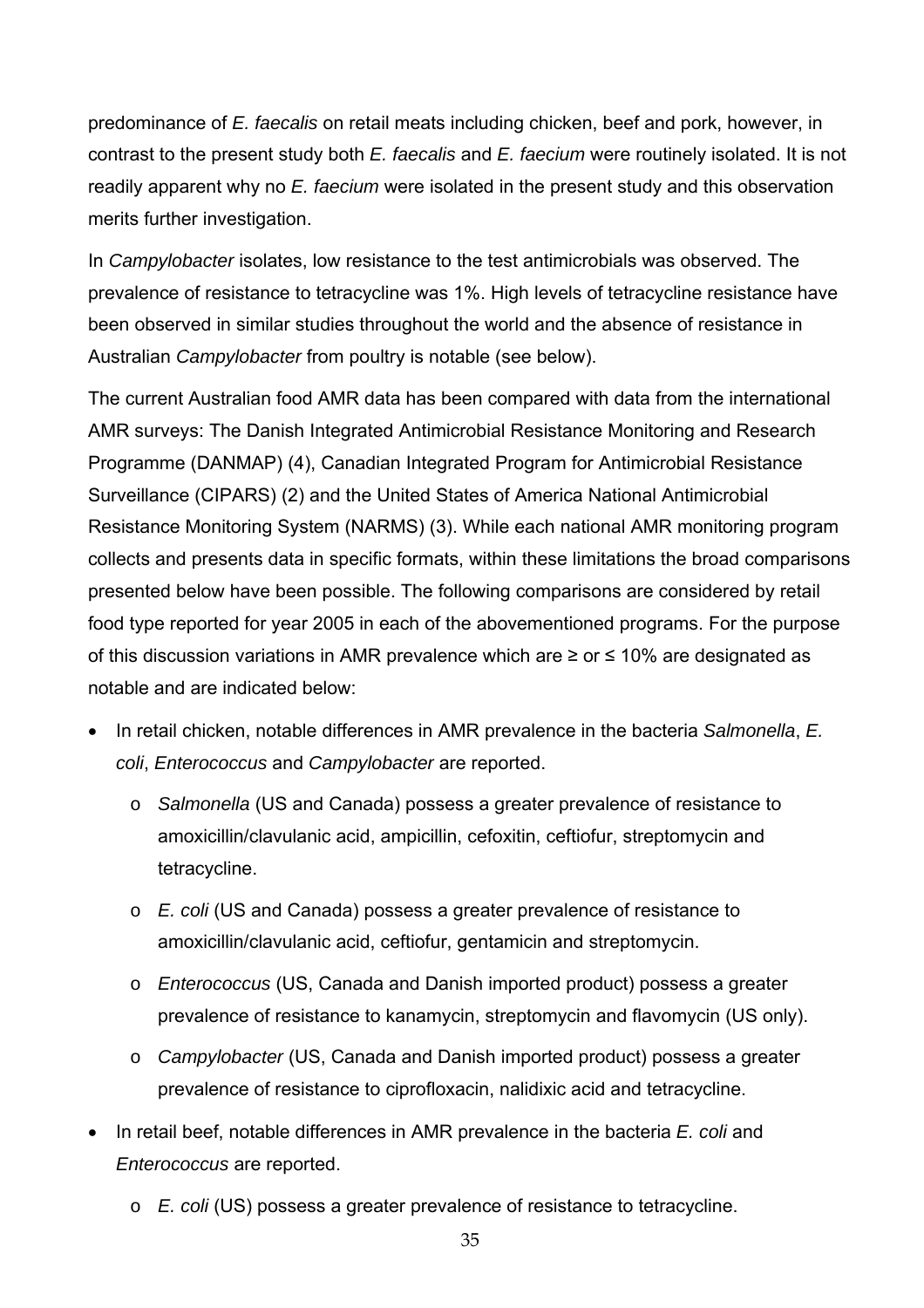- o *Enterococcus* (US) possess a greater prevalence of resistance to tetracycline and flavomycin.
- *Enterococcus* are reported. • In retail pork, notable differences in AMR prevalence in the bacteria *E. coli* and
	- o *E. coli* (Australia) possess a greater prevalence of resistance to ampicillin.
	- o *Enterococcus* (US) possess a greater prevalence of resistance to tetracycline and flavomycin.

prevalence and types of AMR bacteria present in selected retail foods in Australia. The use of Sensititre equipment and panels has generated data that is internationally equivalent and which can be compared to available overseas information. Whilst the survey data cannot be The testing of isolates collected as part of the survey for AMR provides a snapshot of the used to directly provide information about the development of antimicrobial resistance, it provides baseline data suitable for future use in the determination of antimicrobial resistance trends at the Australian retail food level. When correlated with similar Animal Isolates and Human Clinical AMR surveys this data may be useful in managing and controlling AMR development in the Australian community.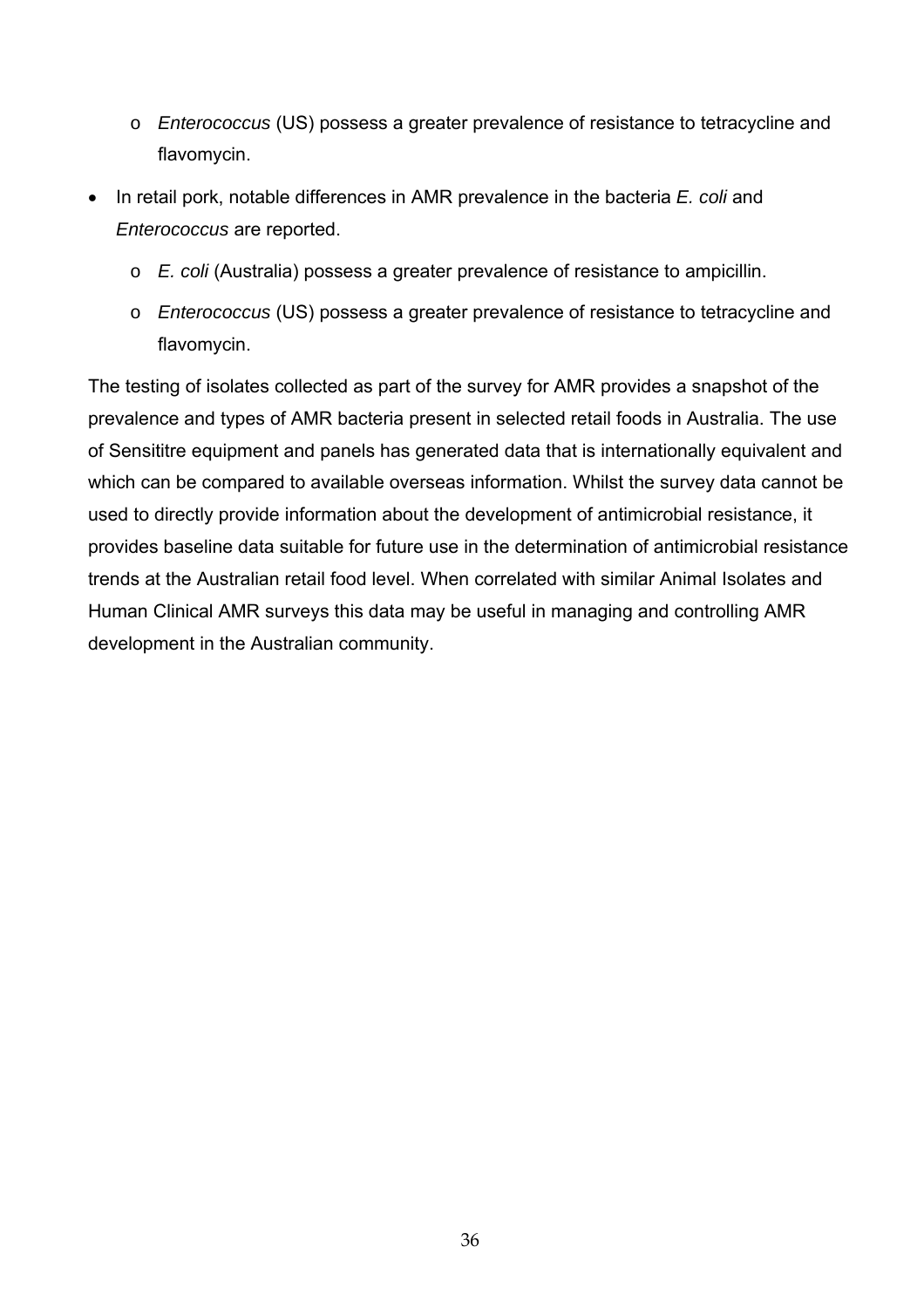## <span id="page-36-0"></span>**Refe rences**

- 1. *Performance Standards for Antimicrobial Susceptibility Testing.*  CLSI. 2008. *Eighteenth Informational Supplement.* CLSI document M100-S18. Wayne, PA: Clinical and Laboratory Standards Institute.
- 2. Government of Canada. 2007. Canadian Integrated Program for Antimicrobial Resistance Surveillance (CIPARS) 2005. Guelph, ON: Public Health Agency of Canada. http://www.phac-aspc.gc.ca/cipars-picra/pdf/cipars-picra-2005\_e.pdf
- 3. Government of the United States of America. 2007. NARMS Retail Meat Annual Report, 2005. http://www.fda.gov/cvm/2005NARMSAnnualRpt.htm
- 4. DANMAP 2005. 2006. Use of antimicrobial agents and occurrence of antimicrobial resistance in bacteria from food animals, foods and humans in Denmark. ISSN 1600-2032. http://www.danmap.org/pdfFiles/Danmap\_2005.pdf
- 5. MARAN-2005 Monitoring of Antimicrobial Resistance and Antibiotic Usage in Animals in the Netherlands In 2005. http://www.cvi.wur.nl/NR/rdonlyres/DDA15856- 1179-4CAB-BAC6-28C4728ACA03/52533/MARAN2005def.pdf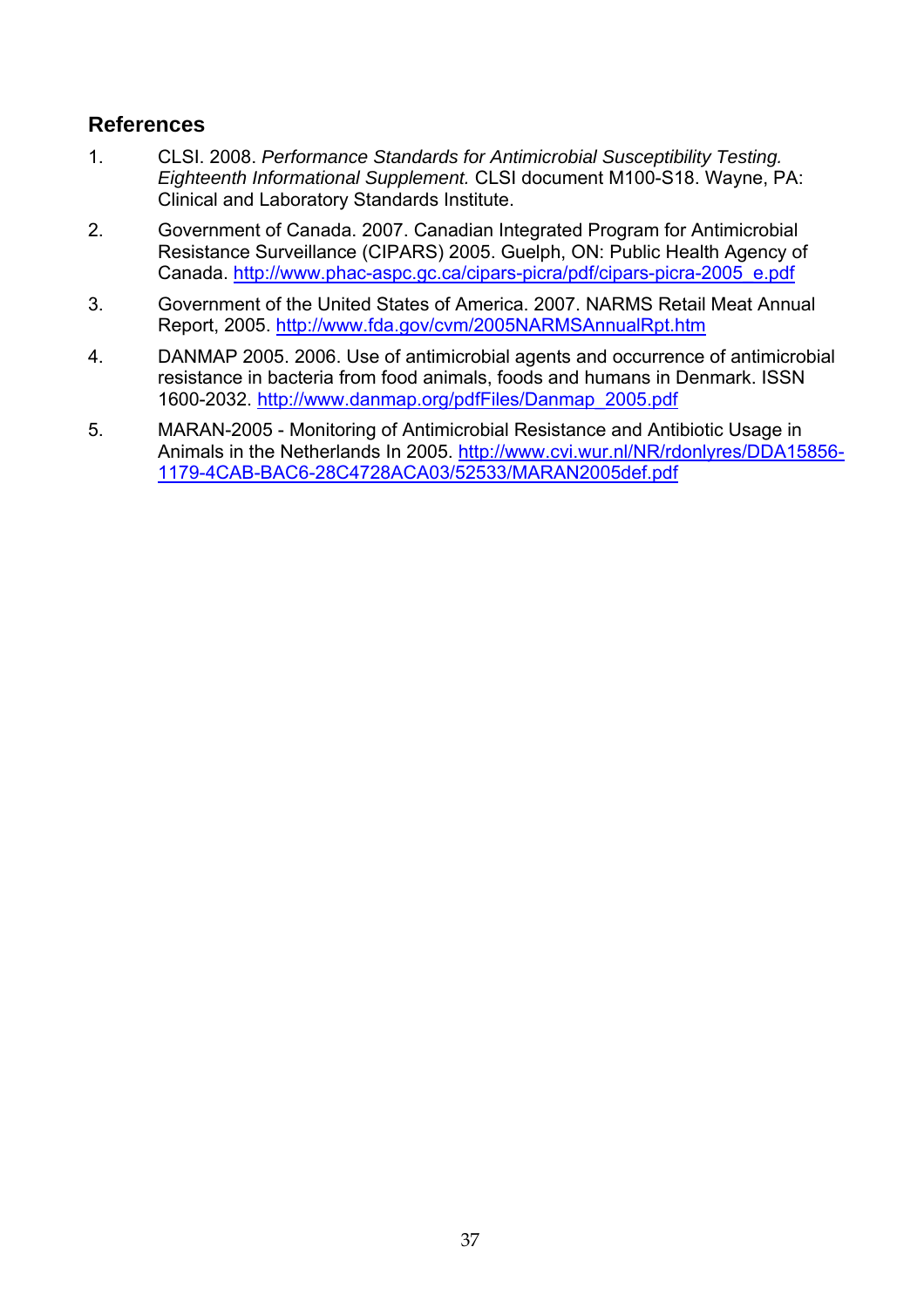## <span id="page-37-0"></span>**Appendices**

## Appendix A. Protocols for the preparation of retail product samples and isolation of bacteria of concern for the AMR in retail foods pilot surveillance program.

## *Sample preparation*

## **Poul try (rinse fluid)**

- P lace whole bird into a sterile plastic bag of suitable size
- A dd 500 ml of buffered peptone water (BPW) into the plastic bag
- $\bullet$ Shake and massage sample vigorously for 2 min
- Release the rinse fluid into a sterile sample container by cutting off the corner of the bag and allowing the fluid to drain into a container

## **Beef (initial suspension)**

- Place 25g of minced beef into a sterile stomacher bag
- Add 225 ml of BPW
- Stomach for 1 min

## **Pork (initial suspension)**

- Aseptically remove 25g of pork adipose tissue and place in a sterile stomacher bag
- Add 225 ml of BPW
- Stomach for 1 min

## **Lettuce (initial suspension)**

- Aseptically cut a cross-section through the entire lettuce at approximately 5cm to 7cm from the stem end.
- Prepare this stem end portion by cutting and mixing and then remove 25g as the test sample portion and place into a sterile stomacher bag
- Add 225 mL BPW
- Stomach for 1 min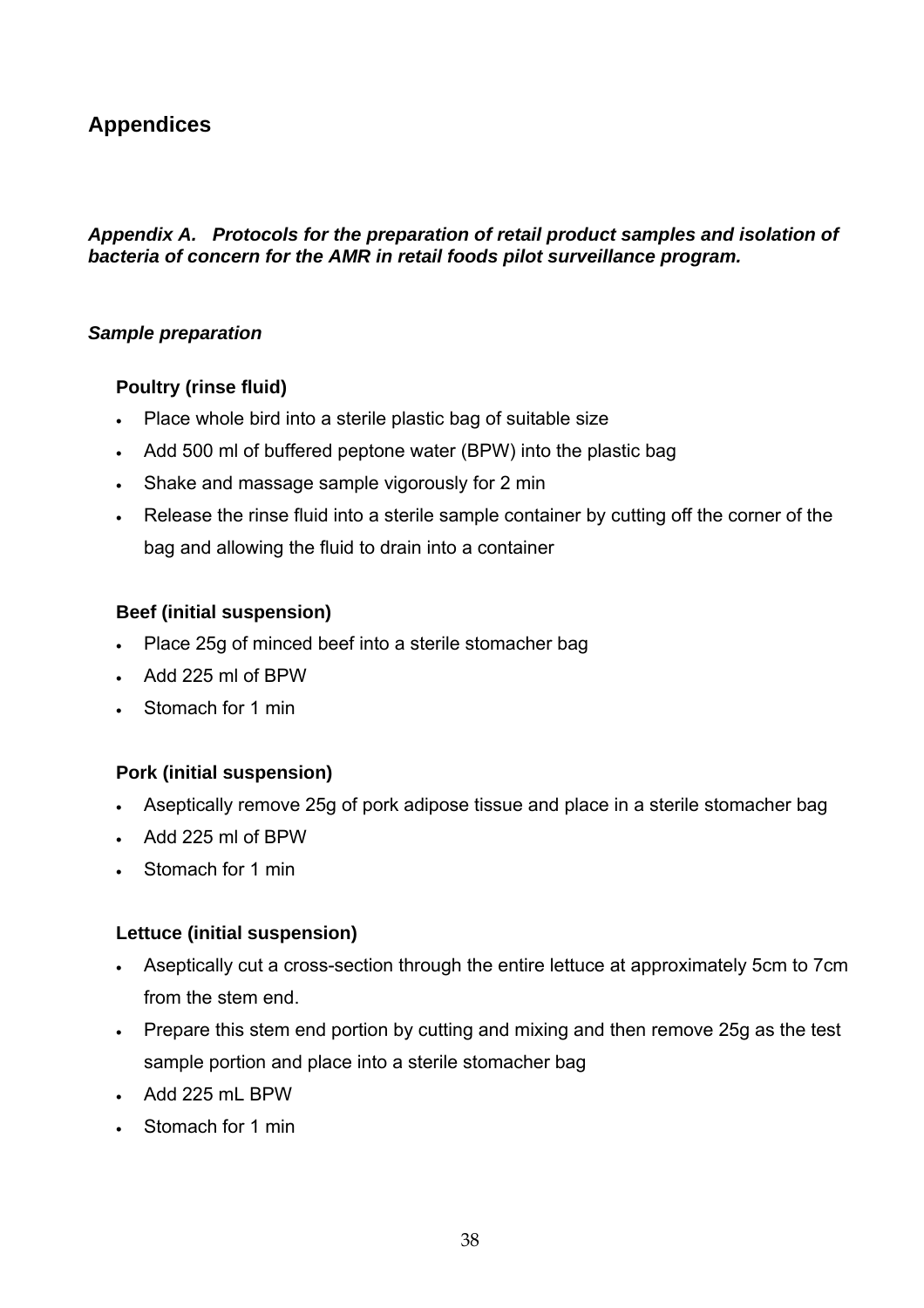## **Bacterial isolation**

## *scherichia coli E*

- inoculate 50 mL of rinse fluid or initial suspension in 50mL of double strength EC broth; •
- incubate aerobically at 37°C for 18-24 hours;
- agar and incubate at 37°C for 18-24 hours; select a typical *E. coli* colony (dark green metallic sheen by reflected light and dark purple centres by transmitted light) and streak for isolation on tryptic soy agar containing • streak one loopful of incubated EC broth-rinse fluid mix onto eosin methylene blue (EMB)

5% sheep blood (TSA-B), incubate as above;

- examine the TSA-B plate for purity. If it is not pure repeat the previous step;
- perform rapid biochemical identification of isolate using spot indole test in conjunction with Simmons citrate tube test or use an appropriate commercially available biochemical identification kit (eg Microbact 12E);
- sto re confirmed isolates in duplicate at -70°C.

## *En terococcus spp.*

- $\cdot$  inoculate 50 mL of rinse fluid or initial suspension into 50 mL of double strength Enterococcosel broth;
- incubate aerobically at 37°C for 18-24 hours;
- If no growth or blackening of the Enterococcosel broth-rinse fluid mix can be observed, sample is negative and can be discarded;
- Streak one loopful of broths exhibiting growth or blackening onto Enterococcosel agar plates and incubate aerobically at 37°C for 24-48 hours;
- examine Enterococcosel agar plates for typical Enterococci colonies (aesculin hydrolysis) and plate onto Columbia agar containing 5% sheep blood (CBA). Incubate aerobically at 37°C for 24 – 48 hours;
- examine CBA plate for purity. If it is not pure repeat the previous step; confirm isolates as *Enterococcus* spp;
- identify *Enterococci* spp. biochemically or by PCR;
- store confirmed isolates in duplicate at -70°C.

## *Campylobacter spp.*

 $\cdot$  inoculate 50 mL of rinse fluid into 50 mL of double strength Preston broth without antibiotic supplement and incubate at 37°C for 2 hours;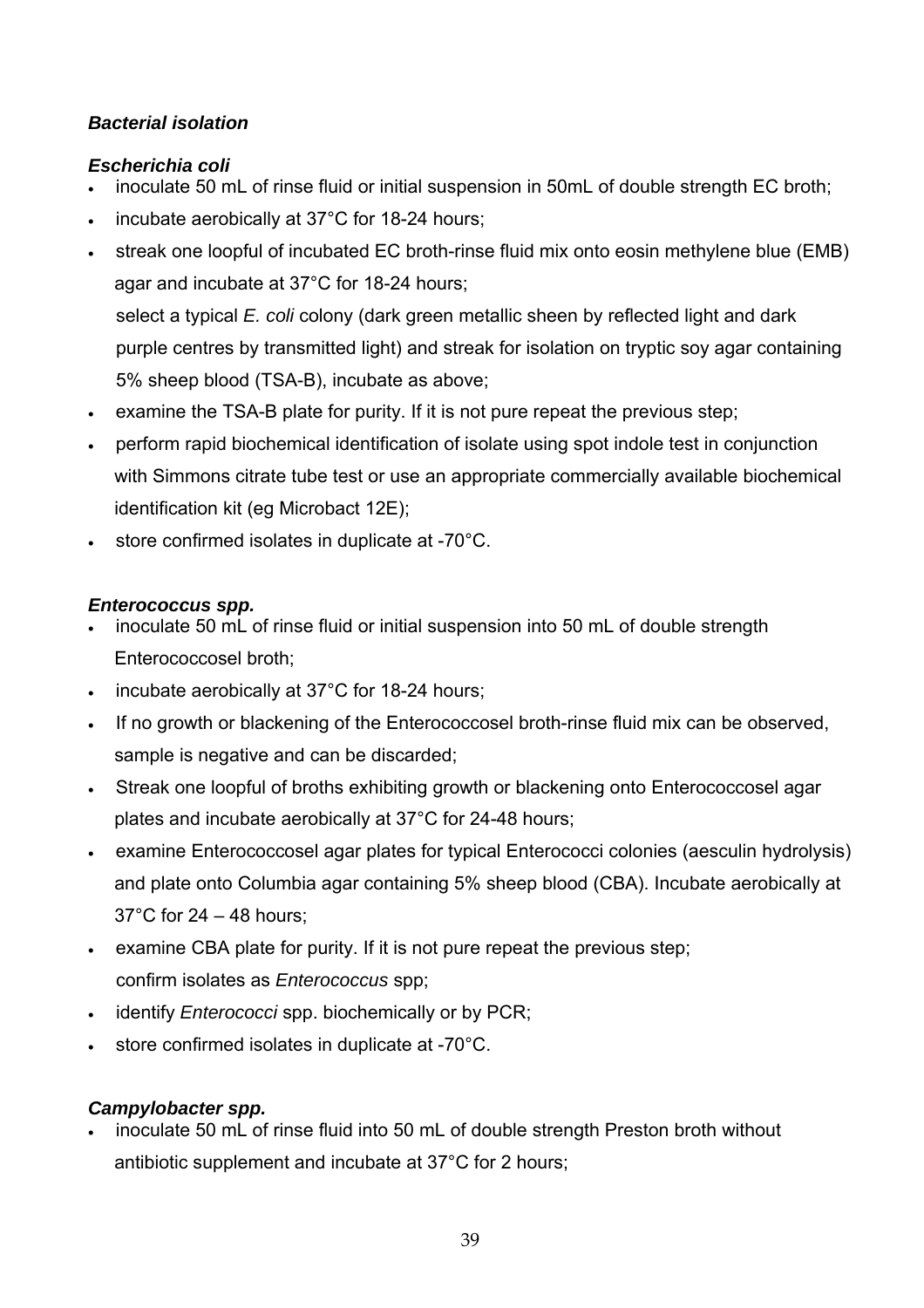- $\bullet$  after 2 hours incubation add 0.4 mL of antibiotic supplement (B2.4 AS5013.6) to 100 mL of broth culture. Broths are then incubated under microaerophilic conditions at 42 $\degree$ C for 46 hours;
- plate a loopful of the broth culture onto modified CCDA agar plates (with antibiotic supplement) and incubate at 42°C for 48hrs under microaerophilic conditions;
- examine m-CCDA plates for smooth, flat translucent, colourless to grey-brown colonies with an irregular edge and plate onto blood agar;
- confirm identity using gram stain, motility, oxidase and catalase and identify species of *Campylobacter* using commercial identification kit;
- store confirmed isolates in duplicate at -70°C.

## *Sa lmonella spp.*

- incubate 100 mL of rinse fluid aerobically at  $37^{\circ}$ C for 18-24 hours;
- transfer 0.1 mL of the enrichment to 10 mL of Rappaport-Vassiliadis medium with soya (RVS) and incubate aerobically at 41.5°C for 24 hours (do not exceed 42.5°C);
- transfer 1 mL of the enrichment to 10 mL of Muller-Kaufmann tetrathionate-novobiocin broth (MKTTn) and incubate aerobically at 37°C for 24 hours;
- plate a loopful of RVS and MKTTn enrichment onto xylose lysine deoxycholate agar (XLD) and brilliant green agar (BGA) and incubate aerobically at  $37^{\circ}$ C for 24 hours; centre surrounded by a lightly transparent zone of red on XLD and will be red colonies surrounded by bright red medium on BGA. Plate typical *Salmonella* colonies onto nutrient examine XLD and BGA plates for typical *Salmonella* colonies; colonies will have a black agar and incubate at 37°C for 24 hours;
- confirm isolates as *Salmonella* spp. biochemically and serologically;
- store confirmed isolates in duplicate at -70°C

serotyping laboratory at MDU, Melbourne University for definitive typing. NB: all strains considered to be *Salmonella* must be sent to the approved *Salmonella* 

## *Storage of isolates*

Scrape the surface growth from a pure culture into a commercial cryostorage system such as MicroBank or Protect™. Snap freeze and store in duplicate at – 70°C.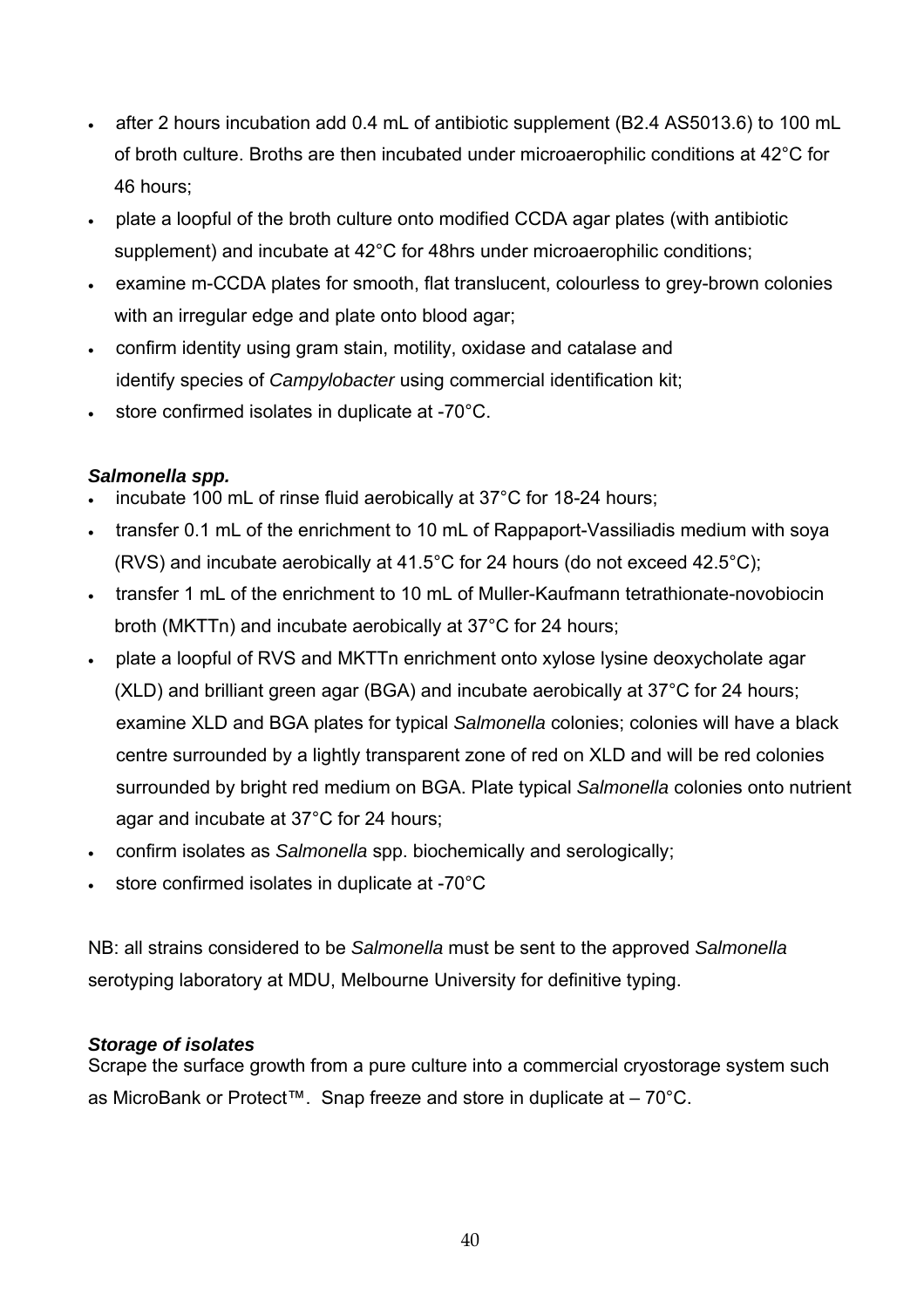#### Appendix B. Sensititre custom and standard Campylobacter plate formats for antimicrobial susceptibility testing

#### **AUSVN – Gram bact negati ve eria**

<span id="page-40-0"></span>

|   | 1              | $\mathbf{2}$   | 3              | 4              | 5              | 6          | 7                | 8          | 9                | 10               | 11               | 12          |                  | <b>ANTIMICROBIALS</b>                   |
|---|----------------|----------------|----------------|----------------|----------------|------------|------------------|------------|------------------|------------------|------------------|-------------|------------------|-----------------------------------------|
| A | <b>CIP</b>     | <b>CIP</b>     | <b>CIP</b>     | <b>CIP</b>     | <b>CIP</b>     | <b>CIP</b> | <b>AMP</b>       | AMP        | <b>AMP</b>       | AMP              | AMP              | AMP         | AUG <sub>2</sub> | Amoxicillin / clavulanic acid 2:1 ratio |
|   | 0.125          | 0.25           | 0.5            |                | $\overline{2}$ | 4          | $\overline{2}$   | 4          | 8                | 16               | 32               | 64          | AMP              | Ampicillin                              |
| в | <b>NAL</b>     | <b>NAL</b>     | <b>NAL</b>     | <b>NAL</b>     | <b>NAL</b>     | <b>NAL</b> | <b>SXT</b>       | <b>SXT</b> | <b>SXT</b>       | <b>SXT</b>       | <b>SXT</b>       | <b>SXT</b>  | FAZ              | Cefazolin                               |
|   | $\overline{c}$ | 4              | 8              | 16             | 32             | 64         | 0.12/2.38        | 0.25/4.75  | 0.5/9.5          | 1/19             | 2/38             | 4/76        | <b>FOT</b>       | Cefotaxime                              |
| C | <b>FFN</b>     | <b>FFN</b>     | <b>FFN</b>     | <b>FFN</b>     | <b>FFN</b>     | <b>FFN</b> | AUG <sub>2</sub> | AUG2       | AUG <sub>2</sub> | AUG <sub>2</sub> | AUG <sub>2</sub> | AUG2        | <b>FOX</b>       | Cefoxitin                               |
|   | $\overline{c}$ | 4              | 8              | 16             | 32             | 64         | 1/0.5            | 2/1        | 4/2              | 8/4              | 16/8             | 32/16       | <b>XNL</b>       | Ceftiofur                               |
| D | <b>XNL</b>     | <b>XNL</b>     | <b>XNL</b>     | <b>XNL</b>     | <b>XNL</b>     | <b>XNL</b> | <b>CHL</b>       | <b>CHL</b> | <b>CHL</b>       | <b>CHL</b>       | <b>CHL</b>       | <b>CHL</b>  | AXO              | Ceftriaxone                             |
|   | 0.5            |                | $\overline{2}$ | 4              | 8              | 16         | $\overline{2}$   | 4          | 8                | 16               | 32               | 64          | <b>CHL</b>       | Chloramphenicol                         |
| Е | <b>GEN</b>     | <b>GEN</b>     | <b>GEN</b>     | <b>GEN</b>     | <b>GEN</b>     | <b>GEN</b> | <b>FAZ</b>       | <b>FAZ</b> | <b>FOX</b>       | <b>FOX</b>       | <b>FOX</b>       | <b>FOX</b>  | CIP              | Ciprofloxacin                           |
|   | 1              | $\overline{c}$ | 4              | 8              | 16             | 32         | 8                | 16         | 0.5              |                  | $\overline{2}$   | 4           | <b>FFN</b>       | Florfenicol                             |
| F | <b>AXO</b>     | <b>AXO</b>     | <b>AXO</b>     | <b>AXO</b>     | <b>AXO</b>     | <b>AXO</b> | AXO              | <b>AXO</b> | <b>AXO</b>       | <b>FOX</b>       | <b>FOX</b>       | <b>FOX</b>  | <b>GEN</b>       | Gentamicin                              |
|   | 0.25           | 0.5            | 1              | $\overline{2}$ | 4              | 8          | 16               | 32         | 64               | 8                | 16               | 32          | <b>KAN</b>       | Kanamycin                               |
| G | <b>TET</b>     | <b>TET</b>     | <b>TET</b>     | <b>TET</b>     | <b>KAN</b>     | <b>KAN</b> | <b>KAN</b>       | <b>KAN</b> | <b>MERO</b>      | <b>MERO</b>      | <b>MERO</b>      | <b>MERO</b> | <b>MERO</b>      | Meropenem                               |
|   | 4              | 8              | 16             | 32             | 8              | 16         | 32               | 64         | 1                | 2                | 4                | 8           | <b>NAL</b>       | Nalidixic Acid                          |
| H | <b>FOT</b>     | <b>FOT</b>     | <b>FOT</b>     | <b>FOT</b>     | <b>FOT</b>     | <b>FOT</b> | <b>FOT</b>       | <b>FOT</b> | <b>FOT</b>       | <b>STR</b>       | <b>STR</b>       | <b>POS</b>  | POS              | <b>Positive Control</b>                 |
|   | 0.25           | 0.5            |                | $\overline{2}$ | 4              | 8          | 16               | 32         | 64               | 32               | 64               | <b>CON</b>  | <b>STR</b>       | Streptomycin                            |

**ANTIMICROBIALS** G2AMP Ampicillin Cefazolin Cefotaxime X Cefoxitin Ceftiofur O**Ceftriaxone**  Chloramphenicol Ciprofloxacin Florfenicol N Gentamicin Kanamycin RO Meropenem Nalidixic Acid Positive Control Streptomy cin TET Tetracycli ne SXT Trimethoprim / sulfamethoxazole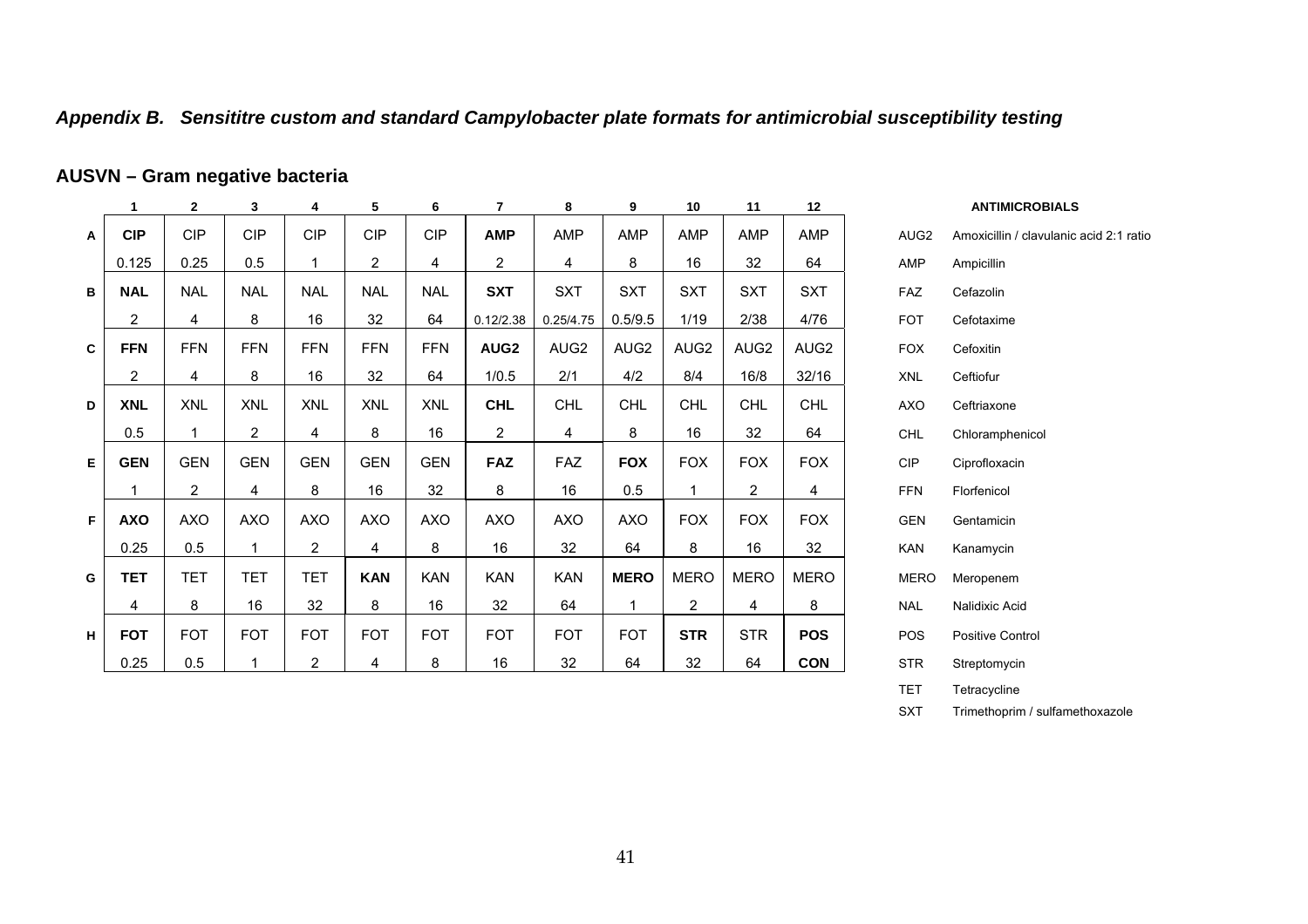## **AUSVP – Gram positive bacteria**

|   | 1           | $\mathbf{2}$   | 3              | 4          | 5          | 6          | $\overline{7}$ | 8              | 9              | 10         | 11         | 12         |            | <b>ANTIMICROBIALS</b>    |
|---|-------------|----------------|----------------|------------|------------|------------|----------------|----------------|----------------|------------|------------|------------|------------|--------------------------|
| A | <b>TGC</b>  | <b>TGC</b>     | <b>TGC</b>     | <b>TGC</b> | <b>TGC</b> | <b>TGC</b> | <b>AMP</b>     | <b>AMP</b>     | <b>AMP</b>     | AMP        | AMP        | AMP        | AMP        | Ampicillin               |
|   | 0.015       | 0.03           | 0.06           | 0.12       | 0.25       | 0.5        | 2              | 4              | 8              | 16         | 32         | 64         | <b>CHL</b> | Chloramphenicol          |
| B | <b>PEN</b>  | <b>PEN</b>     | <b>PEN</b>     | <b>PEN</b> | <b>PEN</b> | <b>PEN</b> | <b>DAP</b>     | <b>DAP</b>     | <b>DAP</b>     | <b>DAP</b> | <b>DAP</b> | <b>DAP</b> | <b>DAP</b> | Daptomycin               |
|   | 0.5         | 1              | $\overline{2}$ | 4          | 8          | 16         | 0.5            | -1             | 2              | 4          | 8          | 16         | ERY        | Erythromycin             |
| C | <b>SYN</b>  | SYN            | <b>SYN</b>     | <b>SYN</b> | <b>SYN</b> | <b>SYN</b> | <b>VIR</b>     | <b>VIR</b>     | <b>VIR</b>     | <b>VIR</b> | <b>VIR</b> | <b>VIR</b> | <b>FLV</b> | Flavomycin               |
|   | 1           | $\overline{2}$ | 4              | 8          | 16         | 32         | 1              | $\overline{2}$ | 4              | 8          | 16         | 32         | <b>GEN</b> | Gentamicin               |
| D | <b>FLV</b>  | <b>FLV</b>     | <b>FLV</b>     | <b>FLV</b> | <b>FLV</b> | <b>FLV</b> | <b>TEI</b>     | <b>TEI</b>     | <b>TEI</b>     | <b>TEI</b> | <b>TEI</b> | <b>TEI</b> | <b>KAN</b> | Kanamycin                |
|   | $\mathbf 1$ | $\overline{2}$ | 4              | 8          | 16         | 32         | 0.5            | $\overline{1}$ | $\overline{2}$ | 4          | 8          | 16         | LIN        | Lincomycin               |
| Е | <b>GEN</b>  | <b>GEN</b>     | <b>GEN</b>     | <b>GEN</b> | <b>GEN</b> | <b>GEN</b> | <b>LIN</b>     | LIN            | <b>LIN</b>     | LIN        | LIN        | <b>LIN</b> | <b>LZD</b> | Linezolid                |
|   | 64          | 128            | 256            | 512        | 1024       | 2048       | 1              | $\overline{2}$ | 4              | 8          | 16         | 32         | PEN        | Penicillin               |
| F | <b>ERY</b>  | <b>ERY</b>     | <b>ERY</b>     | ERY        | <b>ERY</b> | ERY        | <b>TET</b>     | <b>TET</b>     | <b>TET</b>     | <b>TET</b> | <b>STR</b> | <b>STR</b> | POS        | <b>Positive Control</b>  |
|   | $\mathbf 1$ | $\overline{2}$ | 4              | 8          | 16         | 32         | 4              | 8              | 16             | 32         | 512        | 1024       | <b>SYN</b> | Quinupristin / dalfopris |
| G | <b>KAN</b>  | <b>KAN</b>     | <b>KAN</b>     | <b>KAN</b> | <b>VAN</b> | <b>VAN</b> | VAN            | <b>VAN</b>     | <b>VAN</b>     | <b>VAN</b> | <b>VAN</b> | <b>STR</b> | <b>STR</b> | Streptomycin             |
|   | 128         | 256            | 512            | 1024       | 0.5        | 1          | $\overline{c}$ | 4              | 8              | 16         | 32         | 2048       | TEI        | Teicoplanin              |
| H | <b>CHL</b>  | <b>CHL</b>     | <b>CHL</b>     | <b>CHL</b> | <b>CHL</b> | <b>LZD</b> | <b>LZD</b>     | <b>LZD</b>     | <b>LZD</b>     | <b>LZD</b> | <b>VAN</b> | <b>POS</b> | <b>TET</b> | Tetracycline             |
|   | 2           | 4              | 8              | 16         | 32         | 0.5        |                | $\overline{2}$ | 4              | 8          | 64         | <b>CON</b> | <b>TGC</b> | Tigecycline              |

AMP Ampicillin CHL Chloramphenicol DAP Daptomycin ERY Erythromycin GEN Gentamicin **KAN** Kanamycin LIN Lincomycin LZD Linezolid PEN Penicillin **FOS** Positive Control SYN Quinupristin / dalfopristin **STR** Streptomycin TGC Tigecycline VAN Vancomycin VIRVirginiamycin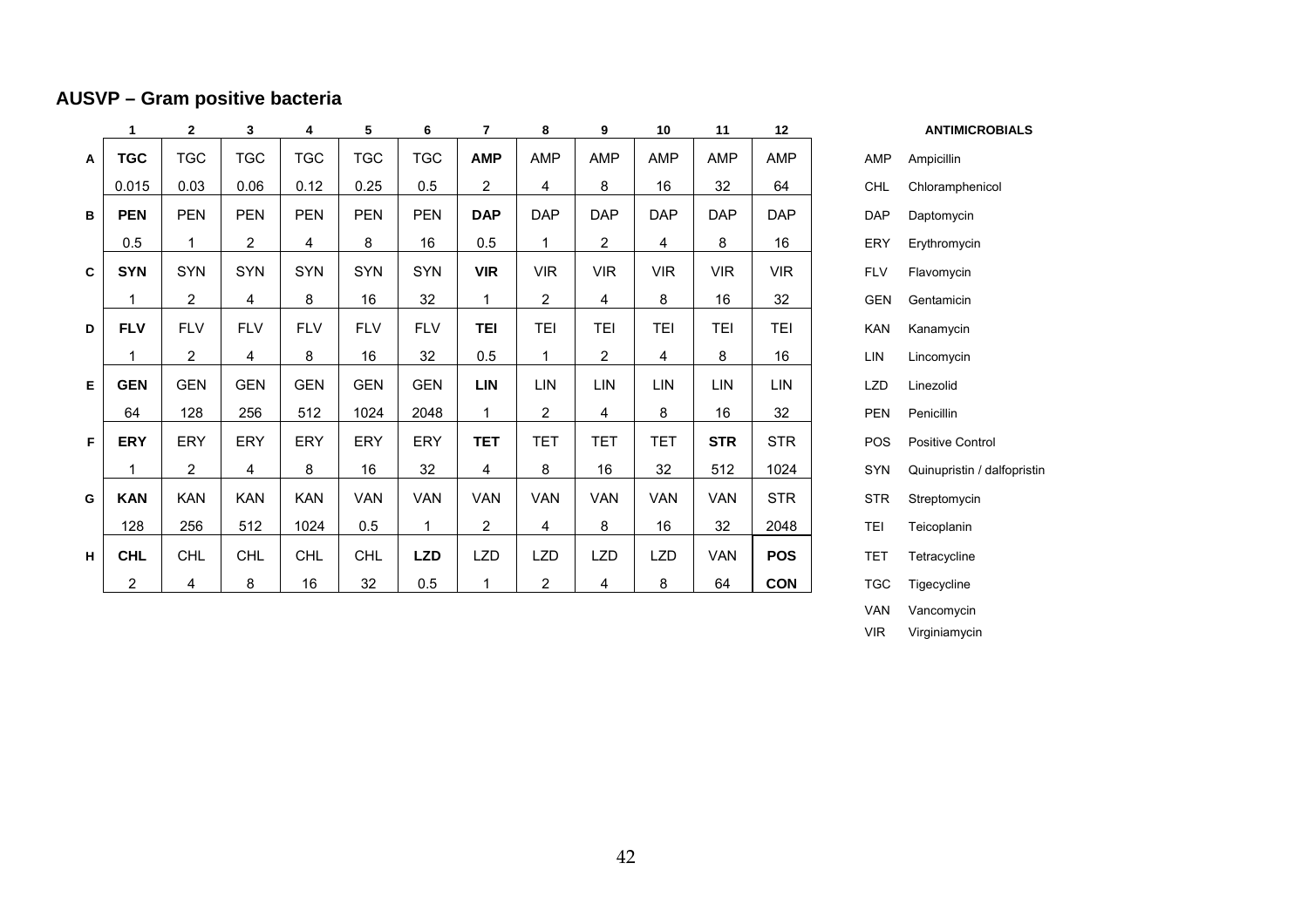## **CAMPY –** *Campylobacter*

|              | $\mathbf{1}$   | $\overline{2}$               | $\mathbf{3}$ | 4            | 5              | 6              | $\overline{7}$              | 8              | 9              | 10             | 11             | 12             |            |
|--------------|----------------|------------------------------|--------------|--------------|----------------|----------------|-----------------------------|----------------|----------------|----------------|----------------|----------------|------------|
| $\mathbf{A}$ | $\mathbf{AZI}$ | $\mathbf{AZI}$               | AZI          | AZI          | $\mathbf{AZI}$ | AZI            | $\mathbf{AZI}$              | $\mathbf{AZI}$ | $\mathbf{AZI}$ | AZI            | AZI            | $\mathbf{AZI}$ | AZI        |
|              | 0.015          | 0.03                         | 0.06         | 0.12         | 0.25           | 0.5            | $\mathbf{1}$                | $\overline{2}$ | $\overline{4}$ | 8              | 16             | 32             | CIP        |
| $\bf{B}$     | AZI            | $\mathbf{CIP}$               | CIP          | CIP          | CIP            | CIP            | $\ensuremath{\mathrm{CIP}}$ | CIP            | CIP            | CIP            | CIP            | CIP            | ERY        |
|              | 64             | 0.015                        | 0.03         | 0.06         | 0.12           | 0.25           | 0.5                         | $\mathbf{1}$   | 2              | $\overline{4}$ | 8              | 16             | <b>GEN</b> |
| $\mathbf{C}$ | <b>CIP</b>     | ${\cal C} {\cal I} {\cal P}$ | ERY          | ERY          | ERY            | ERY            | ERY                         | ERY            | ERY            | ERY            | ERY            | ERY            | <b>TET</b> |
|              | 32             | 64                           | 0.03         | 0.06         | 0.12           | 0.25           | 0.5                         | $\mathbf{1}$   | 2              | $\overline{4}$ | 8              | 16             | <b>FFN</b> |
| D            | ERY            | ERY                          | GEN          | <b>GEN</b>   | <b>GEN</b>     | <b>GEN</b>     | <b>GEN</b>                  | <b>GEN</b>     | <b>GEN</b>     | <b>GEN</b>     | <b>GEN</b>     | <b>TET</b>     | <b>NAL</b> |
|              | 32             | 64                           | 0.12         | 0.25         | 0.5            | $\mathbf{1}$   | $\overline{2}$              | $\overline{4}$ | $8\,$          | 16             | 32             | 0.06           | TEL        |
| E            | TET            | TET                          | TET          | <b>TET</b>   | TET            | TET            | <b>TET</b>                  | TET            | TET            | TET            | <b>FFN</b>     | <b>FFN</b>     | <b>CLI</b> |
|              | 0.12           | 0.25                         | $0.5\,$      | $\mathbf{1}$ | $\overline{2}$ | $\overline{4}$ | 8                           | 16             | 32             | 64             | 0.03           | 0.06           | POS        |
| $\mathbf F$  | <b>FFN</b>     | <b>FFN</b>                   | FFN          | <b>FFN</b>   | <b>FFN</b>     | <b>FFN</b>     | <b>FFN</b>                  | <b>FFN</b>     | <b>FFN</b>     | <b>FFN</b>     | <b>NAL</b>     | NAL            |            |
|              | 0.12           | 0.25                         | 0.5          | $\mathbf{1}$ | $\overline{2}$ | $\overline{4}$ | 8                           | 16             | 32             | 64             | $\overline{4}$ | 8              |            |
| G            | NAL            | <b>NAL</b>                   | NAL          | TEL          | TEL            | TEL            | TEL                         | TEL            | TEL            | TEL            | TEL            | TEL            |            |
|              | 16             | 32                           | 64           | 0.015        | 0.03           | 0.06           | 0.12                        | 0.25           | 0.5            | $\mathbf{1}$   | 2              | $\overline{4}$ |            |
| $\bf H$      | TEL            | <b>CLI</b>                   | <b>CLI</b>   | <b>CLI</b>   | <b>CLI</b>     | <b>CLI</b>     | <b>CLI</b>                  | <b>CLI</b>     | CLI            | CLI            | <b>CLI</b>     | <b>POS</b>     |            |
|              | 8              | 0.03                         | 0.06         | 0.12         | 0.25           | $0.5\,$        | $\mathbf{1}$                | $\overline{2}$ | $\overline{4}$ | 8              | 16             | <b>CON</b>     |            |

**3 4 5 6 7 8 9 10 11 12 ANTIMICROBIALS**

| A7I        | Azithromycin     |
|------------|------------------|
| CIP        | Ciprofloxacin    |
| FRY        | Erythromycin     |
| GFN        | Gentamicin       |
| TET        | Tetracycline     |
| FFN        | Florfenicol      |
| NAI        | Nalidixic Acid   |
| <b>TEL</b> | Telithromycin    |
| CL I       | Clindamycin      |
| POS        | Positive Control |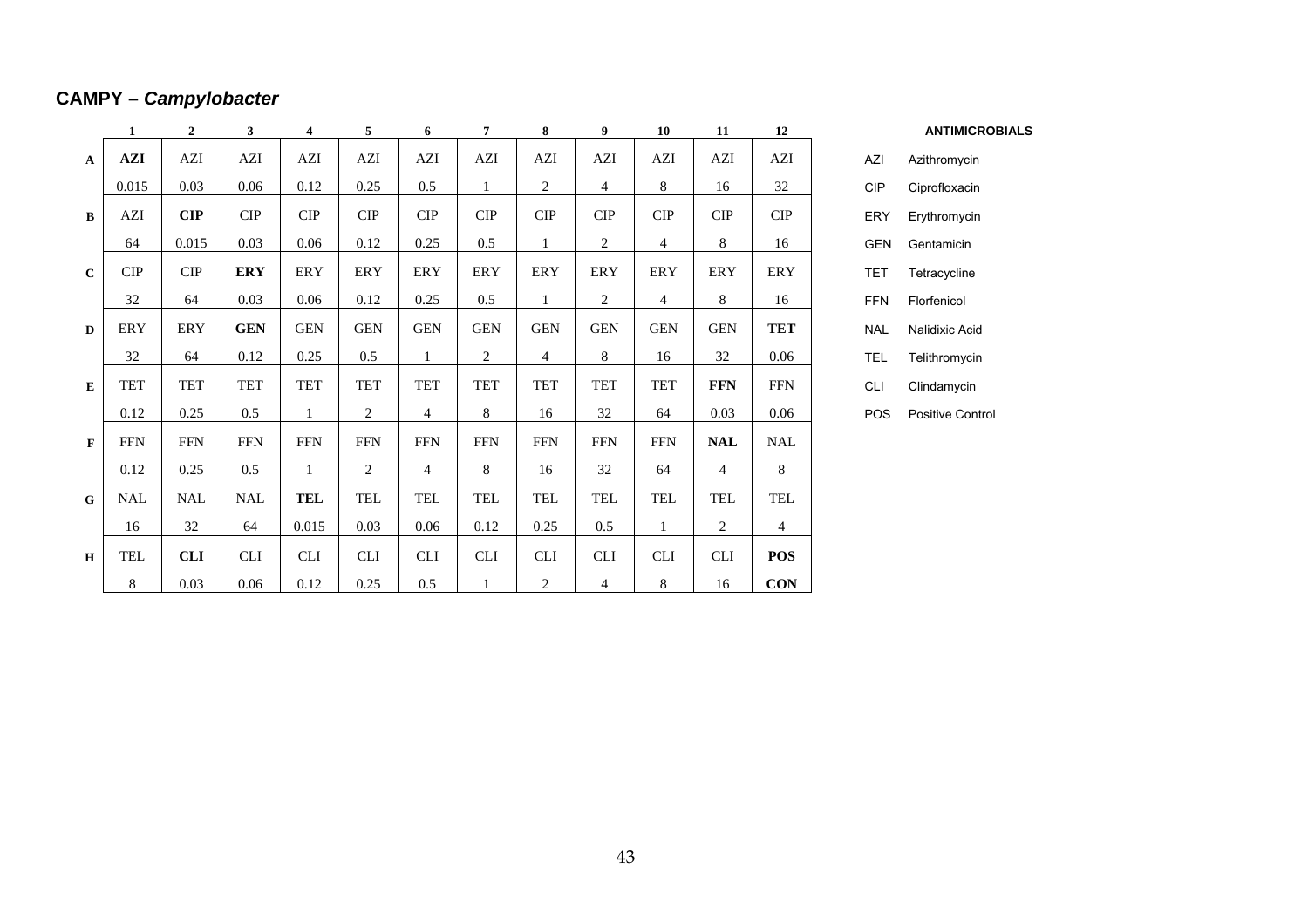## <span id="page-43-0"></span>*Appendix C. FRSC AMR working group queries and response*

Dear FRSC AMR Working Group

After reading the 12 monthly report from Food Science Australia (FSA), distributed by email, a couple of members had a few queries. Robert Barlow from FSA has kindly provided the following responses for the information of members:

#### **1. Pat Blackall wrote "I note that the report predicts a shortfall of 4-6 isolates in the pork** *E. coli* isolates. As there is no comment about the need for any altered sampling, I assume that the research group believes that this shortfall will not be of any significance?"

#### FSA has responded:

"It is unfortunate that achieving the  $100$  isolate goal for  $E$ . *coli* in pork appears unlikely despite increasing the number of tests to be conducted during the latter part of the survey. Based on current projections, a shortfall of 4-6 isolates is expected and consequently the impact on the final results has been questioned. The selection of 100 isolates as the target for each food / bacterium combination is based on having a 95% probability of detecting 1 AMR isolate in 100 at 3% prevalence. The equation used to generate this statement can be used to understand the significance of any shortfalls. If 90 isolates is used as the worse case scenario for *E. coli* in pork then the probability of detecting 1 AMR isolate in 90 at 3% prevalence is reduced to 93.5%. To put this in the context of the original proposition, the '93.5% probability of detecting 1 AMR isolate in 90 at 3% prevalence', is equivalent to saying that 'there is a 95% probability of detecting 1 AMR isolate in 100 at  $\sim$ 3.3% prevalence'.

We believe the reduction in confidence of detecting AMR is not sufficient enough to warrant the collection of further isolates and therefore additional sampling should not be considered at this point.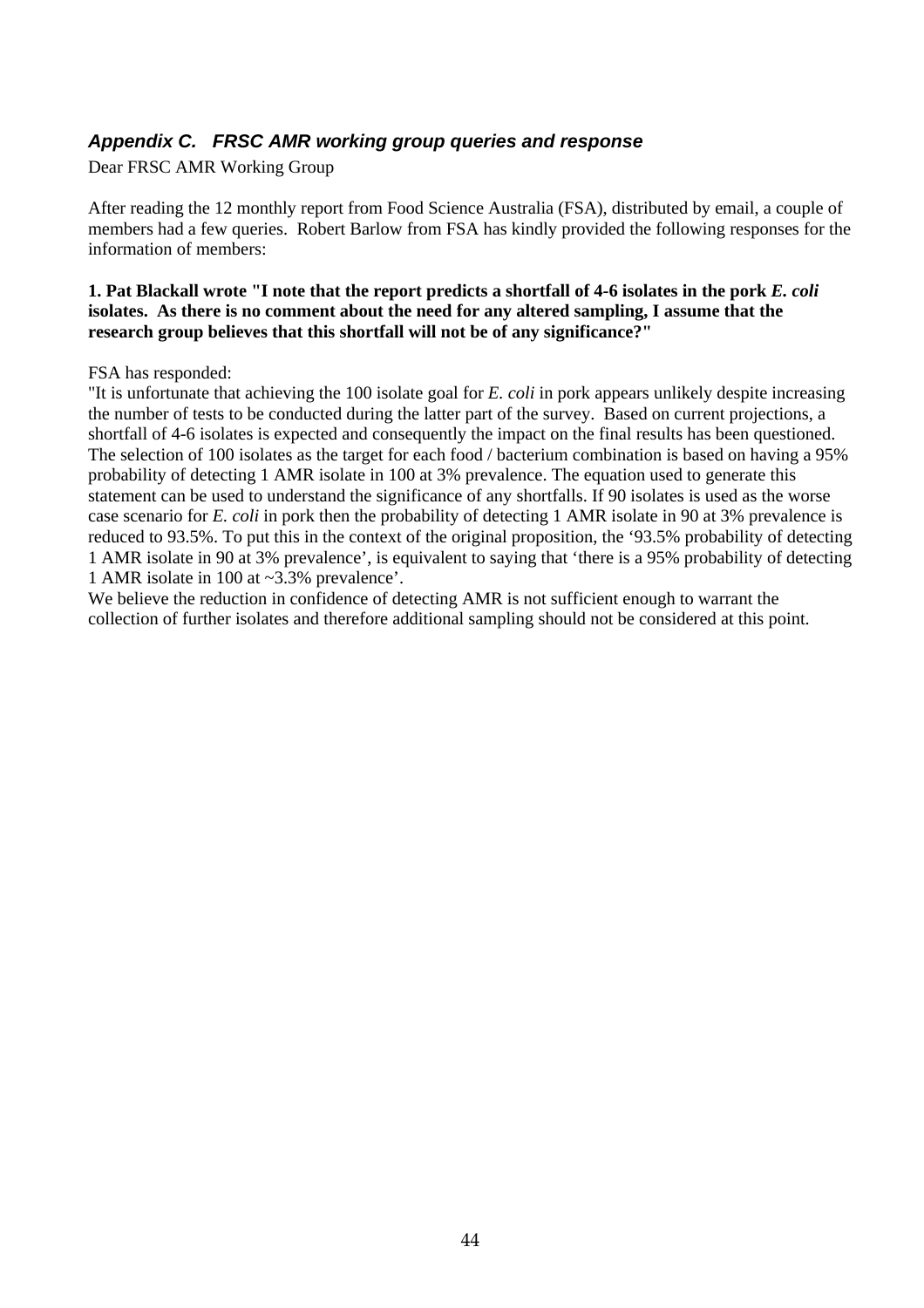## <span id="page-44-0"></span>Appendix D. Identification of survey strengths, limitations and lessons learned

#### **ldentification of any specific strengths and limitations of the survey**

recommendations outlined in the JETACAR report. It forms part of a three-pronged approach snapshot view of the prevalence of AMR in nine food / bacterium combinations. The survey seasonal and annual data on AMR and bacterial prevalence. However, it must be noted that bacterial contamination of retail foods. A survey designed to determine data in addition to total AMR prevalence in 100 isolates of each food / bacterium combination would require a different sampling regimen. In particular, the number of samples collected and the areas of ollection would require substantial increase. Despite the peripheral limitations, the survey chas, as designed, determined the level of AMR prevalence in bacteria from nine food / bacterium combinations. Additionally, the use of internationally recognised methods for the detection, isolation and AMR characterisation of isolation permits direct comparison with similar studies conducted overseas. Such comparisons will provide insight into the significance of AMR bacteria in Australian retail foods and will be used in the future to determine AMR trends over time and hence assist in evaluating the efficiency of interventions or changes in food chain antimicrobial use in Australian food producing systems. The pilot survey for AMR bacteria in food has been conducted as a response to the into investigating the prevalence of AMR bacteria in food production animals, retail foods, and clinical settings. The completion of the survey for AMR bacteria in food provides a has representatively sampled the retail supply chain at the point of sale servicing approximately two-thirds of Australia's population and although not specifically designed to address seasonality, the completion of the survey over a 12 month period may provide the survey was designed to determine the AMR prevalence in 100 isolates per food / bacterium combination and not to determine seasonal or annual prevalences around AMR or

The system of monthly progress reporting to DOHA/FRSC employed in the current survey has been beneficial for overall project success. The positive factors associated with monthly reporting have included:

- Early recognition and addressing of operational challenges
- Opportunity for provision of early expert opinion and advice
- Routine reporting to prompt timely management and reporting of any emerging issues.

45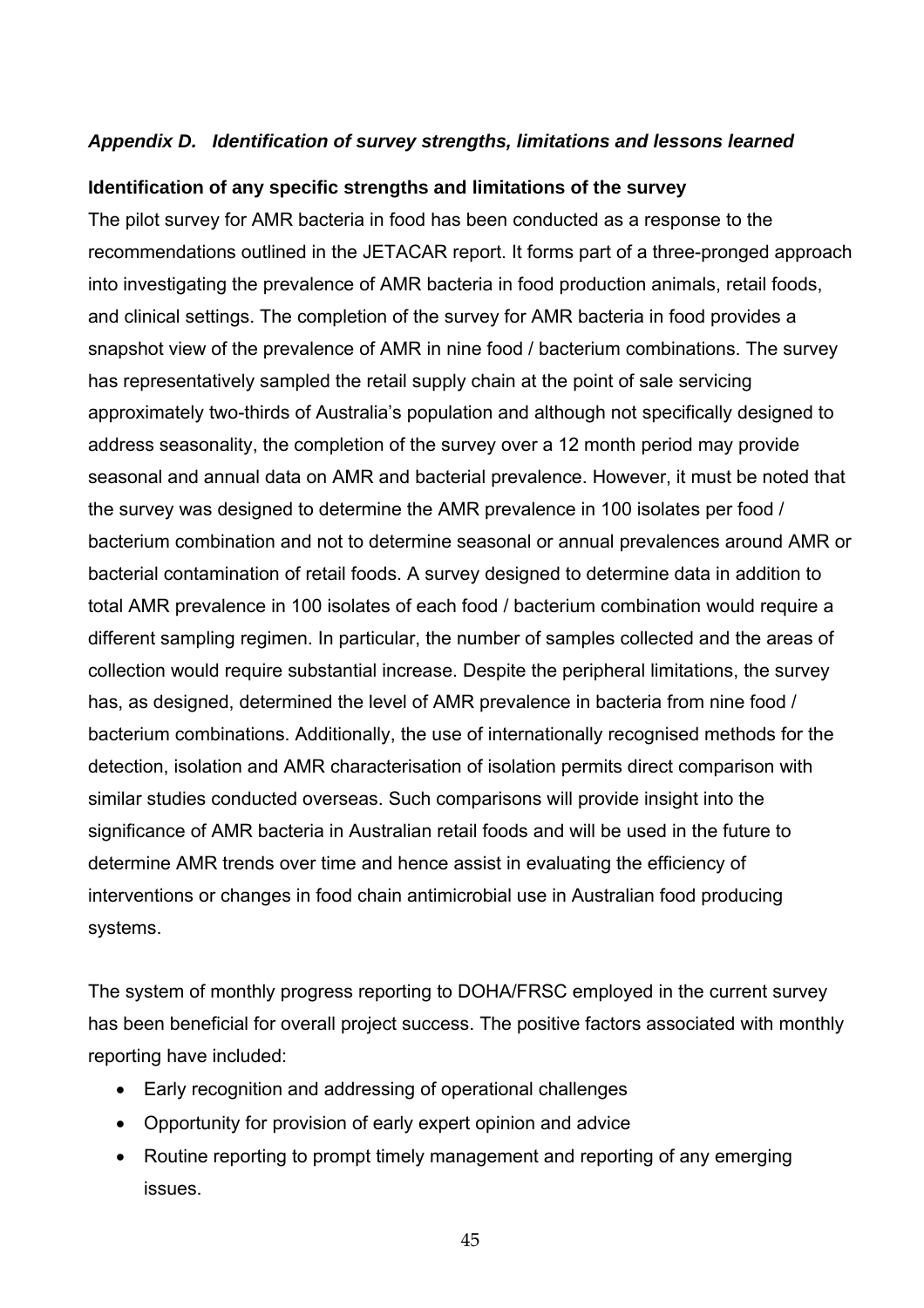## **A brief discussion of any lessons learned in relation to the methodology used to undertake the services**

As previously mentioned, the methodologies employed to complete the survey are internationally recognised and therefore permit direct comparison with similar overseas contractor interaction. The approach taken in this survey required sampling and testing for This approach differs slightly from that used in overseas studies where all samples collected tested for *Campylobacter* in the second half of the survey. Future surveys should establish occur at the same time and in the same laboratory. This would reduce the inefficiencies observed in the current survey and would ensure that 100% of isolates selected for AMR analysis were available for testing. studies. The use of standard methods for the isolation of bacteria from food and the use of standardised AMR testing equipment and procedures must therefore be an integral part of any future survey of this kind. That aside, there are some lessons that have been learnt whilst undertaking the services. These lessons deal specifically with the subcontractorbacteria of concern to occur in each of four capital cities. Upon collection of six month's isolates, the subcontractor was responsible for delivery of the isolates to Food Science Australia for subsequent AMR testing of up to 100 isolates per food / bacterium combination. are sent to regional testing laboratories where testing for bacteria of concern and AMR occurs at once. Whilst the lack of AMR testing infrastructure meant that the overseas approach was not possible it is easy to see in hindsight that substantial inefficiencies occur when the AMR testing is not completed at the time of bacterial isolation. Furthermore, the inability to recover some isolates (*Campylobacter* in particular) meant that the original sampling plan which was based on anticipated prevalence is somewhat compromised. Indeed the inability to recover *Campylobacter* from Protect™ beads in combination with a lower than expected prevalence required a significant increase in the number of samples an approach or infrastructure support such that bacterial isolation and AMR testing can

practices and overall project goals. The operation of an integrated project team will promote simplified lines of communication, resource allocation and responsibility for timely delivery. In summary, while it is recognised that factors and costs for optimal survey design, management and scientific integrity will often be constrained by limited resources (primarily financial), the following recommendations are strongly made for any future AMR surveillance programs: It is also recommended that future AMR surveillance be conducted by a single integrated project team with a high level of awareness of purpose of sample collection, standardised